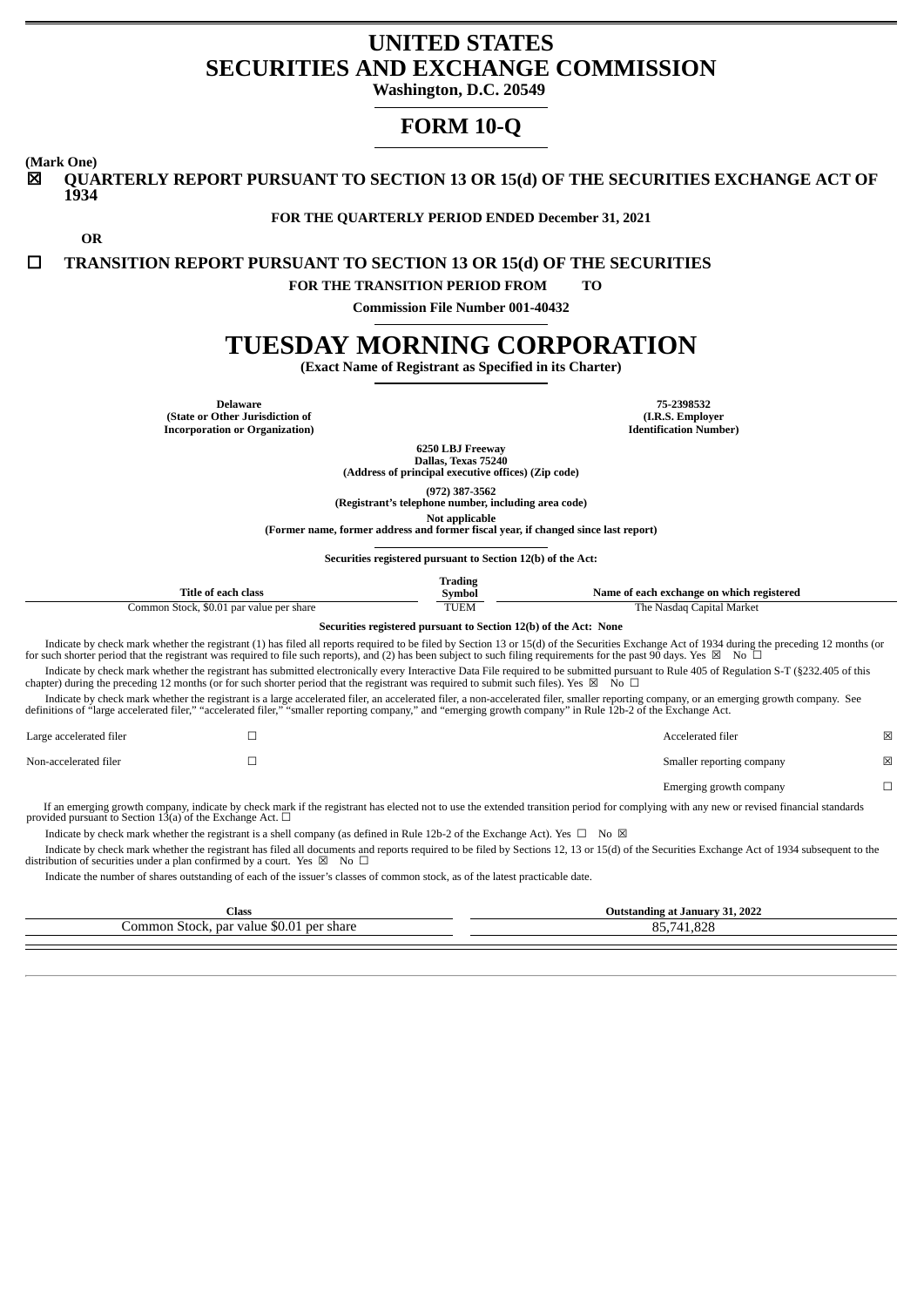# **Table of Contents**

| PART I.           | <b>FINANCIAL INFORMATION</b>                                                                                            | 4  |
|-------------------|-------------------------------------------------------------------------------------------------------------------------|----|
| ITEM 1.           | <b>Condensed Financial Statements (Unaudited)</b>                                                                       | 4  |
|                   | Condensed Consolidated Balance Sheets as of December 31, 2021 and June 30, 2021                                         | 4  |
|                   | Condensed Consolidated Statements of Operations for the Three and Six Months Ended December 31, 2021 and 2020           | 5  |
|                   | Condensed Consolidated Statements of Stockholders' Equity for the Three and Six Months Ended December 31, 2021 and 2020 | 6  |
|                   | Condensed Consolidated Statements of Cash Flows for the Six Months Ended December 31, 2021 and 2020                     | 7  |
|                   | <b>Notes to Condensed Consolidated Financial Statements (Unaudited)</b>                                                 | 8  |
| ITEM 2.           | <b>Management's Discussion and Analysis of Financial Condition and Results of Operations</b>                            | 22 |
| ITEM 3.           | <b>Quantitative and Qualitative Disclosures About Market Risk</b>                                                       | 29 |
| ITEM 4.           | <b>Controls and Procedures</b>                                                                                          | 29 |
| PART II.          | <b>OTHER INFORMATION</b>                                                                                                | 30 |
| ITEM 1.           | <b>Legal Proceedings</b>                                                                                                | 30 |
| ITEM 1A.          | <b>Risk Factors</b>                                                                                                     | 30 |
| ITEM 6.           | <b>Exhibits</b>                                                                                                         | 31 |
| <b>SIGNATURES</b> |                                                                                                                         | 32 |
|                   | 2                                                                                                                       |    |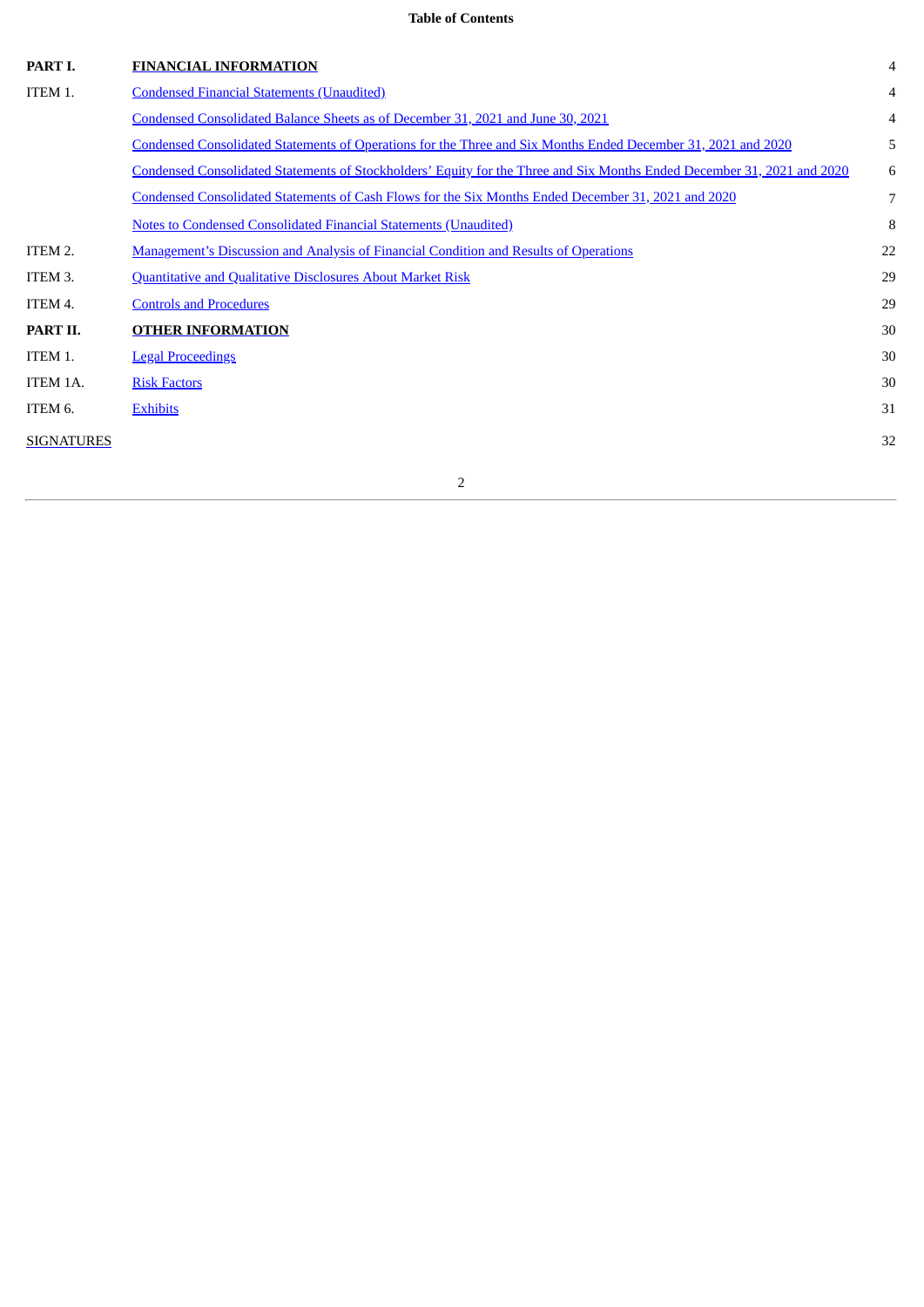#### **Forward-Looking Statements**

This Form 10-Q contains forward looking statements within the meaning of the federal securities laws and the Private Securities Litigation Reform Act of 1995, which are based on management's current expectations, estimates and projections. These statements may be found throughout this Form 10-Q, particularly under the heading "Management's Discussion and Analysis of Financial Condition and Results of Operations," among others. Forward looking statements typically are identified by the use of terms such as "may," "will," "should," "expect," "anticipate," "believe," "estimate," "intend" and similar words, although some forward looking statements are expressed differently. You should consider statements that contain these words or words that state other "forward looking" information carefully because they describe our current expectations, plans, strategies and goals and our beliefs concerning future business conditions, future results of operations, future financial positions, and our current business outlook. Forward looking statements also include statements regarding the Company's strategy, future operations, performance and prospects, sales and growth expectations, our liquidity, capital expenditure plans, future store openings and closings, our inventory management plans and merchandising and marketing strategies.

The terms "Tuesday Morning," "the Company," "we," "us," and "our" as used in this Form 10-Q refer to Tuesday Morning Corporation and its *subsidiaries.*

Reference is hereby made to the Company's filings with the Securities and Exchange Commission, including, but not limited to, "Item 1A. Risk Factors" of the Company's most Annual Report on Form 10-K for the fiscal year ended June 30, 2021, for examples of risks, uncertainties and events that could cause our actual results to differ materially from the expectations expressed in our forward-looking statements. These risks, uncertainties and events also include, but are not limited to, the following: the effects and length of the COVID-19 pandemic; changes in economic and political conditions which may adversely affect consumer spending; our ability to identify and respond to changes in consumer trends and preferences; our ability to mitigate reductions of customer traffic in shopping centers where our stores are located; increases in the cost or a disruption in the flow of our products, including the extent and duration of the ongoing impacts to domestic and international supply chains from the COVID-19 pandemic; our ability to continuously attract buying opportunities for off-price merchandise and anticipate consumer demand; our ability to obtain merchandise on varying payment terms; our ability to successfully manage our inventory balances profitably; our ability to effectively manage our supply chain operations; loss of, disruption in operations of, or increased costs in the operation of our distribution center facility; unplanned loss or departure of one or more members of our senior management or other key management; increased or new competition; our ability to maintain and protect our information technology systems and technologies and related improvements to support our growth; increases in fuel prices and changes in transportation industry regulations or conditions; changes in federal tax policy including tariffs; the success of our marketing, advertising and promotional efforts; our ability to attract, train and retain quality emplovees in appropriate numbers, including key employees and management; increased variability due to seasonal and quarterly fluctuations; our ability to protect the security of information about our business and our customers, suppliers, business partners and employees; our ability to comply with existing, changing and new government regulations; our ability to manage risk to our corporate reputation from our customers, employees and other third parties; our ability to manage litigation risks from our customers, employees and other third parties; our ability to manage risks associated with product liability claims and product recalls; the impact of adverse local conditions, natural disasters and other events; our ability to manage the negative effects of inventory shrinkage; our ability to manage exposure to unexpected costs related to our insurance programs; increased costs or exposure to fraud or theft resulting from payment card industry related risk and requiations; and our ability to maintain an effective system of internal controls over financial reporting. The *Company's filings with the SEC are available at the SEC's web site at www.sec.gov.*

The forward-looking statements made in this Form 10-Q relate only to events as of the date on which the statements were made. Except as may be required by law, the Company disclaims obligations to update any forward-looking statements to reflect events and circumstances after the date on which the statements were made or to reflect the occurrence of unanticipated events. Investors are cautioned not to place undue reliance on any forward-looking *statements.*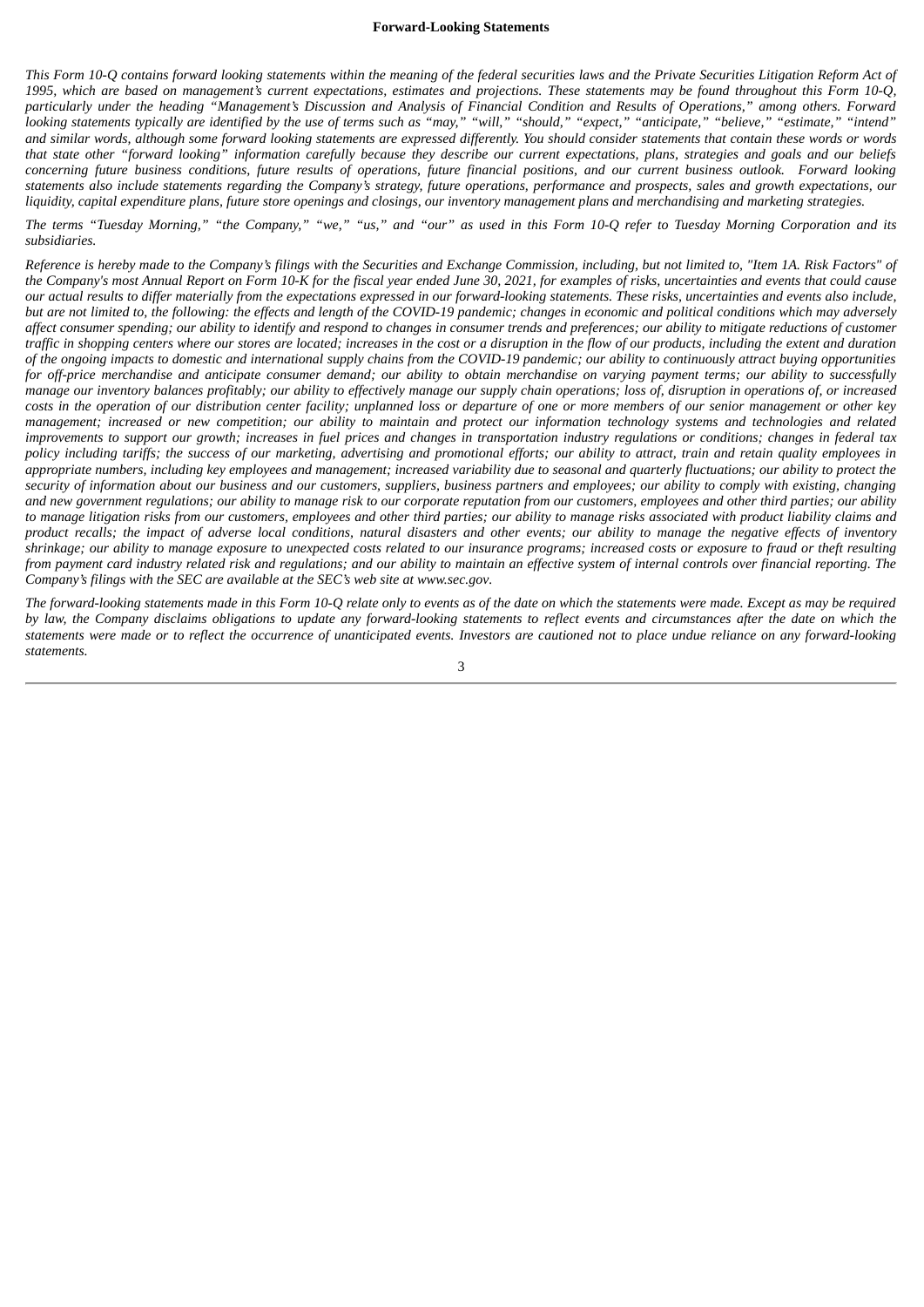## **PART I — FINANCIAL INFORMATION**

#### **Tuesday Morning Corporation Condensed Consolidated Balance Sheets (unaudited) (In thousands, except share and per share data)**

<span id="page-3-2"></span><span id="page-3-1"></span><span id="page-3-0"></span>

|                                                                                                                                                                                                                                                   |      | December 31.<br>2021 | <b>June 30,</b><br>2021 |            |  |
|---------------------------------------------------------------------------------------------------------------------------------------------------------------------------------------------------------------------------------------------------|------|----------------------|-------------------------|------------|--|
| <b>ASSETS</b>                                                                                                                                                                                                                                     |      |                      |                         |            |  |
| Current assets:                                                                                                                                                                                                                                   |      |                      |                         |            |  |
| Cash and cash equivalents                                                                                                                                                                                                                         | \$   | 4,321                | \$                      | 6,534      |  |
| Restricted cash                                                                                                                                                                                                                                   |      |                      |                         | 22,321     |  |
| Inventories                                                                                                                                                                                                                                       |      | 157,067              |                         | 145,075    |  |
| Prepaid expenses                                                                                                                                                                                                                                  |      | 5,319                |                         | 5,486      |  |
| Other current assets                                                                                                                                                                                                                              |      | 5,149                |                         | 3,385      |  |
| <b>Total Current Assets</b>                                                                                                                                                                                                                       |      | 171,856              |                         | 182,801    |  |
| Property and equipment, net                                                                                                                                                                                                                       |      | 32,131               |                         | 37,784     |  |
| Operating lease right-of-use assets                                                                                                                                                                                                               |      | 178,794              |                         | 193,244    |  |
| Deferred financing costs                                                                                                                                                                                                                          |      | 1,968                |                         | 2,459      |  |
| Other assets                                                                                                                                                                                                                                      |      | 1,686                |                         | 1,596      |  |
| <b>Total Assets</b>                                                                                                                                                                                                                               | $\$$ | 386,435              | \$                      | 417,884    |  |
| <b>LIABILITIES AND STOCKHOLDERS' EQUITY</b>                                                                                                                                                                                                       |      |                      |                         |            |  |
| <b>Current liabilities:</b>                                                                                                                                                                                                                       |      |                      |                         |            |  |
| Accounts payable                                                                                                                                                                                                                                  | \$   | 36,579               | \$                      | 45,930     |  |
| <b>Accrued liabilities</b>                                                                                                                                                                                                                        |      | 45,194               |                         | 46,454     |  |
| Operating lease liabilities                                                                                                                                                                                                                       |      | 57,838               |                         | 54,632     |  |
| <b>Total Current Liabilities</b>                                                                                                                                                                                                                  |      | 139,611              |                         | 147,016    |  |
|                                                                                                                                                                                                                                                   |      |                      |                         |            |  |
| Operating lease liabilities - non current                                                                                                                                                                                                         |      | 136,181              |                         | 156,240    |  |
| Borrowings under revolving credit facility                                                                                                                                                                                                        |      | 17,860               |                         | 12,000     |  |
| Long term debt (see Note 3 for amounts due to related parties)                                                                                                                                                                                    |      | 28,448               |                         | 26,374     |  |
| Asset retirement obligation - non-current                                                                                                                                                                                                         |      | 1,085                |                         | 1,021      |  |
| Other liabilities - non-current                                                                                                                                                                                                                   |      | 719                  |                         | 3,432      |  |
| <b>Total Liabilities</b>                                                                                                                                                                                                                          |      | 323,904              |                         | 346,083    |  |
| Commitments and contingencies                                                                                                                                                                                                                     |      |                      |                         |            |  |
| Stockholders' equity:                                                                                                                                                                                                                             |      |                      |                         |            |  |
| Preferred stock, par value \$0.01 per share, authorized 10,000,000 shares;<br>none issued or outstanding                                                                                                                                          |      |                      |                         |            |  |
| Common stock, par value \$0.01 per share, authorized 200,000,000 shares;<br>87,549,090 shares issued and 85,765,429 shares outstanding at<br>December 31, 2021 and 87,988,233 shares issued and 86,204,572 shares<br>outstanding at June 30, 2021 |      | 858                  |                         | 862        |  |
| Additional paid-in capital                                                                                                                                                                                                                        |      | 308,941              |                         | 305,498    |  |
| Retained deficit                                                                                                                                                                                                                                  |      | (240, 456)           |                         | (227, 747) |  |
| Less: 1,783,661 common shares in treasury, at cost, at December 31, 2021                                                                                                                                                                          |      |                      |                         |            |  |
| and at June 30, 2021, respectively                                                                                                                                                                                                                |      | (6,812)              |                         | (6,812)    |  |
| Total Stockholders' Equity                                                                                                                                                                                                                        |      | 62,531               |                         | 71,801     |  |
| Total Liabilities and Stockholders' Equity                                                                                                                                                                                                        | \$   | 386,435              | \$                      | 417,884    |  |

The accompanying notes are an integral part of these unaudited condensed consolidated financial statements.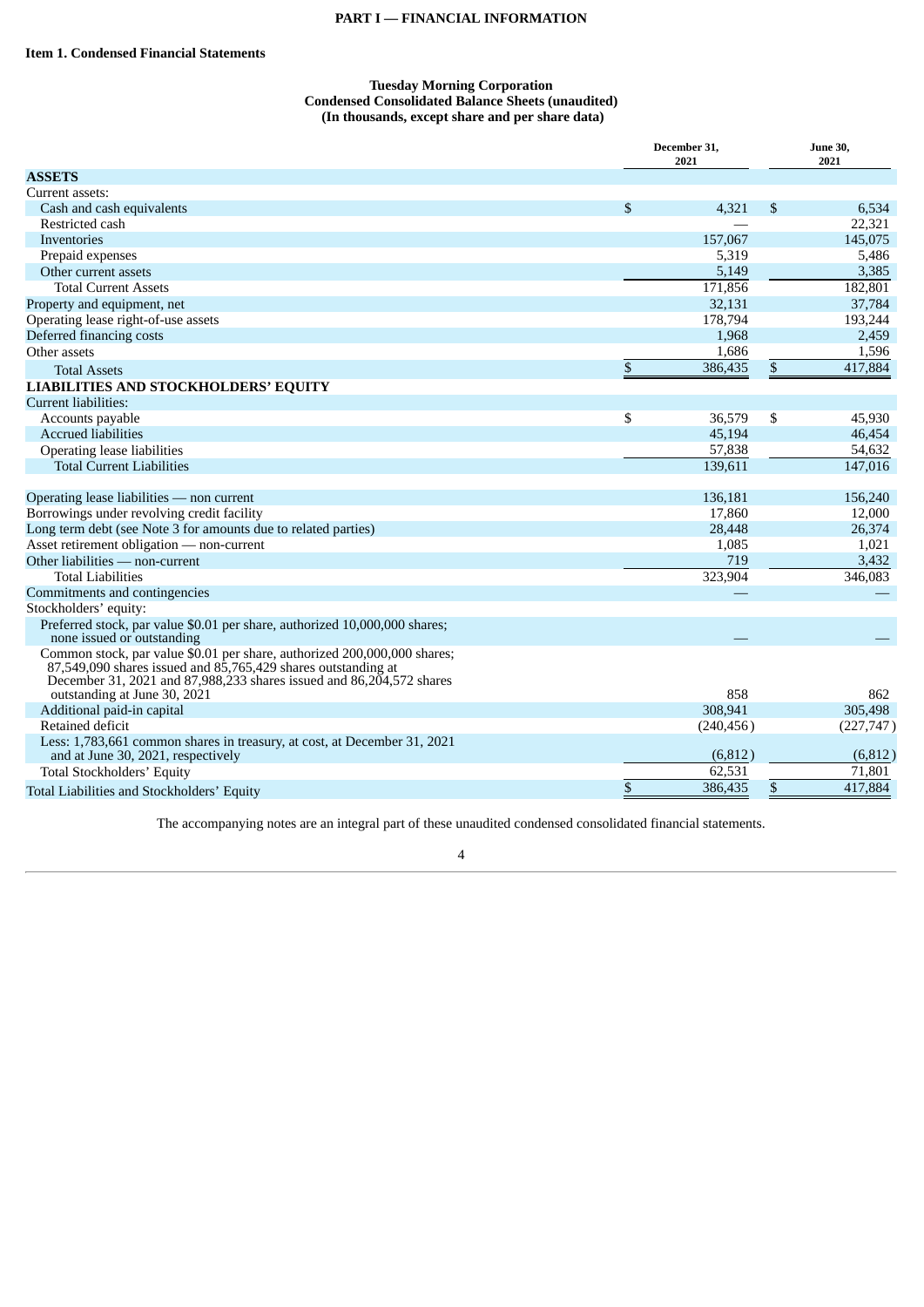## **Tuesday Morning Corporation Condensed Consolidated Statements of Operations (unaudited) (In thousands, except per share data)**

<span id="page-4-0"></span>

| <b>Three Months Ended</b> |          |              |         |              | <b>Six Months Ended</b><br>December 31, |    |                            |  |
|---------------------------|----------|--------------|---------|--------------|-----------------------------------------|----|----------------------------|--|
|                           | 2021     |              | 2020    |              | 2021                                    |    | 2020                       |  |
| \$                        | 251,382  | $\mathbf{s}$ | 198,625 | $\mathbb{S}$ | 428,254                                 | \$ | 360,171                    |  |
|                           | 179,838  |              | 138,571 |              | 305,696                                 |    | 249,047                    |  |
|                           | 71,544   |              | 60,054  |              | 122,558                                 |    | 111,124                    |  |
|                           | 67,662   |              | 63,348  |              | 127,939                                 |    | 125,418                    |  |
|                           | 436      |              | 1,018   |              | 2,866                                   |    | 6,507                      |  |
|                           | 3,446    |              | (4,312) |              | (8,247)                                 |    | (20, 801)                  |  |
|                           |          |              |         |              |                                         |    |                            |  |
|                           | (1,885)  |              | (2,514) |              | (3,601)                                 |    | (5,267)                    |  |
|                           | 241      |              | 48,142  |              | (1,051)                                 |    | 85,766                     |  |
|                           | 83       |              | (198)   |              | 132                                     |    | (192)                      |  |
|                           | (1, 561) |              | 45,430  |              | (4,520)                                 |    | 80,307                     |  |
|                           | 1,885    |              | 41,118  |              | (12,767)                                |    | 59,506                     |  |
|                           | (9)      |              | 779     |              | (58)                                    |    | 543                        |  |
|                           | 1,894    | S            | 40,339  |              | (12,709)                                | \$ | 58,963                     |  |
|                           |          |              |         |              |                                         |    |                            |  |
|                           |          |              |         |              |                                         |    |                            |  |
| \$                        | 0.02     | \$           | 0.88    | \$           |                                         |    | 1.29                       |  |
| \$                        | 0.02     | \$           | 0.88    | \$           |                                         |    | 1.29                       |  |
|                           |          |              |         |              |                                         |    |                            |  |
|                           | 84,677   |              | 45,511  |              | 84,494                                  |    | 45,460                     |  |
|                           | 89,398   |              | 45,511  |              | 84,494                                  |    | 45,460                     |  |
|                           |          |              |         | December 31, |                                         |    | $(0.15)$ \$<br>$(0.15)$ \$ |  |

The accompanying notes are an integral part of these unaudited condensed consolidated financial statements.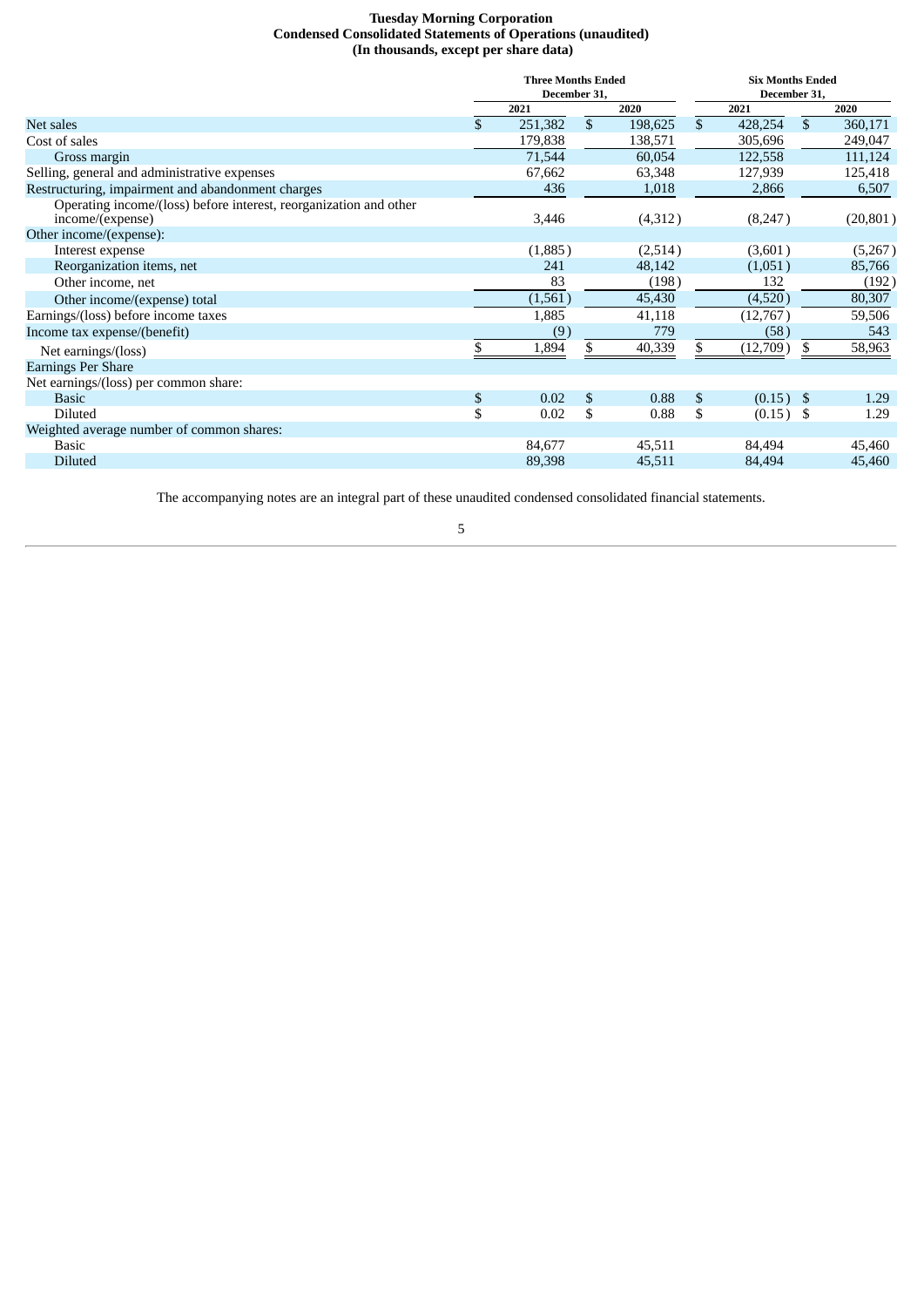## **Tuesday Morning Corporation Condensed Consolidated Statements of Stockholders' Equity (unaudited) (In thousands)**

<span id="page-5-0"></span>

|                                                                                                                                   | <b>Common Stock</b> |                     | <b>Additional</b><br>Paid-In<br><b>Retained</b> |     |                                         | <b>Treasury</b> |                                   | <b>Total</b><br><b>Stockholders</b> |                                 |              |                                         |
|-----------------------------------------------------------------------------------------------------------------------------------|---------------------|---------------------|-------------------------------------------------|-----|-----------------------------------------|-----------------|-----------------------------------|-------------------------------------|---------------------------------|--------------|-----------------------------------------|
|                                                                                                                                   | <b>Shares</b>       |                     | <b>Amount</b>                                   |     | Capital                                 |                 | <b>Deficit</b>                    |                                     | <b>Stock</b>                    |              | <b>Equity</b>                           |
| <b>Balance at June 30, 2021</b>                                                                                                   | 86,205              | \$                  | 862                                             |     | 305,498                                 | \$              | (227,747)                         | \$                                  | $(6,812)$ \$                    |              | 71,801                                  |
| Net loss                                                                                                                          |                     |                     |                                                 |     |                                         |                 | (14,603)                          |                                     |                                 |              | (14,603)                                |
| Share-based compensation                                                                                                          |                     |                     |                                                 |     | 1,155                                   |                 |                                   |                                     |                                 |              | 1,155                                   |
| Shares issued or canceled in connection with<br>employee stock incentive plans and related tax effect                             | (434)               |                     | (4)                                             |     | 455                                     |                 |                                   |                                     |                                 |              | 451                                     |
| <b>Balance at September 30, 2021</b>                                                                                              | 85,771              | \$                  | 858                                             | \$. | 307,108                                 | \$              | (242, 350)                        | $\mathbb{S}$                        | (6, 812)                        | $\mathbb{S}$ | 58,804                                  |
| Net earnings                                                                                                                      |                     |                     |                                                 |     |                                         |                 | 1,894                             |                                     |                                 |              | 1,894                                   |
| Share-based compensation                                                                                                          |                     |                     |                                                 |     | 1,833                                   |                 |                                   |                                     |                                 |              | 1,833                                   |
| Shares issued or canceled in connection with<br>employee stock incentive plans and related tax effect                             | (6)                 |                     |                                                 |     |                                         |                 |                                   |                                     |                                 |              |                                         |
| <b>Balance at December 31, 2021</b>                                                                                               | 85,765              | \$                  | 858                                             | \$  | 308,941                                 | \$              | (240, 456)                        | \$                                  | (6, 812)                        | $\mathbb{S}$ | 62,531                                  |
|                                                                                                                                   | <b>Shares</b>       | <b>Common Stock</b> | <b>Amount</b>                                   |     | <b>Additional</b><br>Paid-In<br>Capital |                 | <b>Retained</b><br><b>Deficit</b> |                                     | <b>Treasury</b><br><b>Stock</b> |              | <b>Total</b><br>Stockholders'<br>Equity |
| <b>Balance at June 30, 2020</b>                                                                                                   | 47,341              | \$                  | 455                                             | \$  | 244,021                                 | \$              | (230, 729)                        | \$                                  | (6,812)                         | - \$         | 6,935                                   |
| Net earnings                                                                                                                      |                     |                     |                                                 |     | 428                                     |                 | 18,624                            |                                     |                                 |              | 18,624                                  |
| Share-based compensation<br>Shares issued or canceled in connection with<br>employee stock incentive plans and related tax effect | (490)               |                     | (5)                                             |     | 5                                       |                 |                                   |                                     |                                 |              | 428                                     |
| <b>Balance at September 30, 2020</b>                                                                                              | 46,851              | \$                  | 450                                             | \$  | 244,454                                 | \$              | (212, 105)                        | \$                                  | (6, 812)                        | \$           | 25,987                                  |
| Net earnings                                                                                                                      |                     |                     |                                                 |     |                                         |                 | 40,339                            |                                     |                                 |              | 40,339                                  |
| Share-based compensation                                                                                                          |                     |                     |                                                 |     | 315                                     |                 |                                   |                                     |                                 |              | 315                                     |
| Shares issued or canceled in connection with<br>employee stock incentive plans and related tax effect                             | (5)                 |                     |                                                 |     |                                         |                 |                                   |                                     |                                 |              |                                         |
| <b>Balance at December 31, 2020</b>                                                                                               | 46,846              |                     | 450                                             |     | 244,769                                 | \$              | (171,766)                         | \$                                  | (6, 812)                        |              | 66,641                                  |

The accompanying notes are an integral part of these unaudited condensed consolidated financial statements.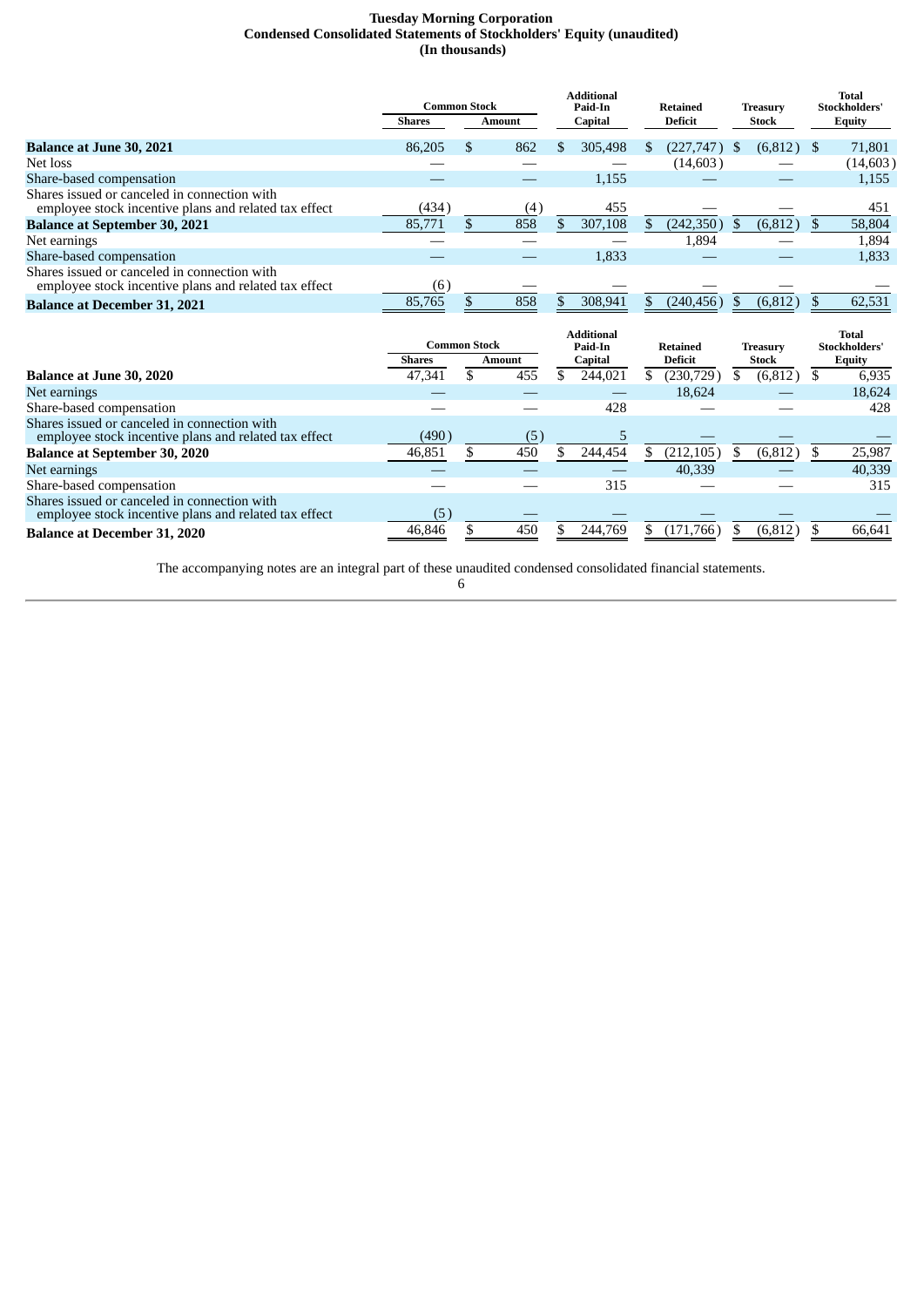## **Tuesday Morning Corporation Condensed Consolidated Statements of Cash Flows (unaudited) (In thousands)**

<span id="page-6-0"></span>

| 2021<br>2020<br><b>Cash flows from operating activities:</b>                           |            |
|----------------------------------------------------------------------------------------|------------|
|                                                                                        |            |
|                                                                                        |            |
| \$<br>Net earnings/(loss)<br>(12,709)<br>-\$                                           | 58,963     |
| Adjustments to reconcile net earnings/(loss) to net cash used in operating activities: |            |
| Depreciation and amortization<br>6,806                                                 | 8,306      |
| 2,126<br>Loss on impairment and abandonment of assets                                  | 5,638      |
| Amortization of financing costs and interest expense<br>2,565                          | 4,747      |
| (Gain)/loss on disposal of assets<br>69                                                | (1,429)    |
| Gain on sale-leaseback                                                                 | (49, 639)  |
| Share-based compensation<br>3,045                                                      | 964        |
| Gain on lease terminations                                                             | (93, 264)  |
| Deferred income taxes<br>(118)                                                         |            |
| Construction allowances from landlords<br>449                                          | 120        |
| Change in operating assets and liabilities:                                            |            |
| Inventories<br>(12,048)                                                                | 260        |
| Prepaid and other current assets<br>(1,597)                                            | (6,715)    |
| Other assets<br>(91)                                                                   |            |
| Accounts payable<br>(9,060)                                                            | 23,440     |
| <b>Accrued liabilities</b><br>(1,569)                                                  | 42,673     |
| Operating lease assets and liabilities<br>(2,729)                                      | (5, 914)   |
| Other liabilities - non-current<br>(2,535)                                             | 1,232      |
| 183<br>Income taxes payable                                                            |            |
| (27, 213)<br>Net cash used in operating activities                                     | (10,618)   |
| <b>Cash flows from investing activities:</b>                                           |            |
| Capital expenditures<br>(3,536)                                                        | (1, 392)   |
| Proceeds from sale-leaseback                                                           | 68,566     |
| Proceeds from sales of assets                                                          | 1,896      |
| (3,536)<br>Net cash provided by/(used in) investing activities                         | 69,070     |
| <b>Cash flows from financing activities:</b>                                           |            |
| Proceeds from borrowings under revolving credit facility<br>471,990                    | 424,659    |
| Repayments of borrowings under revolving credit facility<br>(466, 130)                 | (424, 759) |
| Proceeds from term loan                                                                | 25,000     |
| Proceeds from exercise of employee stock options<br>467                                |            |
| (12)<br>Tax payments related to vested stock awards                                    |            |
| Payments on finance leases<br>(100)                                                    | (120)      |
| Payment of financing fees                                                              | (3,174)    |
| 6,215<br>Net cash provided by financing activities                                     | 21,606     |
| (24, 534)<br>Net increase/(decrease) in cash, cash equivalents and restricted cash     | 80,058     |
| 28,855<br>Cash, cash equivalents and restricted cash, beginning of period              | 46,676     |
| \$<br>4,321<br>\$<br>Cash, cash equivalents and restricted cash, end of period         | 126,734    |

The accompanying notes are an integral part of these unaudited condensed consolidated financial statements.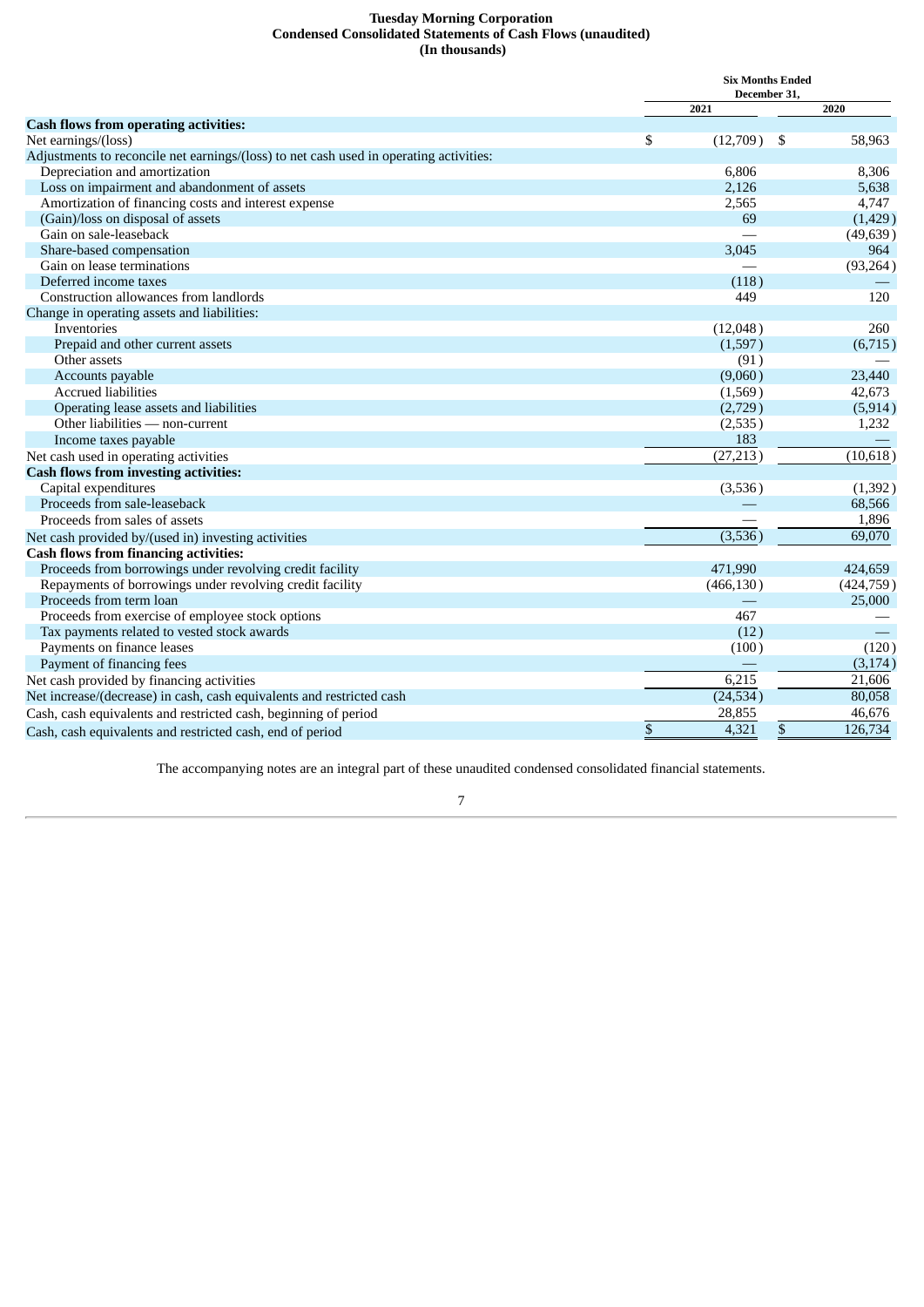#### **Tuesday Morning Corporation Notes to Condensed Consolidated Financial Statements (unaudited)**

<span id="page-7-0"></span>The terms "Tuesday Morning," the "Company," "we," "us" and "our" as used in this Quarterly Report on Form 10-Q refer to Tuesday Morning Corporation and its subsidiaries. Other than as disclosed in this document, please refer to our Annual Report on Form 10-K for the fiscal year ended June 30, 2021 for our critical accounting policies.

## **1. Nature of Operations and Significant Accounting Policies**

**Basis of presentation** — The unaudited interim condensed consolidated financial statements herein include the accounts of Tuesday Morning Corporation and its subsidiaries (the "Company") and have been prepared without audit, pursuant to the rules and regulations of the Securities and Exchange Commission (the "SEC"). As applicable under such regulations, certain information and footnote disclosures have been condensed or omitted. We believe the presentation and disclosures herein are adequate to make the information not misleading, and the condensed consolidated financial statements reflect all elimination entries and normal recurring adjustments which are necessary for a fair presentation of the financial position, results of operations and cash flows at the dates and for the periods presented. We do not present a condensed consolidated statement of comprehensive income as there are no other comprehensive income items in either the current or prior fiscal periods.

Our business results historically have fluctuated throughout the year and, as a result, the operating results of the interim periods presented are not necessarily indicative of the results that may be achieved for the full year. These unaudited interim condensed consolidated financial statements should be read in conjunction with the consolidated financial statements and accompanying notes included in our Annual Report on Form 10-K for the year ended June 30, 2021. The condensed consolidated balance sheet at June 30, 2021 has been derived from the audited consolidated financial statements at that date. The preparation of the condensed consolidated financial statements is in conformity with accounting principles generally accepted in the United States ("GAAP") requires management to make estimates and assumptions that affect the reported amounts and related disclosures. Actual amounts could differ from those estimates.

Our fiscal year ends on June 30 and we operate our business as a single operating segment.

(A) *Cash and Cash Equivalents*—Cash and cash equivalents include credit card receivables and all highly liquid instruments with original maturities of three months or less. Cash equivalents are carried at cost, which approximates fair value. At December 31, 2021 and June 30, 2021, credit card receivables from third party consumer credit card providers were \$2.7 million and \$3.2 million, respectively. Such receivables generally are collected within one week of the balance sheet date.

(B) *Restricted Cash*—Restricted cash was \$22.3 million, as of June 30, 2021, which was held in the Unsecured Creditor Claims Fund (defined below in Note 2).

## *Emergence from Chapter 11 Bankruptcy Proceedings*

In response to the impacts of the COVID-19 pandemic, on May 27, 2020 (the "Petition Date"), we filed voluntary petitions (the "Chapter 11 Cases") under Chapter 11 of the United States Bankruptcy Code (the "Bankruptcy Code") in the United States Bankruptcy Court for the Northern District of Texas, Dallas Division (the "Bankruptcy Court"). The Chapter 11 Cases were jointly administered for procedural purposes. During the pendency of the Chapter 11 Cases, we continued to operate our businesses as "debtors-in-possession" under the jurisdiction of the Bankruptcy Court and in accordance with the applicable provisions of the Bankruptcy Code and orders of the Bankruptcy Court. In accordance with orders of the Bankruptcy Court, we entered into certain debtorin-possession financing arrangements to provide financing during the pendency of the Chapter 11 Cases. See Note 3 "Debt" below for additional information regarding these debtor-in-possession financing arrangements.

In early June 2020, in accordance with orders of the Bankruptcy Court, we commenced the process to close 132 store locations. By the end of July 2020, all of these stores were permanently closed. In mid-July 2020, we began the process to close an additional 65 stores following negotiations with our landlords, and those store closures were completed in August 2020. In total, we permanently closed 197 stores during the first quarter of fiscal 2021. In addition, we closed our Phoenix, Arizona distribution center ("Phoenix distribution center") in the second quarter of fiscal 2021.

On November 16, 2020, the Company and its subsidiaries filed with the Bankruptcy Court a proposed Revised Second Amended Joint Plan of Reorganization under Chapter 11 of the Bankruptcy Code (the "Amended Plan") and a proposed Amended Disclosure Statement (the "Amended Disclosure Statement") in support of the Amended Plan describing the Amended Plan and the solicitation of votes to approve the same from certain of the Debtors' creditors with respect to the Chapter 11 Cases. The Amended Plan and the Amended Disclosure Statement contemplated the debt financing transactions described in Note 3 below under the caption "Post-Emergence Debt Financing Arrangements," the exchange and Rights Offering (defined in Note 12 below) and the sale-leaseback transactions described in Note 8 below.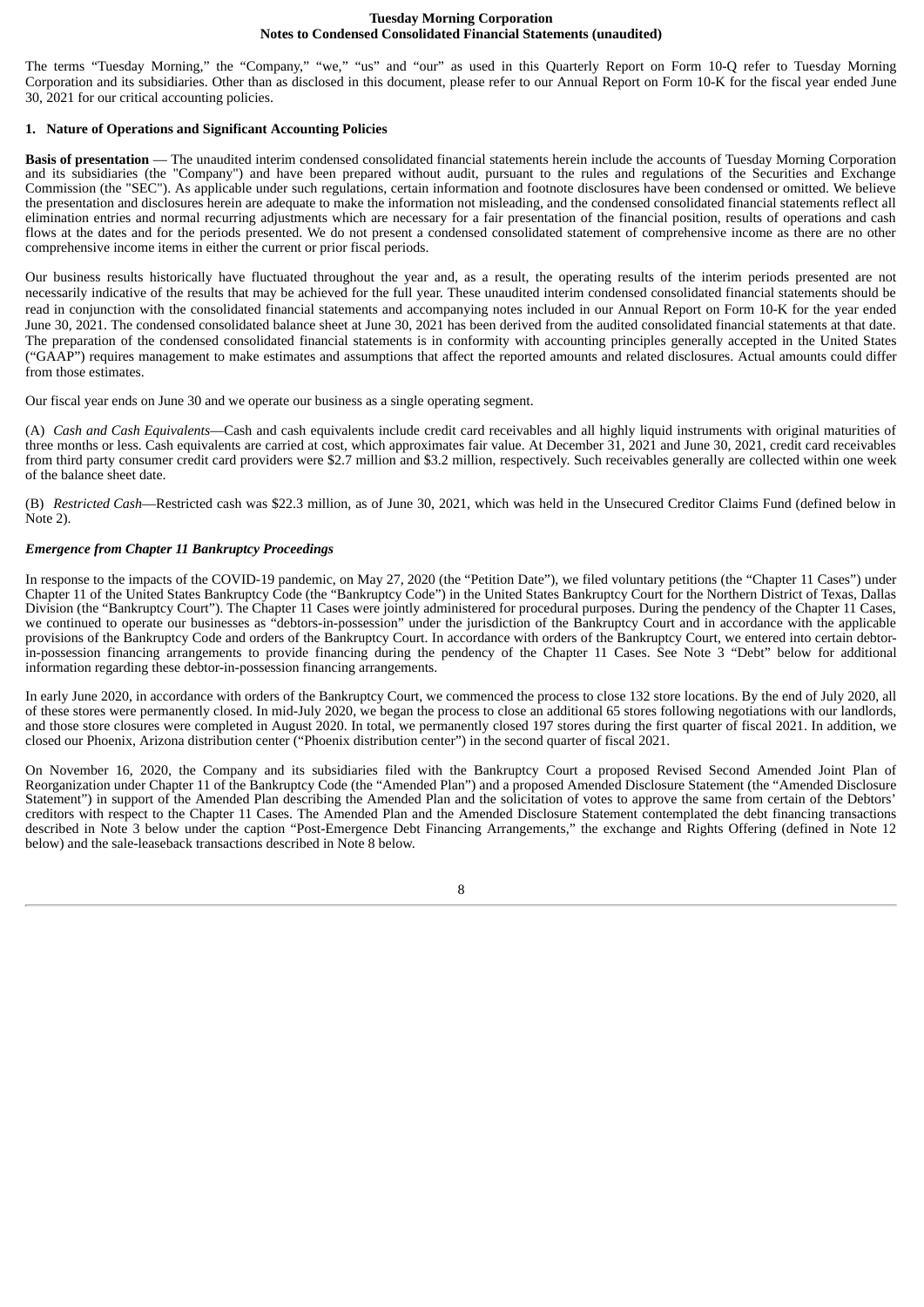On December 23, 2020, the Bankruptcy Court entered an order (the "Confirmation Order") confirming the Amended Plan, with certain modifications described in the Confirmation Order (as modified and confirmed, the "Plan of Reorganization"). On December 31, 2020, all of the conditions precedent to the Plan of Reorganization were satisfied and the Company completed the debt financing and sale-leaseback contemplated in the Plan of Reorganization. However, the closing of the Rights Offering was considered a critical component to the execution of our confirmed Plan of Reorganization, therefore, we continued to apply the requirements of ASC 852 – Reorganizations until that transaction closed on February 9, 2021.

In accordance with the Plan of Reorganization, effective December 31, 2020 (the "Effective Date"), the Company's board of directors was comprised of nine members, including five continuing directors of the Company, three new directors appointed by the Backstop Party (as defined in Note 12 below) and one director appointed by the equity committee in the Chapter 11 Cases.

Pursuant to the Plan of Reorganization, each outstanding share of the Company's common stock as of the close of business on January 4, 2021 was exchanged for (1) one new share of the Company's stock and (2) a share purchase right entitling the holder to purchase its pro rata portion of shares available to eligible holders in the Rights Offering described under the caption "Equity Financing under the Plan of Reorganization" in Note 7 to the condensed consolidated financial statements in our Annual Report on Form 10-K for the fiscal year ended June 30, 2021. On February 9, 2021, the Company completed the equity financing contemplated by the Plan of Reorganization.

On September 29, 2021, the U.S. Bankruptcy Court issued a final decree (the "Final Decree") closing the Chapter 11 Cases of the Company and its subsidiaries. While the Company emerged from bankruptcy proceedings on December 31, 2020, the Chapter 11 Cases remained opened pending final resolution of all claims of general unsecured creditors. The Company was able to resolve all of the claims for approximately \$14 million less than the amounts reserved and retained in the Unsecured Creditor Claim Fund. Upon entry of the Final Decree, the approximately \$14 million remaining in the escrow account was returned to the Company to make a repayment on its ABL credit facility and the Chapter 11 Cases are now final.

See Note 2 regarding Bankruptcy Accounting for further discussion.

#### *Listing*

During the pendency of our bankruptcy proceedings, the Company's common stock was delisted by the Nasdaq Stock Market, LLC ("Nasdaq") and began trading on the OTC Pink marketplace under the symbol "TUESQ". In January 2021, following our emergence from bankruptcy, the Company's common stock began trading on the OTCQX market under the ticker symbol "TUEM."

On May 24, 2021, Nasdaq approved our application for the relisting of the Company's common stock on the Nasdaq Capital Market. The Company's common stock was relisted and commenced trading on the Nasdaq Capital Market at the opening of the market on May 25, 2021, under the ticker symbol "TUEM."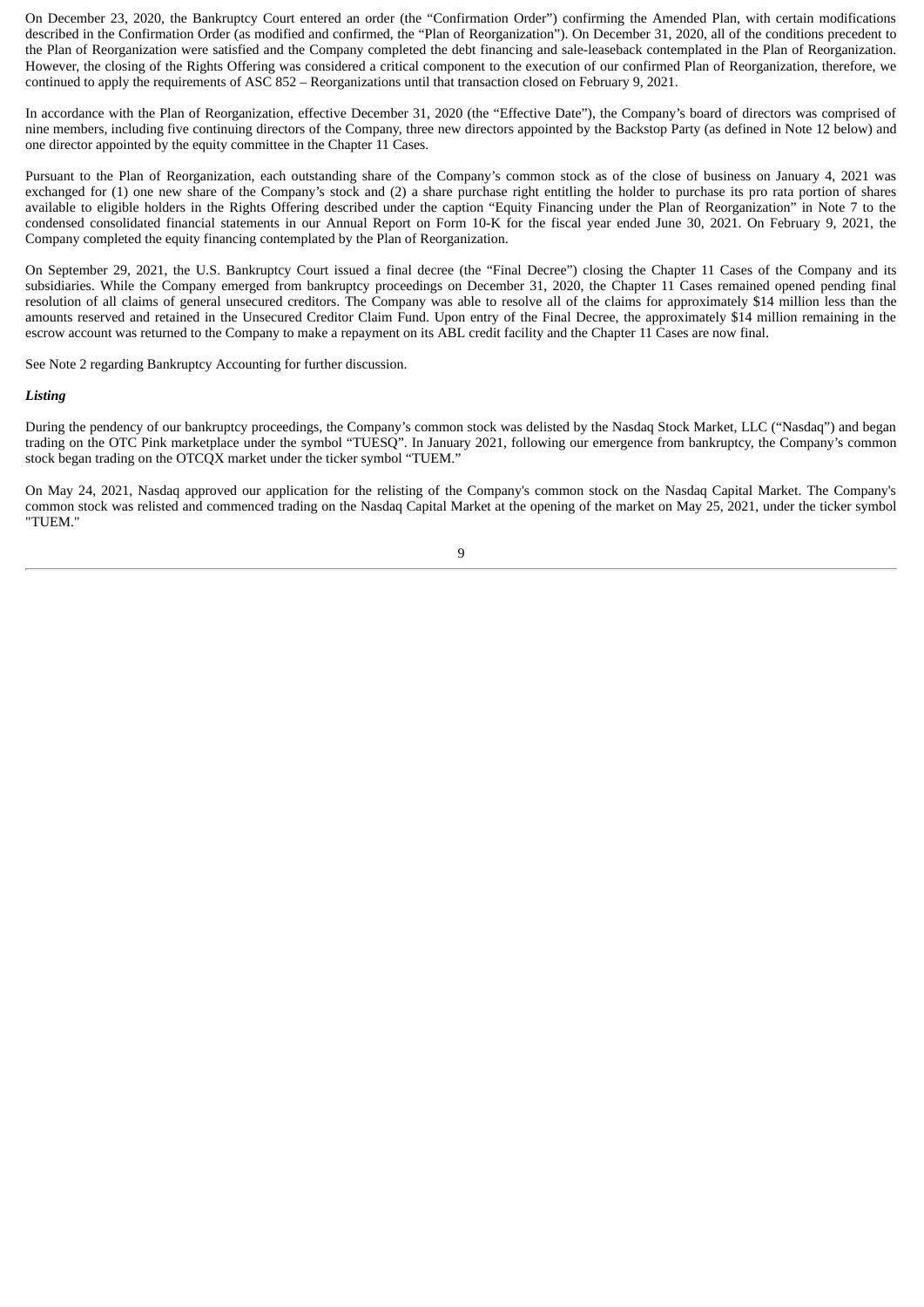#### *Impact of the COVID-19 Pandemic*

The COVID-19 pandemic has had an adverse effect on our business operations, store traffic, employee availability, financial conditions, results of operations, liquidity and cash flow. On March 25, 2020, we temporarily closed all of our 687 stores nationwide, severely reducing revenues, resulting in significant operating losses and the elimination of substantially all operating cash flow. As allowed by state and local jurisdictions, 685 of our stores gradually reopened as of the end of June 2020, and two were permanently closed during the quarter. In accordance with our bankruptcy plan of reorganization, described below, we completed the permanent closure of 197 stores in the first quarter of fiscal 2021 and the closure of our Phoenix distribution center in second quarter of fiscal 2021. In addition, as part of our restructuring, we secured financing to pay creditors in accordance with the plan of reorganization and to fund planned operations and expenditures.

Future impacts from the COVID-19 pandemic will depend on the potential further geographic spread and duration of the ongoing pandemic, the timing and extent of recovery in traffic and consumer spending in our stores, the extent and duration of ongoing impacts to domestic and international supply chains and the related impacts on the flow, availability and cost of products, the production and administration of effective medical treatments and vaccines, and the actions that may be taken by various governmental authorities and other third parties in response to the pandemic.

#### *Accounting Pronouncement Recently Adopted*

In March 2021, the Financial Accounting Standards Board ("FASB") issued ASU No. 2021-04, *Earnings Per Share (Topic 260), Debt—Modifications and* Extinguishments (Subtopic 470-50), Compensation-Stock Compensation (Topic 718), and Derivatives and Hedging-Contracts in Entity's Own Equity (Subtopic 815-40): Issuer's Accounting for Certain Modifications or Exchanges of Freestanding Equity-Classified Written Call Options (a consensus of the *FASB Emerging Issues Task Force)*. This update is intended to clarify and reduce diversity in an issuer's accounting for modifications or exchanges of freestanding equity-classified written call options (for example, warrants) that remain equity classified after modification or exchange and is effective for all entities for fiscal years beginning after December 15, 2021, including interim periods within those fiscal years. Early adoption is permitted for all entities, including adoption in an interim period. We adopted this standard in the first quarter of fiscal 2022 and it did not result in a material impact to the Company's condensed consolidated financial statements.

In December 2019, the FASB issued ASU 2019-12, Income Taxes (Topic 740): Simplifying the Accounting for Income Taxes, which is intended to simplify various aspects related to accounting for income taxes. ASU 2019-12 removes certain exceptions to the general principles in Topic 740 and also clarifies and amends existing guidance to improve consistent application. This ASU is effective for fiscal years beginning after December 15, 2020, including interim periods within those fiscal years, with early adoption permitted. We adopted this standard in the first quarter of fiscal 2022 and it did not result in a material impact to the Company's condensed consolidated financial statements.

## *Recent Accounting Pronouncement Not Yet Adopted*

In March 2020, the FASB issued ASU 2020-04, Reference Rate Reform (Topic 848): Facilitation of the Effects of Reference Rate Reform on Financial Reporting, which provides optional expedients and exceptions for applying U.S. GAAP to contract modifications and hedging relationships, subject to meeting certain criteria, that reference LIBOR or another reference rate expected to be discontinued. This guidance, which became effective on March 12, 2020, and can be applied through December 31, 2022. While there has been no material effect to our financial condition, results of operations, or cash flows from reference rate reform as of December 31, 2021, we continue to monitor our contracts and transactions for potential application of this ASU.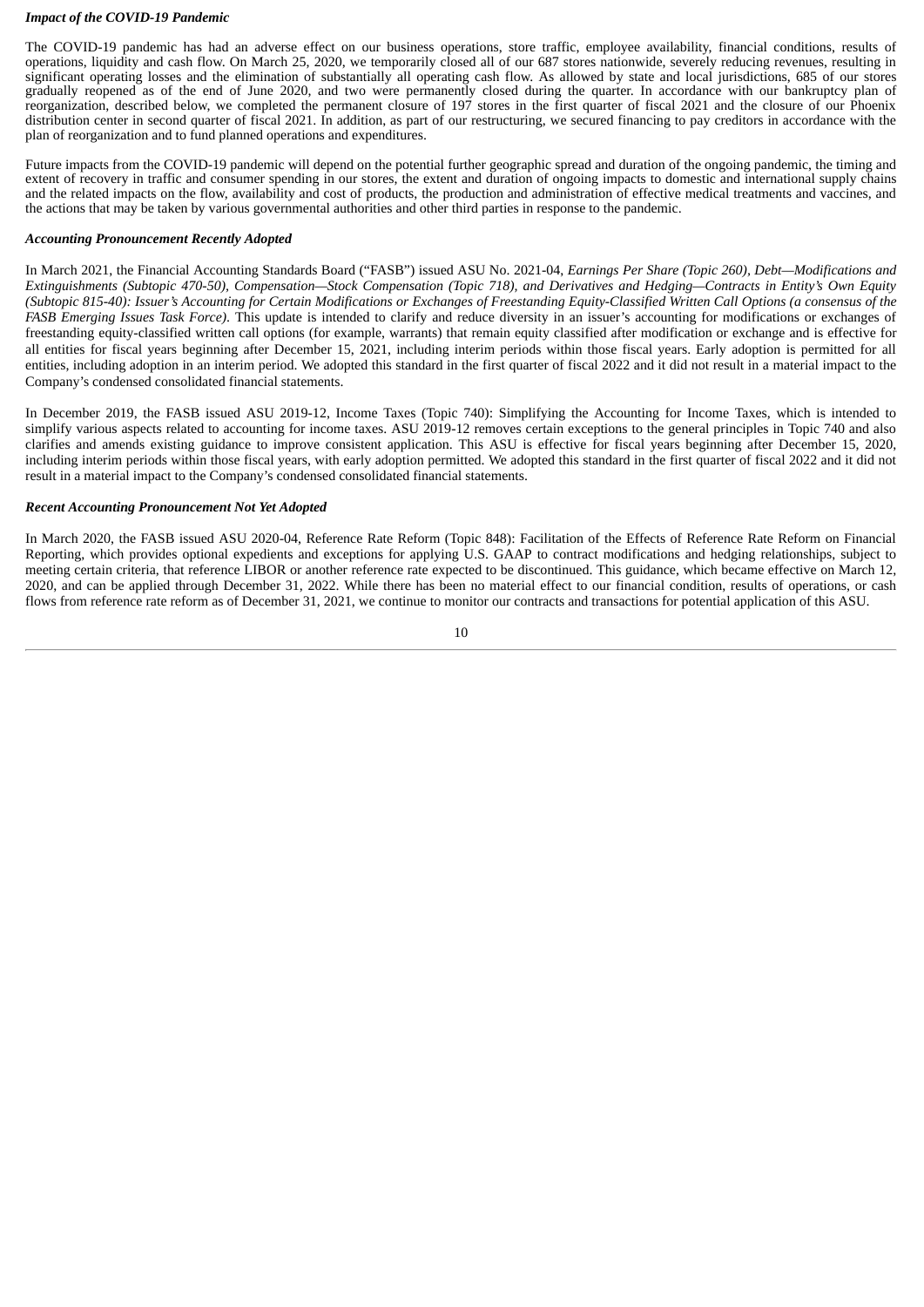#### **2. Bankruptcy Accounting**

Reorganizations require that the condensed consolidated financial statements, for periods subsequent to the filing of the Chapter 11 Cases, distinguish transactions and events that are directly associated with the reorganization from the ongoing operations of the business. During the pendency of the Chapter 11 Cases until we qualified for emergence under ASC 852, the condensed consolidated financial statements were prepared on a going concern basis of accounting, which contemplates continuity of operations, realization of assets, and satisfaction of liabilities and commitments in the normal course of business and reflect the application of ASC 852. Accordingly, certain expenses, gains and losses that were realized or incurred in the bankruptcy proceedings were recorded in Reorganization items, net in our Condensed Consolidated Statements of Operations.

Pursuant to the Plan of Reorganization, an escrow account (the "Unsecured Creditor Claim Fund") was established for the benefit of holders of allowed general unsecured claims. Upon the closing of the sale and leaseback of the Corporate Office and the Dallas Distribution Center properties and the issuance of the Term Loan (as defined in Note 3 below), net proceeds of \$67.5 million, after payment of property taxes, and \$18.8 million, respectively, were deposited directly into the Unsecured Creditor Claim Fund that was administered by an independent unsecured claims disbursing agent. The remaining proceeds from the Term Loan that were not deposited into the Unsecured Creditor Claim Fund were deposited into our operating account. In addition, \$14.2 million of additional cash was deposited into a segregated bank account at Wells Fargo Bank and was restricted for use in paying compensation for services rendered by professionals on or after the Petition date and prior to the approval date of our Plan of Reorganization by the court ("Effective Date") ("Wells Fargo Restricted Fund"). The closing of the Rights Offering described in Note 7 to the consolidated financial statements in our Annual Report on Form 10-K for the fiscal year ended June 30, 2021 provided approximately \$40.0 million of cash that was deposited to the Unsecured Creditor Claim Fund and recorded as restricted cash. During the fiscal 2021, all services rendered by professionals were paid and the Wells Fargo Restricted Fund account was closed with all of the applicable funds disbursed. Net cash remaining of \$1.9 million was deposited directly into our unrestricted cash account during the fourth quarter of fiscal 2021.

Our Plan of Reorganization was confirmed on December 23, 2020, and all listed material conditions precedent were resolved by the December 31, 2020 legal effective date of emergence as governed by the Bankruptcy Court. However, the closing of our Rights Offering was considered a critical component to the execution of our confirmed Plan of Reorganization, therefore, we continued to apply the requirements of ASC 852 until that transaction closed on February 9, 2021.

On September 29, 2021, the U.S. Bankruptcy Court issued a Final Decree closing the Chapter 11 Cases of the Company and its subsidiaries. While the Company emerged from bankruptcy proceedings on December 31, 2020, the Chapter 11 Cases remained opened pending final resolution of all claims of general unsecured creditors. The Company was able to resolve all of these claims for approximately \$14 million less than the amounts reserved and retained in the Unsecured Creditor Claim Fund. Upon entry of the Final Decree, the approximately \$14 million remaining in the Unsecured Creditor Claim Fund was returned to the Company to make a repayment on its ABL credit facility and the Chapter 11 Cases are now final.

#### *Restructuring, Impairment and Abandonment Charges*

Restructuring, impairment and abandonment charges for the three and six months ended December 31, 2021 and 2020, respectively are as follows (in thousands):

|                                                          | <b>Three Months Ended</b><br>December 31, |     |       |     | <b>Six Months Ended</b><br>December 31, |    |       |  |  |
|----------------------------------------------------------|-------------------------------------------|-----|-------|-----|-----------------------------------------|----|-------|--|--|
|                                                          | 2021                                      |     | 2020  |     | 2021                                    |    | 2020  |  |  |
| Restructuring costs:                                     |                                           |     |       |     |                                         |    |       |  |  |
| Severance and compensation related costs                 | 436                                       |     | 184   |     | 777                                     |    | 869   |  |  |
| Total restructuring costs                                | 436                                       |     | 184   |     | 777                                     |    | 869   |  |  |
| Impairment costs:                                        |                                           |     |       |     |                                         |    |       |  |  |
| Corporate long-lived assets                              |                                           |     |       |     | 2,089                                   |    |       |  |  |
| Total impairment costs                                   |                                           |     |       |     | 2,089                                   |    |       |  |  |
| Abandonment costs:                                       |                                           |     |       |     |                                         |    |       |  |  |
| Accelerated recognition of operating right-of-use assets |                                           |     | 834   | -S  |                                         |    | 5,638 |  |  |
| Total abandonment costs                                  |                                           |     | 834   |     |                                         |    | 5,638 |  |  |
| Total restructuring, impairment and abandonment costs    | 436                                       | \$. | 1,018 | \$. | 2,866                                   | £. | 6,507 |  |  |
|                                                          |                                           |     |       |     |                                         |    |       |  |  |

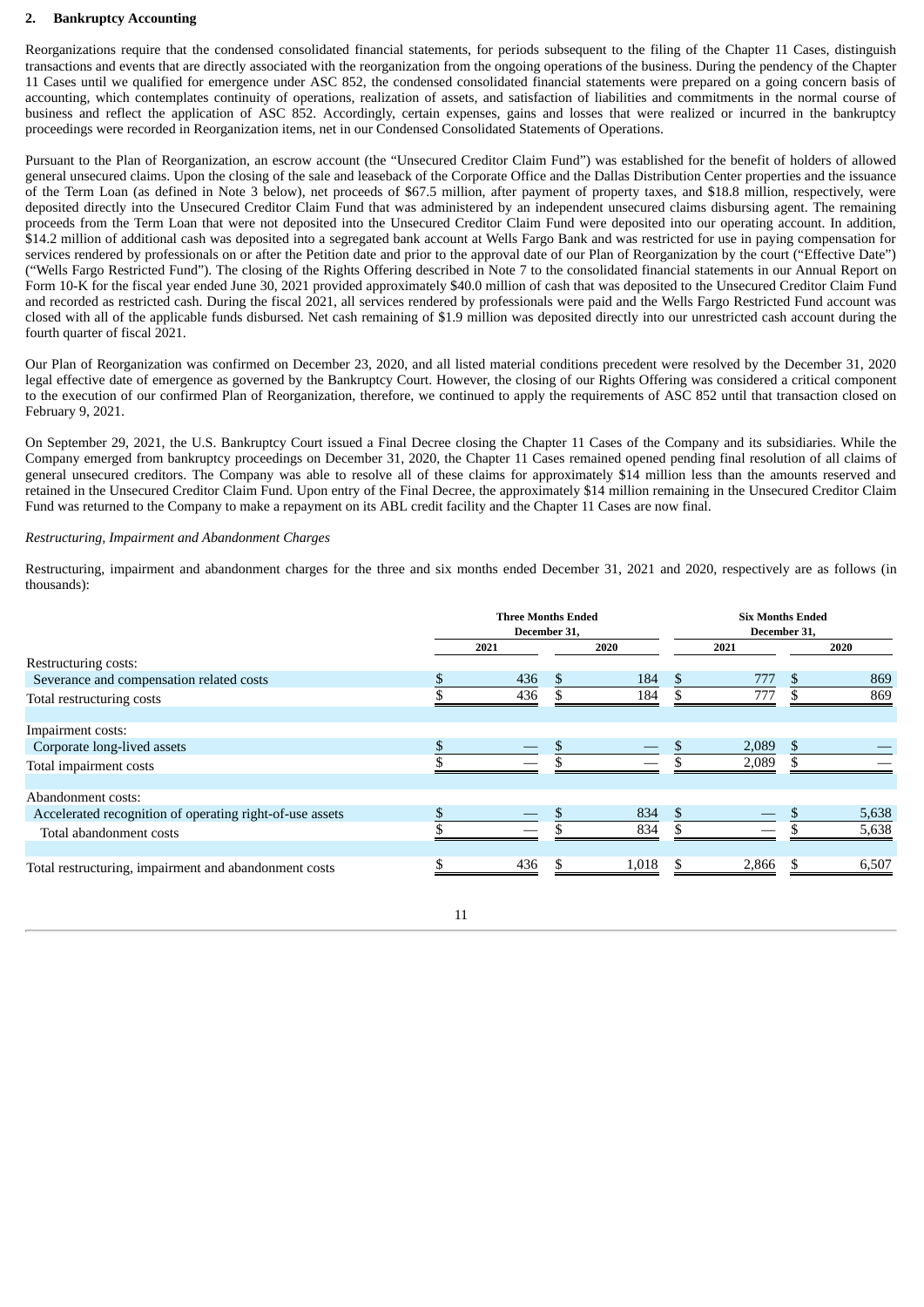For the three months ended December 31, 2021, restructuring, impairment and abandonment cost related to \$0.4 million of employee retention costs. During the six months ended December 31, 2021, restructuring, impairment and abandonment charges of \$2.1 million primarily related to software abandonment charges as well as \$0.8 million in severance and employee retention cost.

During the three months and six months ended December 31, 2020, restructuring, impairment and abandonment charges primarily related to our permanent store and Phoenix, Arizona distribution center closing plans of \$0.8 million and \$5.6 million as well as severance and employee retention cost of \$0.2 million and \$0.9 million, respectively. Decisions regarding store closures and the Phoenix distribution center were made in the fourth quarter of fiscal 2020, prior to filing the Chapter 11 Cases; however, the closure of the Phoenix distribution center was not completed until the second quarter of fiscal 2021.

#### *Reorganization Items*

Reorganization items included in our condensed consolidated statement of operations represent amounts directly resulting from the Chapter 11 Cases for the three and six months ended December 31, 2021 and 2020 respectively, are as follows (in thousands):

|                                                      | <b>Three Months Ended</b><br>December 31. |       |      |           |  | <b>Six Months Ended</b><br>December 31. |  |           |  |
|------------------------------------------------------|-------------------------------------------|-------|------|-----------|--|-----------------------------------------|--|-----------|--|
|                                                      |                                           | 2021  |      | 2020      |  | 2021                                    |  | 2020      |  |
| Reorganization items, net:                           |                                           |       |      |           |  |                                         |  |           |  |
| Professional and legal fees                          |                                           | 58    | - \$ | 20,274    |  | $286 \quad$ \$                          |  | 30,120    |  |
| Claims related costs                                 |                                           | (299) |      |           |  | 765                                     |  |           |  |
| Gains on lease terminations, net of estimated claims |                                           |       |      | (18,777)  |  |                                         |  | (66, 247) |  |
| Gain on sale-leaseback                               |                                           |       |      | (49, 639) |  |                                         |  | (49, 639) |  |
| Total reorganization items, net                      |                                           | (241  |      | (48, 142) |  | 1.051                                   |  | (85,766)  |  |

For the three months ended December 31, 2021, reorganization items, net benefit related to \$0.3 million benefit in claims related cost, offset by and \$0.1 million in professional and legal fees. For the six months ended December 31, 2021, reorganization items, net charges related to \$0.8 million in claims related cost and \$0.3 million in professional and legal fees.

The leases for store locations related to our permanent store closure plan, as well as the lease for our Phoenix, Arizona distribution center, were rejected and the related lease liabilities were reduced to the amount of estimated claims allowable by the Bankruptcy Court, resulting in the \$18.8 million and \$66.2 million gains for the three and six months ended December 31, 2020, respectively. During the three months ended December 31, 2020, we executed a saleleaseback agreement on our owned real estate as part of our Plan of Reorganization, recognizing a gain of \$49.6 million (see Note 1 and Note 8), the proceeds of which, along with other sources of financing, were utilized to satisfy allowed claims and are thus categorized as a reorganization item. These gains were partially offset by professional and legal fees of \$20.3 million and \$30.1 million for the three months and six months ended December 31, 2020, respectively.

## **3. Debt**

#### *Pre-Petition Financing Agreements*

Through December 31, 2020, we were party to a credit agreement that provided for an asset-based, five-year senior secured revolving credit facility in the original amount of up to \$180.0 million which was scheduled to mature on January 29, 2024 (the "Pre-Petition ABL Credit Agreement"). The availability of funds under the Pre-Petition ABL Credit Agreement was limited to the lesser of a calculated borrowing base and the lenders' aggregate commitments under the Pre-Petition ABL Credit Agreement. Our indebtedness under the Pre-Petition ABL Credit Agreement was secured by a lien on substantially all of our assets.

As of December 31, 2020, we had no amounts outstanding under the Pre-Petition ABL Credit Agreement, and that agreement was terminated in connection with our legal emergence from bankruptcy.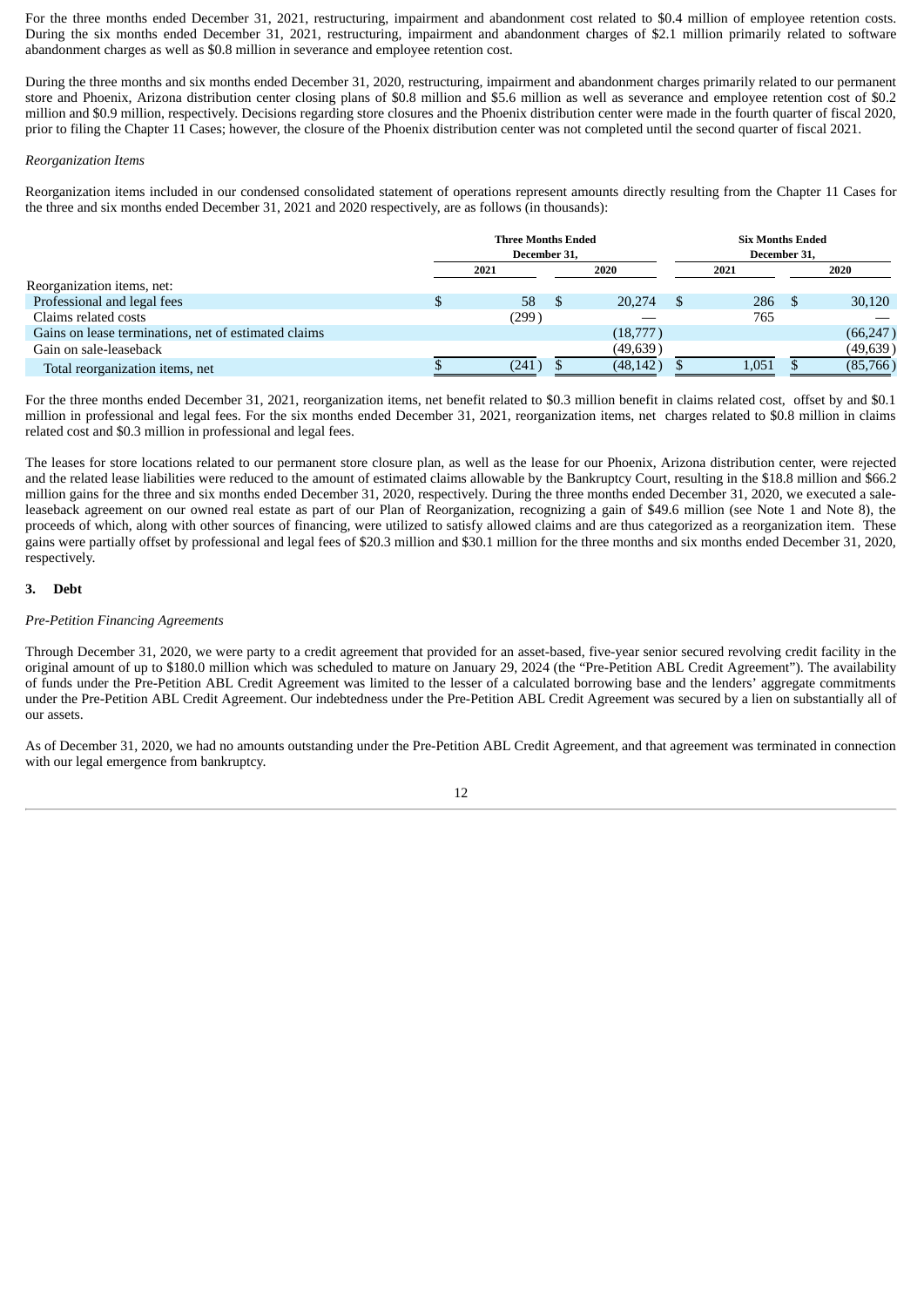#### *Debtor-In-Possession Financing Agreements*

On May 29, 2020, we entered into a Senior Secured Super Priority Debtor-in-Possession Credit Agreement (the "DIP ABL Credit Agreement") among the Company, JPMorgan Chase Bank, N.A., as administrative agent, for itself and the other lenders, which provided for a super priority secured debtor-inpossession revolving credit facility in an aggregate amount of up to \$100.0 million. On July 10, 2020, we entered into a Senior Secured Super Priority Debtor-In-Possession Delayed Draw Term Loan Agreement (the "DIP DDTL Agreement") with the Franchise Group, Inc., which provided for delayed draw term loans in an amount not to exceed \$25.0 million. We made no borrowings under the DIP ABL Credit Agreement or the DIP DDTL Agreement. On December 31, 2020, the DIP ABL Credit Agreement and the DIP DDTL Agreement were terminated in connection with our legal emergence from bankruptcy.

## *Post-Emergence Financing Arrangements*

On December 31, 2020, the Company and its subsidiaries entered into a Credit Agreement (the "New ABL Credit Agreement") with JPMorgan Chase Bank, N.A., Wells Fargo Bank, N.A. and Bank of America, N.A. (collectively, the "Lenders") that provides for a revolving credit facility in an aggregate amount of \$110.0 million (the "New ABL Facility"). The New ABL Credit Agreement includes conditions to borrowings, representations and warranties, affirmative and negative covenants, and events of default customary for financings of this type and size. The New ABL Credit Agreement requires the Company to maintain a minimum fixed charge coverage ratio if borrowing availability falls below certain minimum levels, after the first anniversary of the agreement. We are not required to be compliant per the lender agreement until after the first anniversary of the agreement.

Under the terms of the New ABL Credit Agreement, amounts available for advances would be subject to a borrowing base as described in the New ABL Credit Agreement. Under the New ABL Credit Agreement, borrowings will initially bear interest at a rate equal to the adjusted LIBOR rate plus a spread of 2.75% or the Commercial Bank Floating Bank rate plus a spread of 1.75%.

The New ABL Facility is secured by a first priority lien on all present and after-acquired tangible and intangible assets of the Company and its subsidiaries other than certain collateral that secures the Term Loan (as defined below). The commitments of the Lenders under the New ABL Facility will terminate and outstanding borrowings under the New ABL Facility will mature on December 31, 2023.

As of December 31, 2021, we had \$17.9 million of borrowings outstanding under the New ABL Facility and, \$14.7 million of letters of credit outstanding. We have borrowing availability of \$58.0 million under the New ABL Facility, as of December 31, 2021.

On December 31, 2020, the Company, Alter Domus (US), LLC, as administrative agent, and the lenders named therein including Tensile Capital Partners Master Fund LP and affiliates of Osmium Partners, LLC, entered into a Credit Agreement (the "Term Loan Credit Agreement") to provide a term loan of \$25.0 million to the Company (the "Term Loan").

In accordance with the Plan of Reorganization, on December 31, 2020, three new directors were selected for membership on the Board of Directors by Osmium Partners (Larkspur SPV), LP, an affiliate of Tensile Capital Partners Master Fund LP ("Tensile") and Osmium Partners, LLC ("Osmium"). Pursuant to the Term Loan Credit Agreement, Tensile Capital Partners Master Fund, LP and affiliates of Osmium Partners, LLC., held \$19.0 million and \$1.0 million, respectively, of the \$25.0 million outstanding Term Loan. Representatives of Osmium and Tensile both hold seats on the board and therefore Osmium and Tensile are related parties to the Company.

Pursuant to the terms of the Term Loan Credit Agreement, the Term Loan has a maturity date of December 31, 2024 and bears interest at a rate of 14% per annum, with interest payable in-kind ("PIK"). Under the terms of the Term Loan Credit Agreement, the Term Loan is secured by a second lien on the collateral securing the New ABL Facility and a first lien on certain other assets of the Company as described in the Term Loan Credit Agreement. The Term Loan is subject to optional prepayment after the first anniversary of the date of issuance at prepayment price equal to the greater of (1) the original principal amount of the Term Loan plus accrued interest thereon, and (2) 125% of the original principal amount of the Term Loan. The Term Loan is subject to mandatory prepayment in connection with a change of control of the Company as described in the Term Loan Credit Agreement. The Term Loan Credit Agreement also includes customary covenants and events of default.

The following table provides details on our Term Loan as of December 31, 2021 and June 30, 2021 (in thousands):

**Term Loan**

| TCTHI POWII                   |  |                          |               |
|-------------------------------|--|--------------------------|---------------|
|                               |  | <b>December 31, 2021</b> | June 30, 2021 |
| Loan balance                  |  | 25,000                   | 25,000        |
| Debt issuance costs           |  | (319)                    | (432)         |
| Accrued paid-in-kind interest |  | 3,767                    | 1,806         |
| Loan balance, ending          |  | 28,448                   | 26,374        |
|                               |  |                          |               |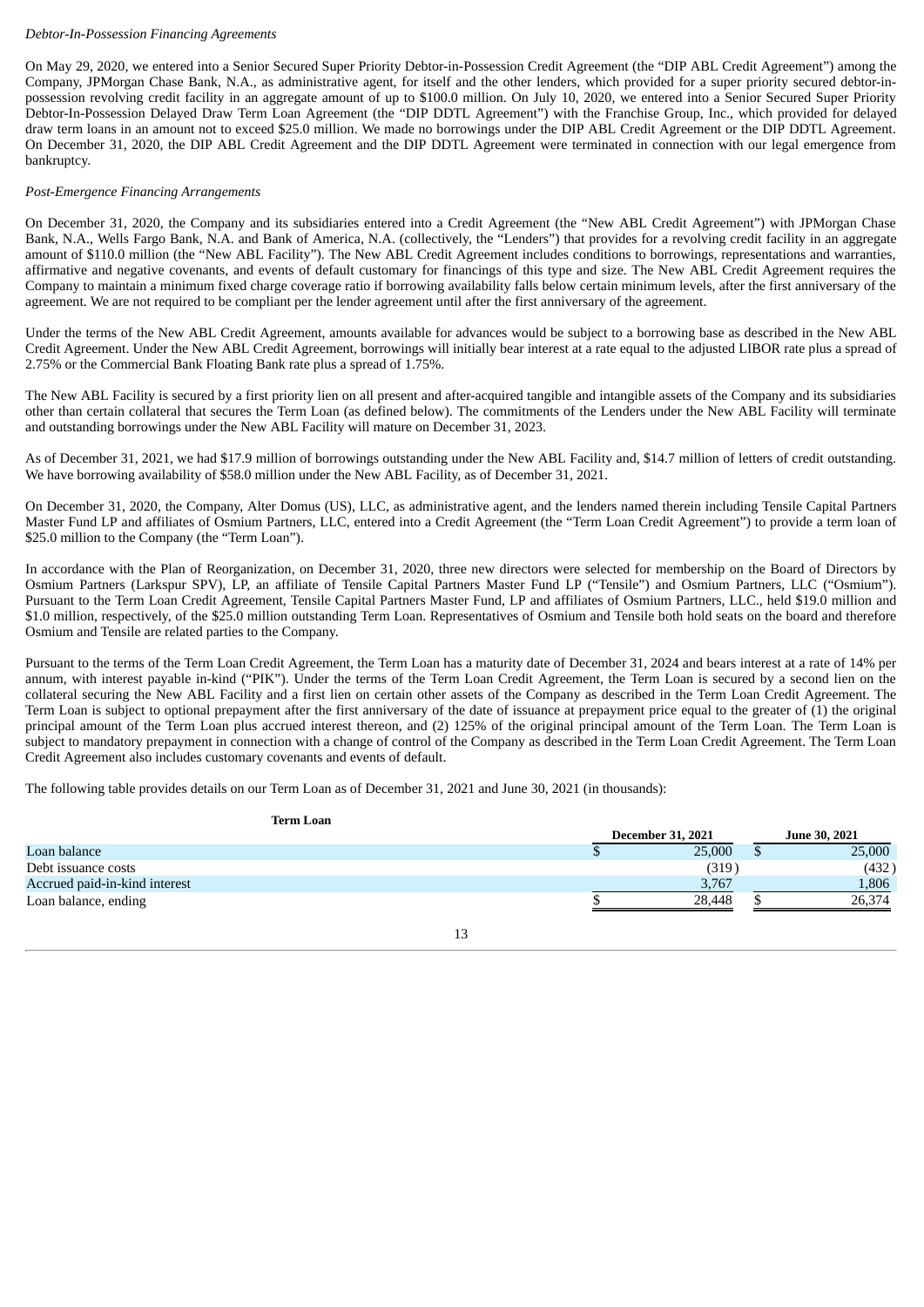At December 31, 2021, we are in compliance with covenants in the New ABL Facility and Term Loan.

#### *Interest Expense*

Interest expense for the three months ended December 31, 2021 was \$1.9 million, and was comprised of \$1.0 million in interest on the New ABL Facility and PIK interest on the Term Loan, \$0.3 million amortization of financing fees, and \$0.6 million commitment fees. Interest expense for the three months ended December 31, 2020 was \$2.5 million from the DIP ABL Credit Agreement and the DIP Term Facility, and was comprised of \$2.3 million amortization of financing fees and \$0.2 million of commitment fees.

Interest expense for the six months ended December 31, 2021 was \$3.6 million, and was comprised of \$2.0 million in interest on the New ABL Facility and PIK interest on the Term Loan, \$0.6 million amortization of financing fees, and \$1.0 million commitment fees. Interest expense for the six months ended December 31, 2020 was \$5.3 million from the DIP ABL Credit Agreement and the DIP Term Facility, and was comprised of \$4.9 million amortization of financing fees and \$0.4 million of commitment fees.

#### *Fair Value Measurements*

The fair value of our Term Loan was determined based on observable market data provided by a third party for similar types of debt which are considered Level 2 inputs within the fair value hierarchy. The carrying value of our Term Loan as of December 31, 2021 and June 30, 2021 was \$28.4 million and \$26.4 million, respectively. The fair value of our Term Loan as of December 31, 2021 and June 30, 2021 was \$29.9 million and \$29.6 million, respectively.

#### **4. Revenue recognition**

Our revenue is earned from sales of merchandise within our stores and is recorded at the point of sale and conveyance of merchandise to customers. Revenue is measured based on the amount of consideration that we expect to receive, reduced by point of sale discounts and estimates for sales returns, and excludes sales tax. Payment is due at the time of sale. We maintain a reserve for estimated returns, as well as a corresponding returns asset in "Other Assets" in the Condensed Consolidated Balance Sheets, and we use historical customer return behavior to estimate our reserve requirements. No impairment of the returns asset was identified or recorded as of December 31, 2021. Gift cards are sold to customers in our stores and we issue gift cards for merchandise returns in our stores. Revenue from sales of gift cards and issuances of merchandise credits is recognized when the gift card is redeemed by the customer, or if the likelihood of the gift card being redeemed by the customer is remote (gift card breakage). The gift card breakage rate is determined based upon historical redemption patterns. An estimate of the rate of gift card breakage is applied over the period of estimated performance and the breakage amounts are included in net sales in the Condensed Consolidated Statement of Operations. Breakage income recognized was \$0.2 million and \$0.1 million for the three months ended December 31, 2021 and 2020, respectively. Breakage income recognized was \$0.3 million and \$0.1 million for the six months ended for the six months ended December 31, 2021 and 2020, respectively. The gift card liability is included in "Accrued liabilities" in the Condensed Consolidated Balance Sheets. We will continue to evaluate whether and how store closures may affect customer behavior with respect to sales returns and gift card redemption and related breakage.

#### **5. Accrued Liabilities**

Accrued liabilities consisted of the following (in thousands):

|                                   | December 31,<br>2021 | <b>June 30,</b><br>2021 |   |        |  |
|-----------------------------------|----------------------|-------------------------|---|--------|--|
| Sales and use tax                 |                      | 5,429                   | S | 2,698  |  |
| Self-insurance reserves           |                      | 9,317                   |   | 9,405  |  |
| Wages, benefits and payroll taxes |                      | 11,696                  |   | 9,639  |  |
| Property taxes                    |                      | 2,435                   |   | 1,510  |  |
| Freight and distribution          |                      | 7,677                   |   | 8,658  |  |
| Capital expenditures              |                      | 176                     |   | 348    |  |
| <b>Utilities</b>                  |                      | 964                     |   | 1,466  |  |
| Gift card liability               |                      | 1,273                   |   | 1,045  |  |
| Reorganization expenses           |                      | 82                      |   | 6,337  |  |
| Other expenses                    |                      | 6,145                   |   | 5,348  |  |
| Total accrued liabilities         |                      | 45,194                  |   | 46,454 |  |

Self-insurance reserves were primarily comprised of our worker's compensation liability reserve, followed by our medical liability reserve and general liability reserve.

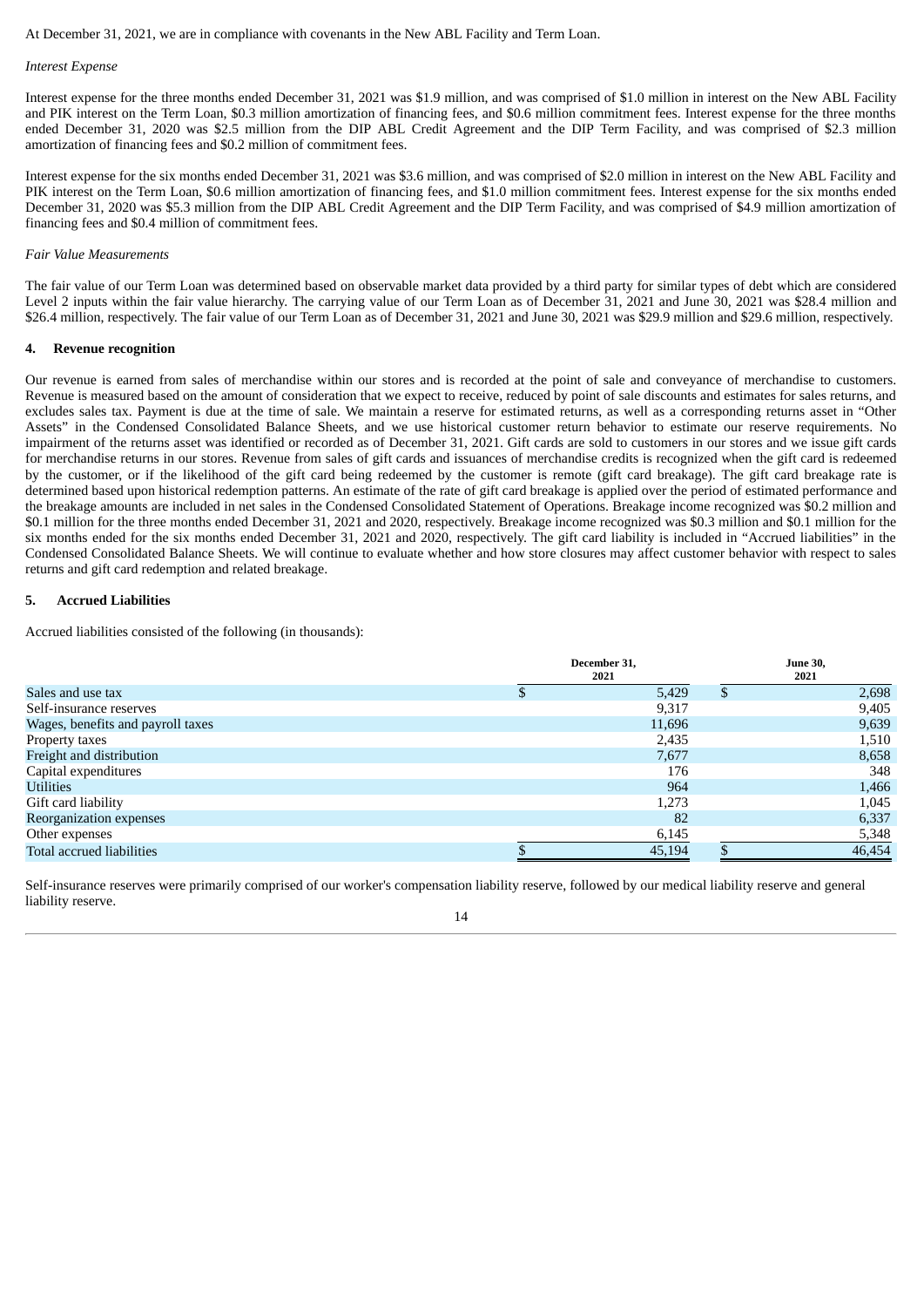#### **6. Common Stock & Share-Based Incentive Plans**

For a discussion of the exchange of our common stock and equity financing under the Plan of Reorganization, please see Note 7 to the consolidated financial statements in our Annual Report on Form 10-K for the fiscal year ended June 30, 2021.

#### *Ownership Restrictions*

In order to continue to assist the Company in preserving certain tax attributes (the "Tax Benefits"), the Company's Amended and Restated Certificate of incorporation imposes certain restrictions on the transferability and ownership of the Company's capital stock (the "Ownership Restrictions"). Subject to certain exceptions, the Ownership Restrictions restrict (i) any transfer that would result in any person acquiring 4.5% or more of our Common Stock, (ii) any transfer that would result in an increase of the ownership percentage of any person already owning 4.5% or more of our Common Stock, or (iii) any transfer during the five-year period following December 31, 2020 that would result in a decrease of the ownership percentage of any person already owning 4.5% or more of our Common Stock. Pursuant to the Company's Amended and Restated Certificate of Incorporation, any transferee receiving shares of our Common Stock that would result in a violation of the Ownership Restrictions will not be recognized as a stockholder of the Company or entitled to any rights of stockholders. The Company's Amended and Restated Certificate of Incorporation allows the Ownership Restrictions to be waived by the Company's board of directors on a case by case basis. The Board of Directors has taken action to waive the restrictions with respect to sales of shares acquired in the Rights Offering by the Backstop Party.

The Ownership Restrictions will remain in effect until the earliest of (i) the repeal of Section 382 of the Internal Revenue Code or any successor statute if the board of directors determines the Ownership Restrictions are no longer necessary for preservation of the Tax Benefits, (ii) the beginning of a taxable year in which the board of directors determines no Tax Benefits may be carried forward, or (iii) such other date as shall be established by the board of directors.

#### *Share-Based Incentive Plans*

For a discussion of our share-based incentive plans, please see Note 7 to the consolidated financial statements in our Annual Report on Form 10-K for the fiscal year ended June 30, 2021.

#### *Restricted Stock Awards/Units*

The Tuesday Morning Corporation 2008 Long-Term Incentive Plan (the "2008 Plan") and the Tuesday Morning Corporation Long-Term Incentive Plan (the "2014 Plan" and together with the 2008 Plan, the "Plans") authorize the grant of restricted stock awards to directors, officers, key employees and certain other key individuals who perform services for us and our subsidiaries. Equity awards may no longer be granted under the 2008 Plan. Restricted stock awards are not transferable, but bear certain rights of common stock ownership including voting and dividend rights. Shares are valued at the fair market value of our common stock at the date of award. Shares may be subject to time-vesting and/or certain performance requirements. If the time-vesting and/or performance requirements are not met, the restricted shares are forfeited. The 2014 Plan also authorizes the grant of time-vesting and performancebased restricted stock units. Restricted stock units do not provide voting and dividend rights. Shares of common stock are issued upon the vesting of restricted units.

On September 15, 2021, Marc Katz was awarded 867,052 time-based and 867,052 performance-based restricted stock units as an incentive to become Principal and Chief Operating Officer and Paul Metcalf was awarded 289,017 time-based and 578,035 performance-based restricted stock units to become the Principal and Chief Merchant (the "Inducement Awards"). In addition, during the first quarter of fiscal 2022, the fiscal 2022 long-term incentive awards were approved by the Board of Directors and time-vesting and performance-based restricted stock units were granted under the 2014 Long-Term Incentive Plan. Under the Plans and the Inducement Awards, as of December 31, 2021, there were 1,088,185 shares of restricted stock awards and 8,430,397 restricted stock units outstanding with award vesting periods, both performance-based and service-based, of one to five years and a weighted average grant date fair value of \$1.62 and \$2.42 per share, respectively.

The following table summarizes the activity of time-vesting restricted stock units, performance-based restricted stock units, time-vesting restricted stock awards and performance-based restricted stock awards for the six months ended December 30, 2021:

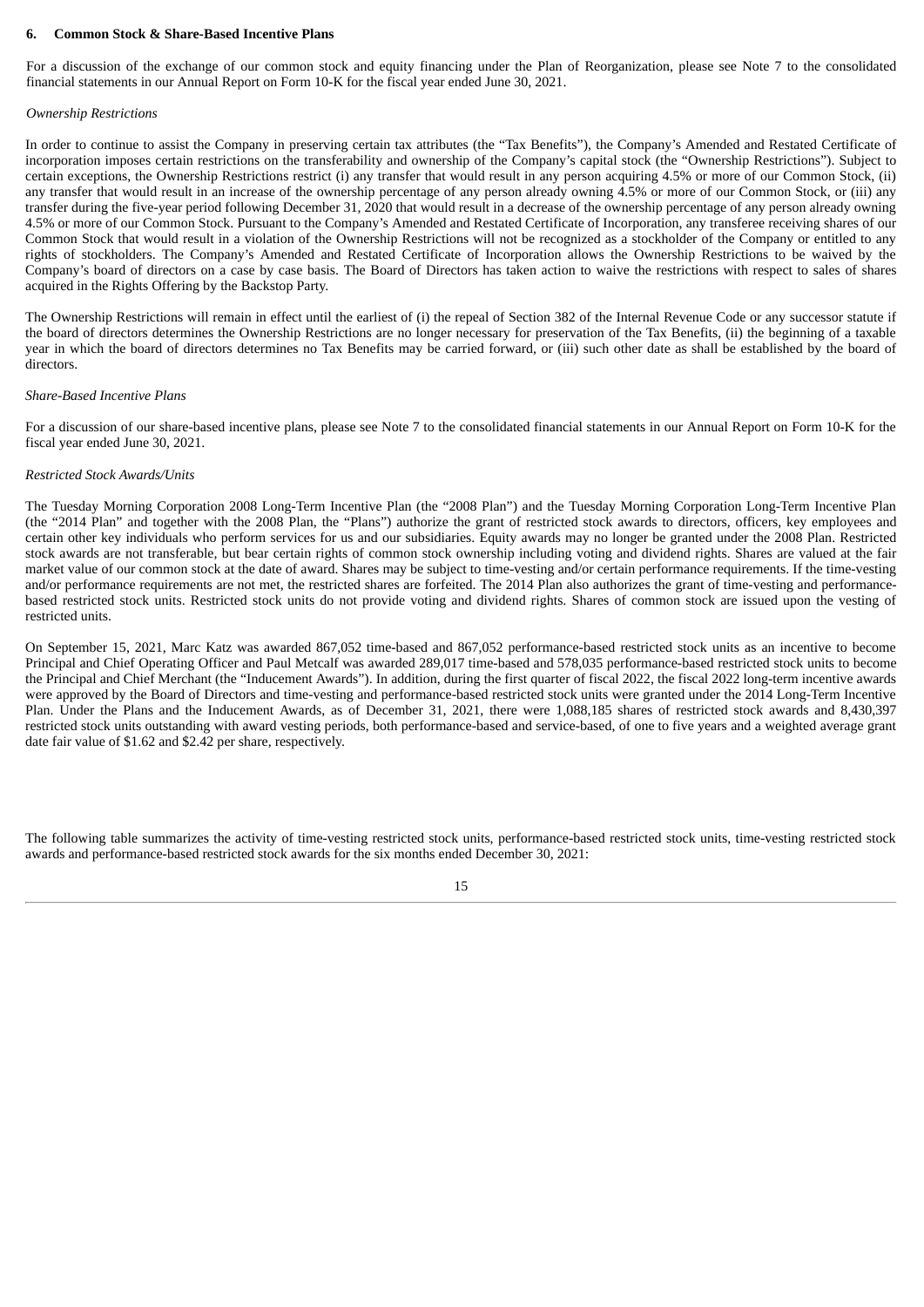|                                  | <b>Time and</b><br>Performance-Based<br><b>Restricted Stock</b><br>Units<br><b>Number of Shares</b> | Weighted-<br>Average<br><b>Fair Value at</b><br><b>Date of Grant</b> | Time and<br><b>Performance-Based</b><br><b>Restricted Stock</b><br>Awards<br><b>Number of Shares</b> | Weighted-<br>Average<br><b>Fair Value at</b><br><b>Date of Grant</b> |
|----------------------------------|-----------------------------------------------------------------------------------------------------|----------------------------------------------------------------------|------------------------------------------------------------------------------------------------------|----------------------------------------------------------------------|
| Outstanding at June 30, 2021     | 3.021.924                                                                                           | 2.83                                                                 | 1,708,368                                                                                            | 1.94                                                                 |
| Granted during the year          | 5,491,621                                                                                           | 2.21                                                                 |                                                                                                      |                                                                      |
| Vested during the year           | (57,693)                                                                                            | 3.25                                                                 | (216, 296)                                                                                           | 2.18                                                                 |
| Forfeited during the year        | (25, 455)                                                                                           | 2.72                                                                 | (403, 887)                                                                                           | 2.69                                                                 |
| Outstanding at December 31, 2021 | 8,430,397                                                                                           | 2.42                                                                 | 1,088,185                                                                                            | 1.62                                                                 |

As of December 31, 2021, there were 6,693,401 unvested performance-based restricted stock awards and performance-based restricted stock units to be settled in stock.

## *Cash Settled Awards*

We have granted stock-based awards to certain employees, which vest over a period of three to four years, and will be settled in cash ("cash settled awards"). Both performance-based and time-based awards were granted. Except for the performance based awards which have been deemed unlikely to vest, the fair value of the cash settled awards at each reporting period is based on the price of our common stock. The fair value of the cash settled awards will be re-measured at each reporting period until the awards are settled.

The following table summarizes the activity of cash settled awards based on their initial grant date values for the six months ended December 31, 2021:

|                                  | Performance-Based | <b>Service-Based</b> | Total      |
|----------------------------------|-------------------|----------------------|------------|
| Outstanding at June 30, 2021     | 143.675           | 547,698              | 691,373    |
| Granted during the year          |                   | 503,673              | 503.673    |
| Vested during the year           |                   | (177, 719)           | (177, 719) |
| Forfeited during the year        |                   | (86,905)             | (86,905)   |
| Outstanding at December 31, 2021 | 143.675           | 786,747              | 930,422    |

The liability associated with the cash settled awards was \$0.7 million and \$1.7 million at December 31, 2021 and June 30, 2021, respectively.

## *Share-based Compensation Costs*

Share-based compensation costs consisted of the following (in thousands):

|                                                            | <b>Three Months Ended</b><br>December 31. |       |  | <b>Six Months Ended</b><br>December 31. |  |       |  |       |
|------------------------------------------------------------|-------------------------------------------|-------|--|-----------------------------------------|--|-------|--|-------|
|                                                            |                                           | 2021  |  | 2020                                    |  | 2021  |  | 2020  |
| Amortization of share-based compensation during the period |                                           | 1.834 |  | 315                                     |  | 2,989 |  | 744   |
| Amounts capitalized in ending inventory                    |                                           | (371) |  | (74)                                    |  | (610) |  | (166) |
| Amounts recognized and charged to cost of sales            |                                           | 409   |  | 141                                     |  | 666   |  | 386   |
| Amounts charged against income for the period before tax   |                                           | 1.872 |  | 382                                     |  | 3.045 |  | 964   |

#### **7. Commitments and contingencies**

Information related to the Chapter 11 Cases that were filed on May 27, 2020 is included in Notes 1 and 2 above.

Like many retailers, the Company has been named in a potential class or collective actions on behalf of groups alleging violations of federal and state wage and hour and other labor statutes, and other statutes. In the normal course of business, we are also party to representative claims under the California Private Attorneys' General Act and various other lawsuits and regulatory proceedings including, among others, commercial, product, product safety, employee, customer, intellectual property and other claims. Actions against us are in various procedural stages. Many of these proceedings raise factual and legal issues and are subject to uncertainties. In addition, we are involved in legal and governmental proceedings as part of the normal course of our business. Reserves have been established when a loss is considered probable and are based on management's best estimates of our potential liability in these matters. These estimates have been developed in consultation with internal and external counsel and are based on a combination of litigation and settlement strategies. Management believes that such litigation and claims will be resolved without material effect on our financial position or results of operations.

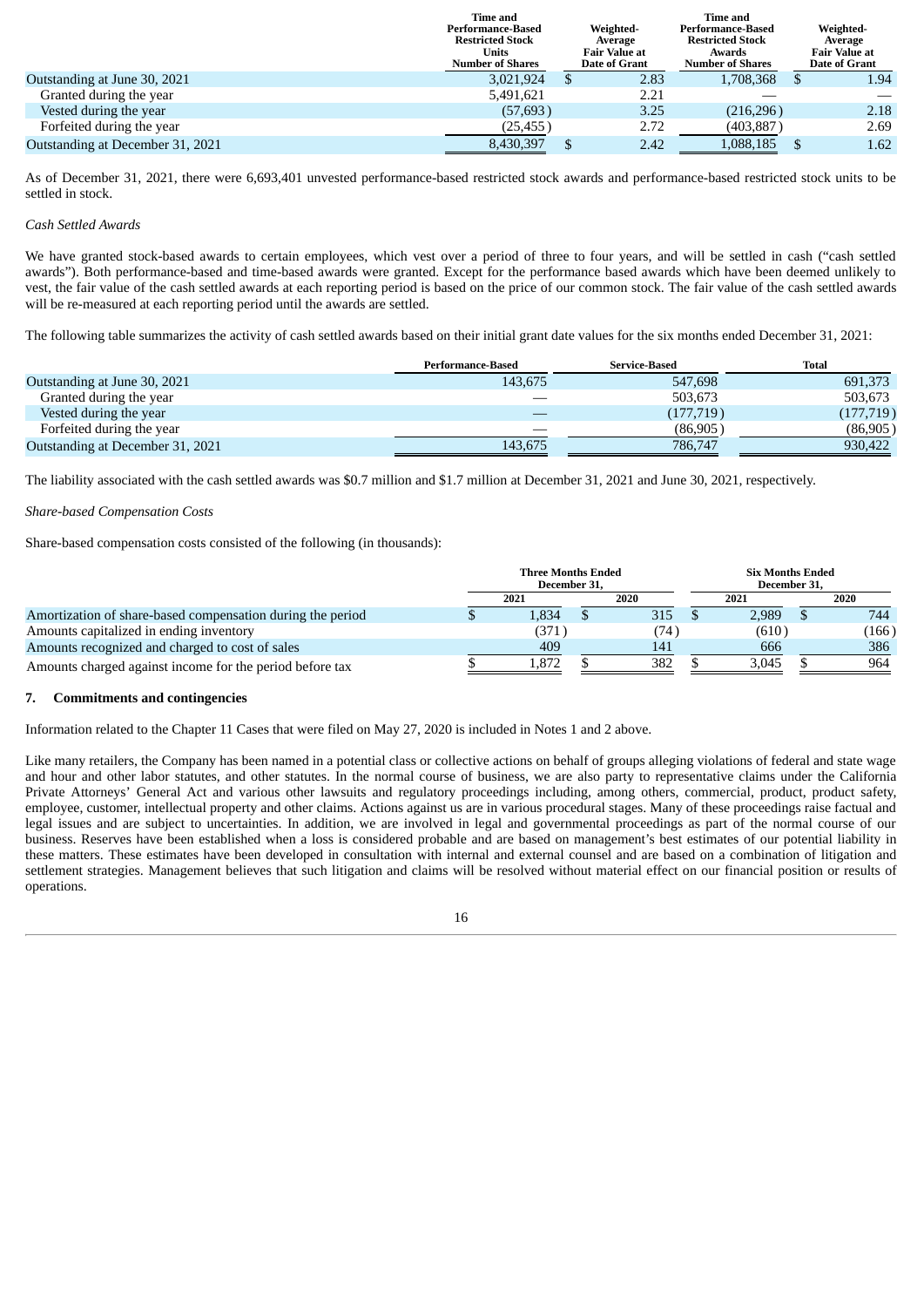#### **8. Leases**

We conduct substantially all operations from leased facilities. Our retail store locations, our corporate office and our distribution center are under operating leases that will expire over the next 1 to 10 years. Many of our leases include options to renew at our discretion. We include the lease renewal option periods in the calculation of our operating lease assets and liabilities when it is reasonably certain that we will renew the lease. We also lease certain equipment under finance leases that generally expire within 4 years.

In accordance with the Plan of Reorganization, on December 31, 2020, we sold our corporate office and Dallas distribution center properties and leased back those facilities. The lease of the corporate office is for a term of 10 years, and the lease of the distribution center is for an initial term of two and onehalf years, with an option to extend the distribution center lease for one additional year. We believe it is reasonably certain the option to extend will be exercised. We determined the sale price represented the fair value of the underlying assets sold and have no continuing involvement with the properties sold other than a normal leaseback. The consideration received for the sale, as reduced by the closing and transaction costs, was \$68.5 million, and the net book value of the properties sold was \$18.9 million, resulting in a \$49.6 million gain, which was recognized as of December 31, 2020. Cash proceeds, net of property taxes, were deposited directly into the Unsecured Creditor Claim Fund (See Note 2).

The two leases, associated with the transaction, were recorded as operating leases. As of December 31, 2021, we will pay approximately \$8.1 million in fixed rents and in-substance fixed rents, over the remaining lease term for the corporate office and we will pay approximately \$11.1 million in fixed rents and in-substance fixed rents for the Dallas distribution center property over the remaining lease term, including the one-year option period as noted above. Fixed rents and in-substance fixed rents for each lease were discounted using the incremental borrowing rate we established for the respective term of each lease.

In accordance with ASC 842, we determine whether an agreement contains a lease at inception based on our right to obtain substantially all of the economic benefits from the use of the identified asset and the right to direct the use of the identified asset. Lease liabilities represent the present value of future lease payments and the right-of-use ("ROU") assets represent our right to use the underlying assets for the respective lease terms.

The operating lease liability is measured as the present value of the unpaid lease payments and the ROU asset is derived from the calculation of the operating lease liability. As our leases do not generally provide an implicit rate, we use our incremental borrowing rate as the discount rate to calculate the present value of lease payments. The incremental borrowing rate represents an estimate of the interest rate that would be required to borrow over a similar term, on a collateralized basis in a similar economic environment.

Rent escalations occurring during the term of the leases are included in the calculation of the future minimum lease payments and the rent expense related to these leases is recognized on a straight-line basis over the lease term. In addition to minimum lease payments, certain leases require payment of a proportionate share of real estate taxes and certain building operating expenses allocated on a percentage of sales in excess of a specified base. These variable lease costs are not included in the measurement of the ROU asset or lease liability due to unpredictability of the payment amount and are recorded as lease expense in the period incurred. The ROU asset is adjusted to account for previously recorded lease-related expenses such as deferred rent and other lease liabilities.

Our lease agreements do not contain residual value guarantees or significant restrictions or covenants other than those customary in such arrangements.

The components of lease cost are as follows (in thousands):

|                                     | <b>Three Months Ended</b><br>December 31, |    |        |  | <b>Six Months Ended</b><br>December 31, |  |                |  |
|-------------------------------------|-------------------------------------------|----|--------|--|-----------------------------------------|--|----------------|--|
|                                     | 2021                                      |    | 2020   |  | 2021                                    |  | 2020           |  |
| Operating lease cost                | 17,051                                    | -S | 19,434 |  | 33,579                                  |  | 34,473         |  |
| Variable lease cost                 | 2.426                                     |    | 3,022  |  | 4,698                                   |  | 6,978          |  |
| Finance lease cost:                 |                                           |    |        |  |                                         |  |                |  |
| Amortization of right-of-use assets | 67                                        |    | 49     |  | 100                                     |  | 122            |  |
| Interest on lease liabilities       |                                           |    |        |  |                                         |  | $\overline{7}$ |  |
| Total lease cost                    | 19.545                                    |    | 22,506 |  | 38,378                                  |  | 41,580         |  |
|                                     |                                           |    |        |  |                                         |  |                |  |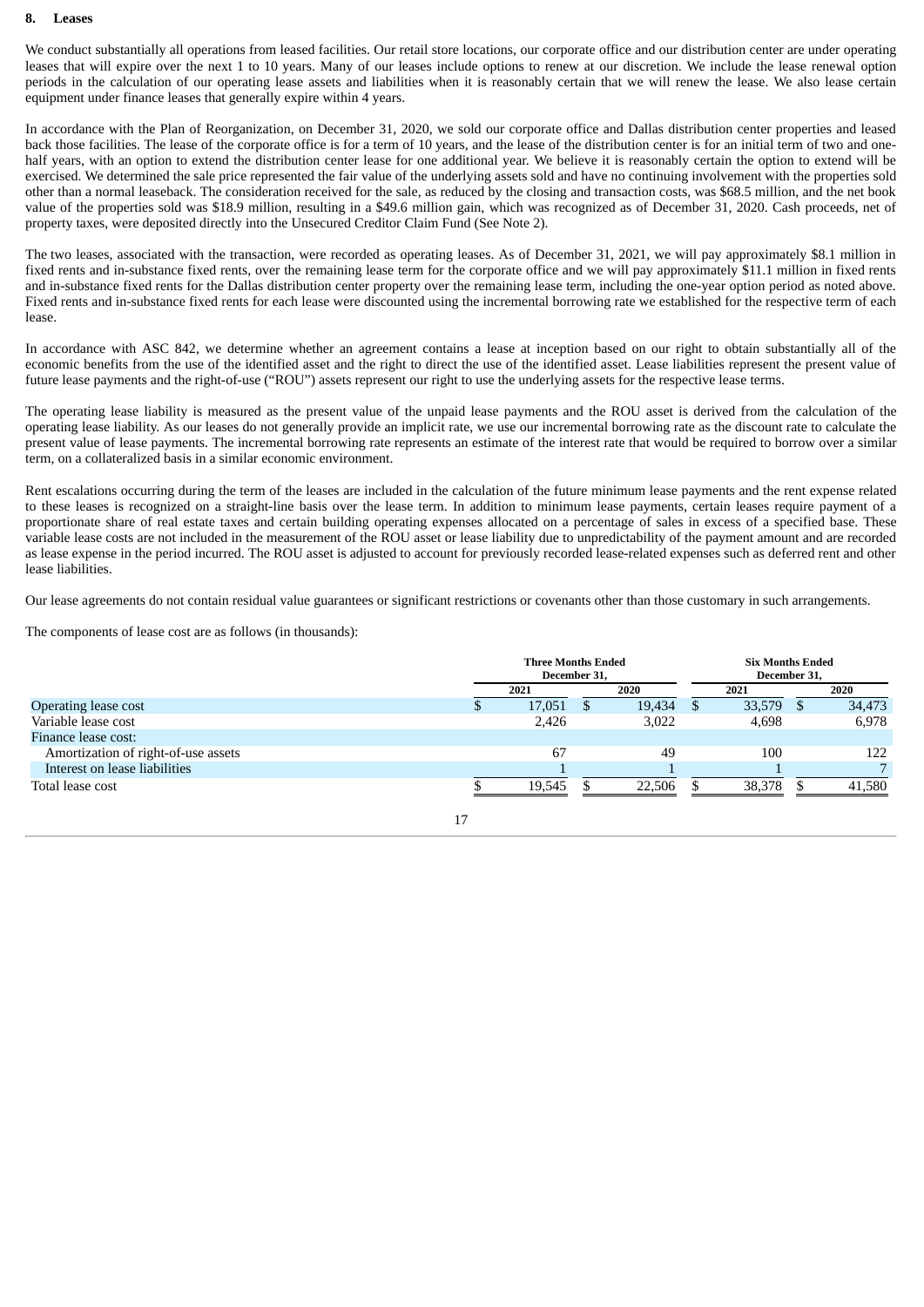|                                                  | As of<br><b>December 31, 2021</b> |
|--------------------------------------------------|-----------------------------------|
| Weighted average remaining lease term (in years) |                                   |
| <b>Operating leases</b>                          | 4.3                               |
| Finance leases                                   | 0.2                               |
| Weighted average discount rate                   |                                   |
| <b>Operating leases</b>                          | 8.8%                              |
| Finance leases                                   | 2.6%                              |

Other information related to leases, including supplemental disclosures of cash flow information, is as follows (in thousands):

|        |                                                     | <b>Six Months Ended</b><br><b>December 31, 2020</b> |
|--------|-----------------------------------------------------|-----------------------------------------------------|
|        |                                                     |                                                     |
| 34,477 |                                                     | 31.218                                              |
|        |                                                     |                                                     |
| 100    |                                                     | 120                                                 |
|        |                                                     |                                                     |
| 10,111 |                                                     | (106, 180)                                          |
|        | <b>Six Months Ended</b><br><b>December 31, 2021</b> |                                                     |

Maturities of lease liabilities were as follows as of December 31, 2021 (in thousands):

|                                 | <b>Operating</b><br>Leases | <b>Finance</b><br>Leases | <b>Total</b> |         |  |
|---------------------------------|----------------------------|--------------------------|--------------|---------|--|
| Fiscal year:                    |                            |                          |              |         |  |
| 2022 (remaining)                | \$<br>35,975               | \$<br>24                 | \$           | 35,999  |  |
| 2023                            | 63,638                     | __                       |              | 63,638  |  |
| 2024                            | 48,887                     |                          |              | 48,887  |  |
| 2025                            | 33,527                     |                          |              | 33,527  |  |
| 2026                            | 20,836                     |                          |              | 20,836  |  |
| 2027                            | 14,452                     |                          |              | 14,452  |  |
| Thereafter                      | 15,353                     |                          |              | 15,353  |  |
| Total lease payments            | 232,668                    | \$<br>24                 | \$           | 232,692 |  |
| Less: Interest                  | 38,649                     |                          |              | 38,650  |  |
| Total lease liabilities         | 194,019                    | \$<br>23                 | \$           | 194,042 |  |
| Less: Current lease liabilities | 57,838                     | 23                       |              | 57,861  |  |
| Non-current lease liabilities   | 136,181                    | \$                       |              | 136,181 |  |

Current and non-current finance lease liabilities are recorded in "Accrued liabilities" and "Other liabilities – non-current," respectively, on our condensed consolidated balance sheet. As of December 31, 2021, there were no operating lease payments for legally binding minimum lease payments for leases signed but not yet commenced.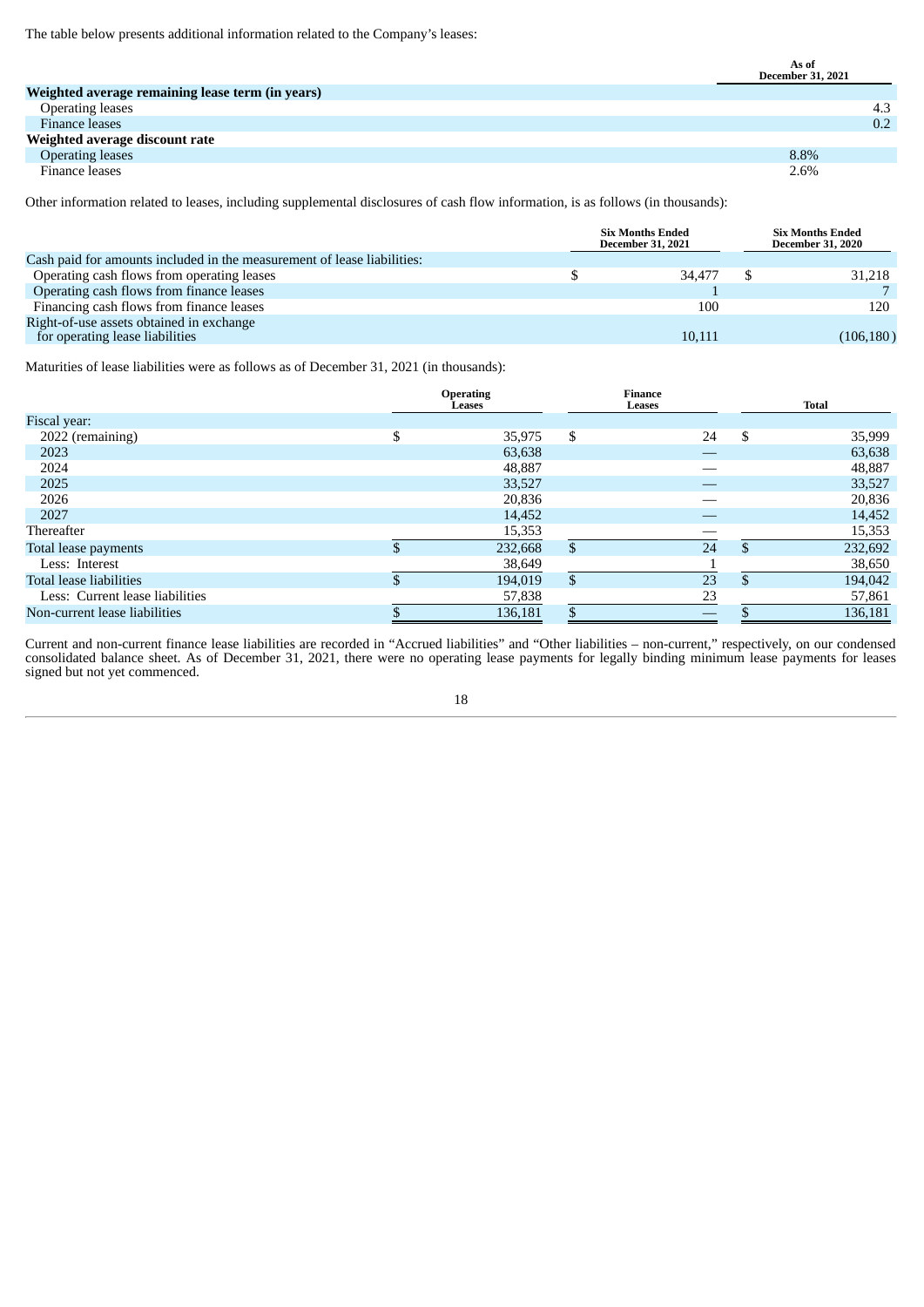#### **9. Earnings per common share**

The Company uses the two-class method of computing basic EPS due to the existence of non-vested restricted stock awards with non-forfeitable rights to dividends or dividend equivalents (referred to as participating securities). Basic EPS is computed using the weighted average number of common shares outstanding during each of the respective years. Diluted EPS is computed using the weighted average number of common and common equivalent shares outstanding during each of the respective years using the more dilutive of either the treasury stock method or two-class method. The difference between basic and diluted shares, if any, largely results from common equivalent shares, which represents the dilutive effect of the assumed exercise of certain outstanding share options and warrants, the assumed vesting of restricted stock granted to employees and directors, or the satisfaction of certain necessary conditions for contingently issuable shares. The following table sets forth the computation of basic and diluted earnings per common share (in thousands, except per share amounts):

|                                                                     | <b>Three Months Ended</b><br>December 31. |    |        |  | <b>Six Months Ended</b><br>December 31, |  |        |
|---------------------------------------------------------------------|-------------------------------------------|----|--------|--|-----------------------------------------|--|--------|
|                                                                     | 2021                                      |    | 2020   |  | 2021                                    |  | 2020   |
| Net earnings/(loss)                                                 | 1.894                                     |    | 40,339 |  | $(12,709)$ \$                           |  | 58,963 |
| Less: Income to participating securities                            | (23)                                      |    | (137)  |  |                                         |  | (274)  |
| Net earnings/(loss) attributable to common shares                   | 1,871                                     |    | 40,202 |  | (12,709)                                |  | 58,689 |
| Weighted average number of common shares<br>outstanding $-$ basic   | 84,677                                    |    | 45,511 |  | 84.494                                  |  | 45,460 |
| Effect of dilutive stock equivalents                                | 4,721                                     |    |        |  |                                         |  |        |
| Weighted average number of common shares<br>$outstanding$ - diluted | 89,398                                    | £. | 45,511 |  | 84,494                                  |  | 45,460 |
| Net earnings/(loss) per common share $-$ basic                      | 0.02                                      | S. | 0.88   |  | $(0.15)$ \$                             |  | 1.29   |
| Net earnings/(loss) per common share $-$ diluted                    | 0.02                                      |    | 0.88   |  | (0.15)                                  |  | 1.29   |

For the three and six months ended December 31, 2021, 5.8 million and 1.8 million anti-dilutive shares of common stock were excluded from the calculation of diluted earnings/(loss) per common share, respectively. For the three and six months ended December 31, 2020, 2.6 million anti-dilutive shares of common stock were excluded from the calculation of diluted earnings/(loss) per common share, respectively. On February 9, 2021, as part of the Rights Offering, the Company issued warrants to purchase 10 million shares of common stock with an exercise price of \$1.65 and a five year term, all which remained outstanding as of December 31, 2021.

## **10. Property and equipment**, **net**

Accumulated depreciation of owned property and equipment as of December 31, 2021 and June 30, 2021 was \$158.5 million and \$151.9 million, respectively. As of December 31, 2021, due to the ongoing impact of COVID-19, we performed an interim impairment assessment of our leasehold improvement assets, which included estimated future cash flow assumptions. As a result of this assessment, we determined that no additional store fixed asset impairment was required as the undiscounted projected future cash flows for each store sufficiently recovered the carrying value of the related asset group. Due to the uncertainty around COVID-19, our projected future cash flows may differ materially from actual results. While we believe our estimates and judgments about projected future cash flows are reasonable, future impairment charges may be required if the future cash flows, as projected, do not occur, or if events change requiring us to revise our estimates.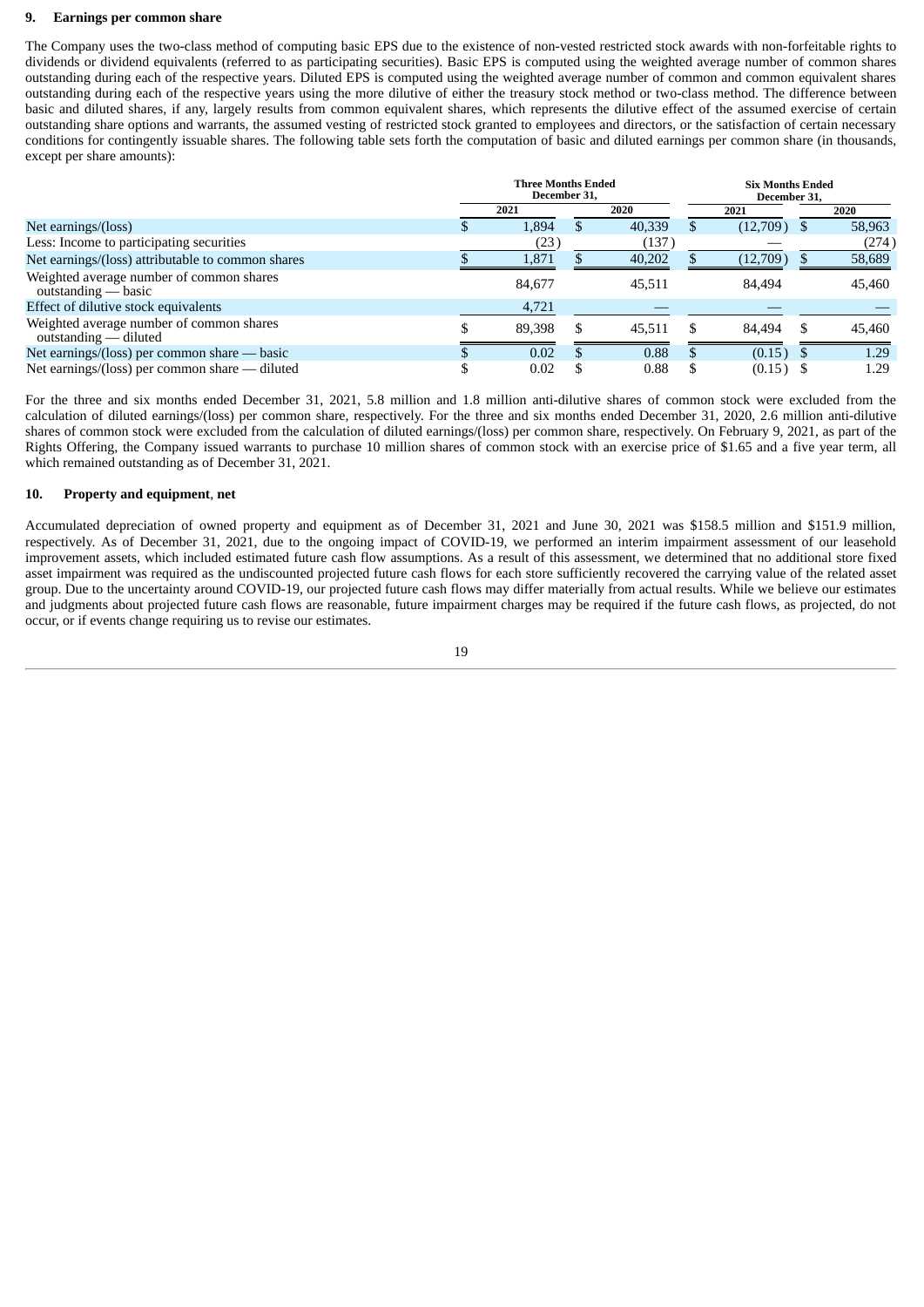#### **11. Income taxes**

The Company or one of its subsidiaries files income tax returns in the U.S. federal, state and local taxing jurisdictions. With few exceptions, the Company and its subsidiaries are no longer subject to state and local income tax examinations for years prior to fiscal 2016 and are no longer subject to federal income tax examinations for years prior to fiscal 2013.

On March 27, 2020, in an effort to mitigate the economic impact of the COVID-19 pandemic, the U.S. Congress enacted the Coronavirus Aid, Relief and Economic Security Act ("CARES Act"). The CARES Act includes certain corporate income tax provisions, which among other things, included a five-year carryback of net operating losses and acceleration of the corporate alternative minimum tax credit. The Company has evaluated the CARES Act and it is not expected to have a material impact on the income tax provision. The CARES Act also contains provisions for deferral of the employer portion of social security taxes incurred through the end of calendar 2020 and an employee retention credit, a refundable payroll credit for 50% of wages and health benefits paid to employees not providing services due to the pandemic. As a result of the CARES Act, we had deferred qualified payroll taxes through December 31, 2020. As of December 31, 2021, we have \$2.1 million in current qualified deferred payroll taxes in "Accrued Liabilities in the Condensed Consolidated Balance Sheet, which are due December 31, 2022.

The effective tax rate for the quarter ended December 31, 2021 and 2020 were (0.5%) and 1.9% respectively. The effective tax rate for the six months ended December 31, 2021 and 2020 was 0.5% and 0.9% respectively. A full valuation allowance is currently recorded against substantially all of the Company's deferred tax assets. A deviation from the customary relationship between income tax expense and (benefit) and pretax income/(loss) results from the effects of the valuation allowance.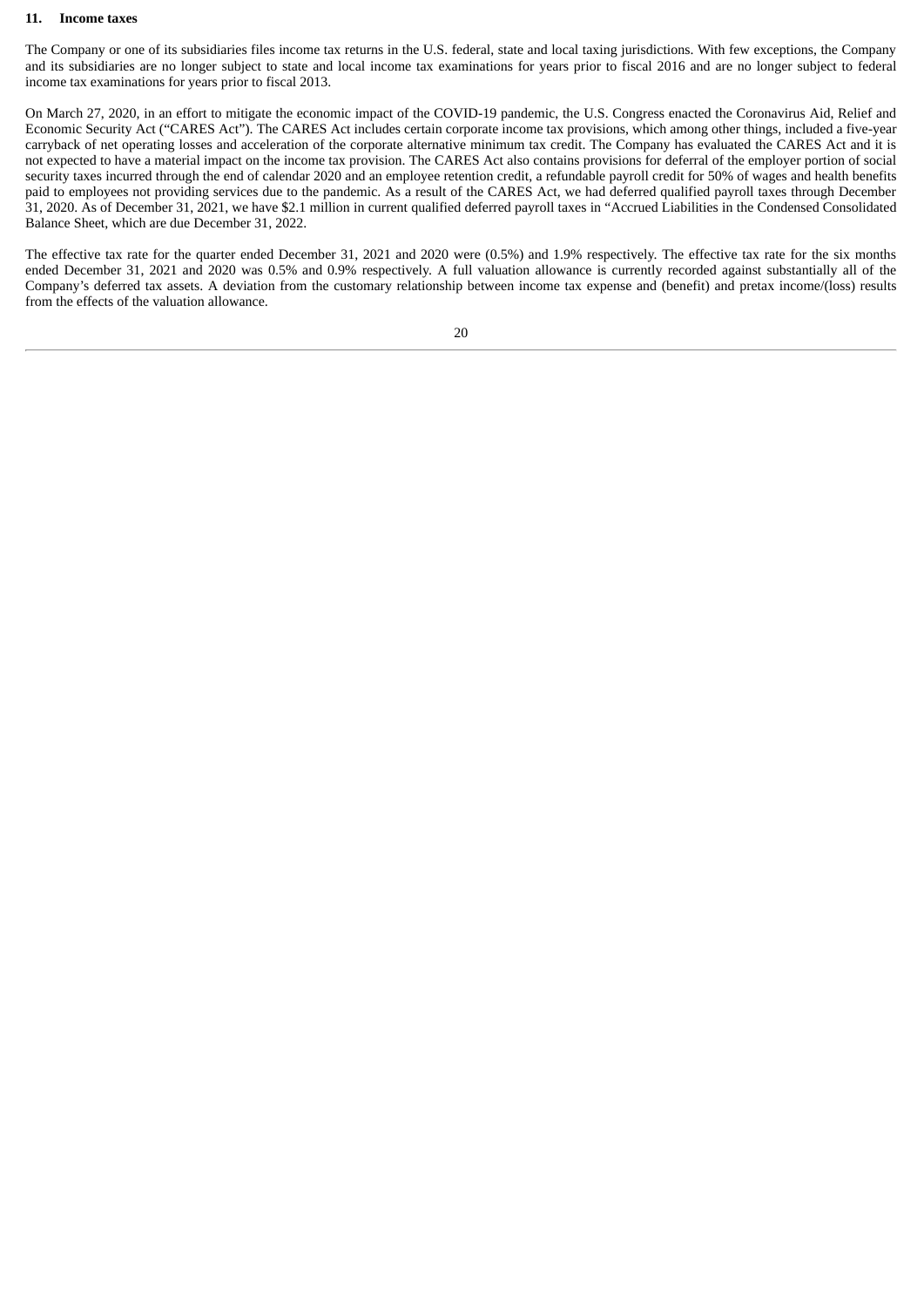## **12. Related Party**

On November 16, 2020, following approval of the Bankruptcy Court, the Company and Osmium Partners LLC ("Osmium Partners") entered into a backstop commitment agreement (the "Backstop Commitment Agreement"), pursuant to which Osmium Partners agreed that Osmium Partners or an affiliate would serve as the backstop party (the "Backstop Party") and purchase all unsubscribed shares for a price of \$1.10 per share in a \$40 million rights offering (the "Rights Offering"), pursuant to which eligible holders of the Company's common stock could purchase up to \$24 million of shares of the Company's common stock for a price of \$1.10 per share. The Rights Offering is described in more detail in Note 7 to the consolidated financial statements in our Annual Report on Form 10-K for the year ended June 30, 2021. Osmium Partners (Larkspur SPV) LP ("Larkspur SPV"), jointly owned by Osmium Partners and Tensile Capital Partners Master Fund LP ("TCM"), was formed to serve as the Backstop Party. In addition, on November 15, 2020, the Company and TCM entered into a commitment letter (the "Commitment Letter") pursuant to which TCM agreed to provide \$25 million in subordinated debt financing to the Company.

In accordance with the Plan of Reorganization and the Commitment Letter, on December 31, 2020, the Company, Alter Domus (US), LLC, as administrative agent, and the lenders named therein, including TCM and an affiliate of Osmium, entered into the Term Loan Credit Agreement described in Note 3 above which provided for the \$25 million Term Loan to the Company.

In accordance with the Plan of Reorganization and the Backstop Commitment Agreement, on December 31, 2020, the Company, Osmium Partners and Larkspur SPV (Osmium Partners and Larkspur SPV together, the "Osmium Group") entered into an agreement pursuant to which the Osmium Group is entitled to appoint three directors to the Company's Board of Directors (the "Directors Agreement"). Pursuant to the Directors Agreement, Douglas J. Dossey of Tensile Capital Management LP, John H. Lewis of Osmium Partners and W. Paul Jones were appointed as members of the Company's Board of Directors. The Directors Agreement provides that the Osmium Group may appoint one additional member of the Board of Directors under certain circumstances. As a result of the Company's EBIT (as defined in the Director's Agreement) results over the twelve months period ended December 31, 2021, the Osmium Group is entitled to appoint one additional member to the Board of Directors. The Directors Agreement also specifies various other board-related and voting-related procedures and includes a standstill provision limiting certain actions by the Osmium Group.

On February 9, 2021, the Company received proceeds of approximately \$40 million upon the closing of the Rights Offering, as contemplated by the Plan of Reorganization. In accordance with the terms of the Backstop Commitment Agreement, Larkspur SPV purchased 18,340,411 shares of the Company's common stock in the Rights Offering for an aggregate purchase price of approximately \$20.2 million. In addition, in accordance with the Plan of Reorganization and the Backstop Commitment Agreement, Larkspur SPV received (1) 1,818,182 additional shares of the Company's common stock as payment of the commitment fee for serving as Backstop Party in the Rights Offering, and (2) a warrant to purchase 10 million additional shares of the Company's common stock at a purchase price of \$1.65 per share.

Based on Schedule 13D filings made by Osmium Partners and TCM, and their respective affiliates, on February 19, 2021, Osmium Partners and TCM each are deemed to beneficially own the 30,158,593 shares of the Company's stock beneficially owned by Larkspur SPV (representing approximately 31.4% of outstanding shares). Based on the Schedule 13D and subsequent filings with the SEC, Osmium Partners beneficially owns an additional 2,026,840 shares of the Company's common stock.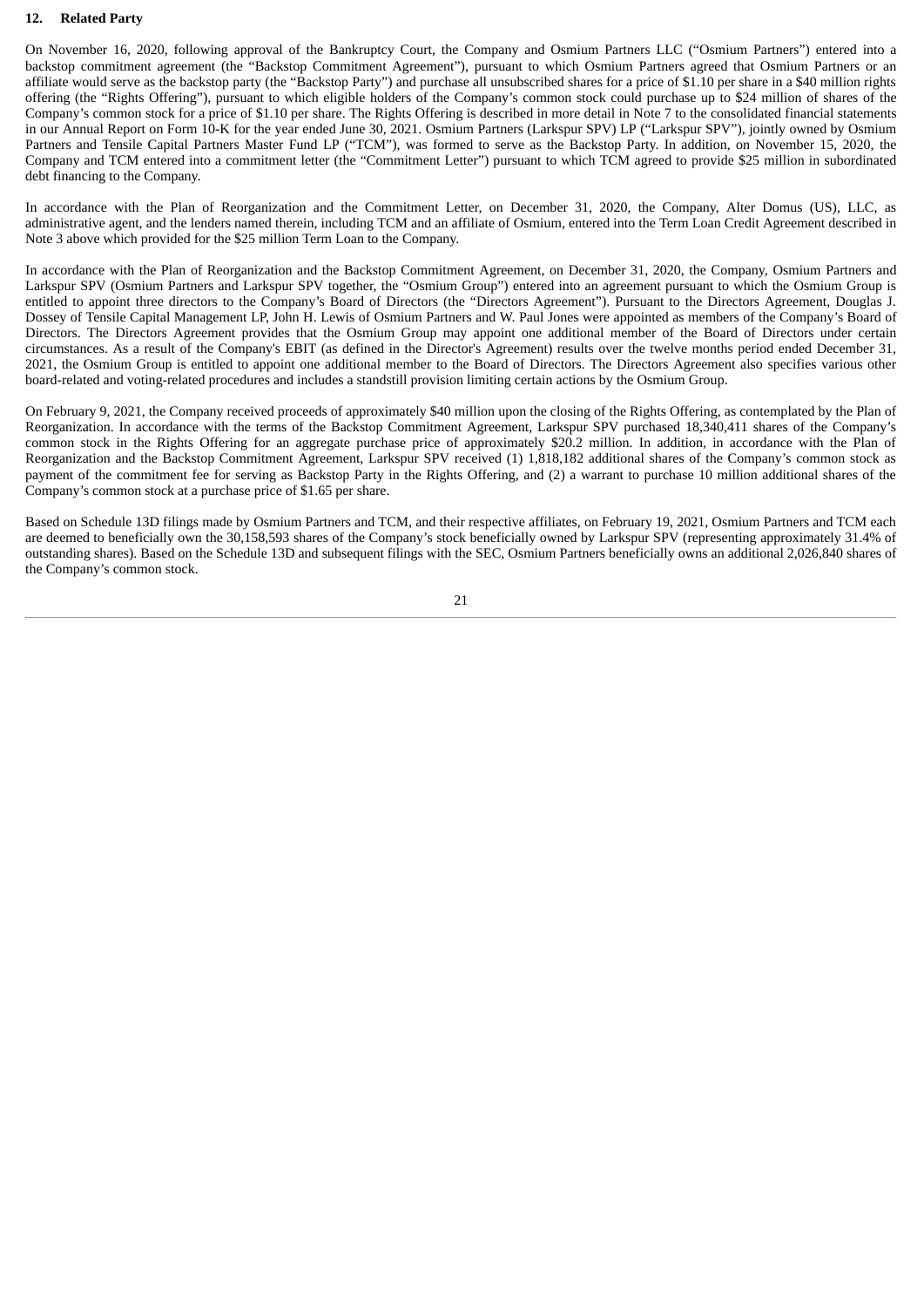## <span id="page-21-0"></span>**Item 2. Management's Discussion and Analysis of Financial Condition and Results of Operations**

We encourage you to read this "Management's Discussion and Analysis of Financial Condition and Results of Operations" ("MD&A") in conjunction with the corresponding section included in our Annual Report on Form 10-K for the year ended June 30, 2021.

## *Background*

We are one of the original off-price retailers and a leading destination for unique home and lifestyle goods, selling high-quality products at prices generally below those found in boutique, specialty and department stores, catalogs and on-line retailers. Our customers come to us for an ever-changing, exceptional assortment of brand names at great prices. Our strong value proposition has established a loyal customer base, who we engage regularly with social media, email and digital media.

The COVID-19 pandemic has had an adverse effect on our business operations, store traffic, employee availability, financial conditions, results of operations, liquidity and cash flow. On March 25, 2020, we temporarily closed all of our 687 stores nationwide, severely reducing revenues and resulting in significant operating losses and the elimination of substantially all operating cash flow. As allowed by state and local jurisdictions, 685 of our stores gradually reopened as of the end of June 2020 and two stores were permanently closed during the quarter. In accordance with our bankruptcy Plan of Reorganization, described below, we completed the permanent closure of 197 stores in the first quarter of 2021 and the closure of our Phoenix, Arizona distribution center ("Phoenix distribution center") in the second quarter of 2021. In addition, as part of our restructuring, we secured financing to pay the creditors in accordance with the plan of reorganization and to fund planned operations and expenditures.

Future impacts from the COVID-19 pandemic will depend on the potential further geographic spread and duration of the ongoing pandemic, the timing and extent of recovery in traffic and consumer spending in our stores, the extent and duration of ongoing impacts to domestic and international supply chains and the related impacts on the flow, availability and cost of products, the production and administration of effective medical treatments and vaccines, and the actions that may be taken by various governmental authorities and other third parties in response to the pandemic.

## *Emergence from Chapter 11 Bankruptcy Proceedings*

- In May 2020, we filed voluntary petitions under Chapter 11 of the Bankruptcy Code. During the pendency of the Chapter 11 Cases, we continued to operate our businesses as "debtors-in-possession" under the jurisdiction of the Bankruptcy Court.
- In early June 2020, in accordance with the orders of the Bankruptcy Court, we commenced the process to close 132 store locations in a first wave of store closings. By the end of July 2020 all of these stores were permanently closed. In mid-July, 2020, we closed an additional 65 stores following negotiations with our landlords and those store closures were completed in August 2020. In total, we closed 197 stores during fiscal 2021. In addition, we also closed our Phoenix distribution center in the second quarter of fiscal 2021.
- On December 23, 2020, the Bankruptcy Court entered an order confirming our Plan of Reorganization. On December 31, 2020, all of the conditions precedent to the Plan of Reorganization were satisfied and we legally emerged from bankruptcy, resolving all material conditions precedent listed in the Plan of Reorganization. However, the closing of the Rights Offering was considered a critical component to the execution of our confirmed Plan of Reorganization, therefore, we continued to apply the requirements of ASC 852 – Reorganizations until that transaction closed on February 9, 2021. In connection with our legal emergence from bankruptcy on December 31, 2020, we completed the debt financing and sale-leaseback transactions contemplated by the Plan of Reorganization. See Notes 1, 2, 3, 7 and 8 to the consolidated financial statements in our Annual Report on Form 10-K for the fiscal year ended June 30, 2021.
- In February 2021, the Company completed the equity financing transaction contemplated by the Plan of Reorganization with a \$40 million Rights Offering that expired in February, 2021. Eligible holders of our common stock subscribed to purchase approximately \$19.8 million of shares, at \$1.10 per share, with the Backstop Party purchasing the remaining \$20.2 million of shares. The Company closed on the Rights Offering and in February, 2021, recorded proceeds of \$40.0 million and recognized a non-cash charge of approximately \$14.5 million for a change in fair value of the company's common stock issued to the Backstop Party. See Notes 7 and 11 to the consolidated financial statements in our Annual Report on Form 10-K for the fiscal year ended June 30, 2021.
- On September 29, 2021, the U.S. Bankruptcy Court issued a final decree (the "Final Decree") closing the Chapter 11 cases of the Company and its subsidiaries. While the Company emerged from bankruptcy proceedings on December 31, 2020, the Chapter 11 Cases remained opened pending final resolution of all claims of general unsecured creditors. The Company was able to resolve all of these claims for approximately \$14 million less than the amounts reserved and retained in an escrow account. Upon entry of the Final Decree, the approximately \$14 million remaining in the escrow account was returned to the Company to make a repayment on its ABL credit facility and the Chapter 11 Cases are now final.

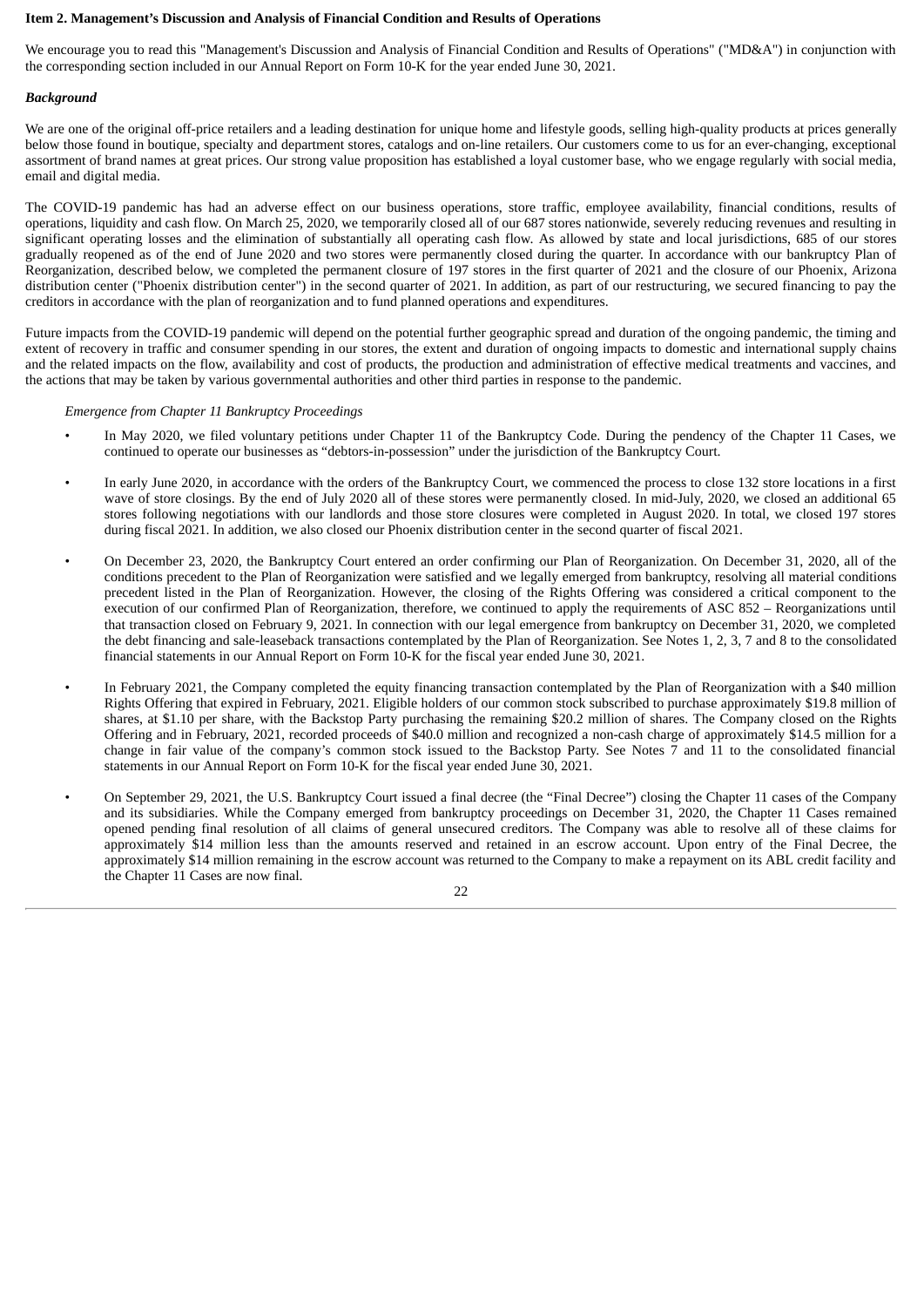*Key Metrics for the Three and Six Months Ended December 31, 2021*

Key operating metrics for continuing operations for the three months and six months ended December 31, 2021 include:

- Net sales for the three months ended December 31, 2021 were \$251.4 million, an increase of \$52.8 million or 26.6%, compared to \$198.6 million for the same period last year. Net sales for the six months ended December 31, 2021 were \$428.3 million, an increase of \$68.1 *million or 18.9%, compared to \$360.2 million for the same period last year.*
- Gross margin for the three months ended December 31, 2021 was 28.5%, compared to 30.2% for the same period last year. Gross margin for the six months ended December 31, 2021 was 28.6%, compared to 30.9% for the same period last year.
- Selling, general and administrative expenses ("SG&A") for the three months ended December 31, 2021 increased \$4.4 million or 6.8% to \$67.7 million, from \$63.3 million for the same period last year. As a percentage of sales for the second quarter, SG&A was 26.9% compared to 31.9% for the same period last year. Selling, general and administrative expenses ("SG&A") for the six months ended December 31, 2021 increased \$2.5 million or 2.0% to \$127.9 million, from \$125.4 million for the same period last year. As a percentage of sales for the first six months, SG&A was 29.9% compared to 34.8% for the same period last year.
- Restructuring, impairment and abandonment charges for the three months ended December 31, 2021 were \$0.4 million, compared to \$1.0 million for the same period last year. Restructuring, impairment and abandonment charges for the six months ended December 31, 2021 were \$2.9 million, compared to \$6.5 million for the same period last year, which related to our permanent store closing plan along with *our decision to close our Phoenix distribution center.*
- Reorganization items, net for the three months ended December 31, 2021 were a net benefit of \$0.2 million compared to a net benefit of \$48.1 million for the same period last year. Reorganization items, net for the six months ended December 31, 2021 were a loss of \$1.1 *million compared to a net benefit of \$85.8 million for the same period last year.*
- Our net earnings for the three months ended December 31, 2021 was \$1.9 million, or diluted net earnings per share of \$0.02 compared to a net earnings for the same period last year of \$40.3 million, or diluted earnings per share of \$0.88. Our net loss for the six months ended December 31, 2021 was \$12.7 million, or diluted net loss per share of \$0.15 compared to a net earnings for the same period last year of *\$59.0 million, or diluted earnings per share of \$1.29.*
- As shown under the heading "Non-GAAP Financials Measures" below. EBITDA for the three months ended December 31, 2021 was a positive \$7.2 million compared to a positive \$47.6 million for the same period last year. Adjusted EBITDA for the three months ended December 31, 2021 was a positive \$9.3 million compared to a positive \$0.8 million for the same period last year. EBITDA for the six months ended December 31, 2021 was a negative \$2.4 million compared to a positive \$73.1 million for the same period last year. Adjusted EBITDA for the six months ended December 31, 2021 was positive \$3.6 million compared to a negative \$5.2 million for the *same period last year.*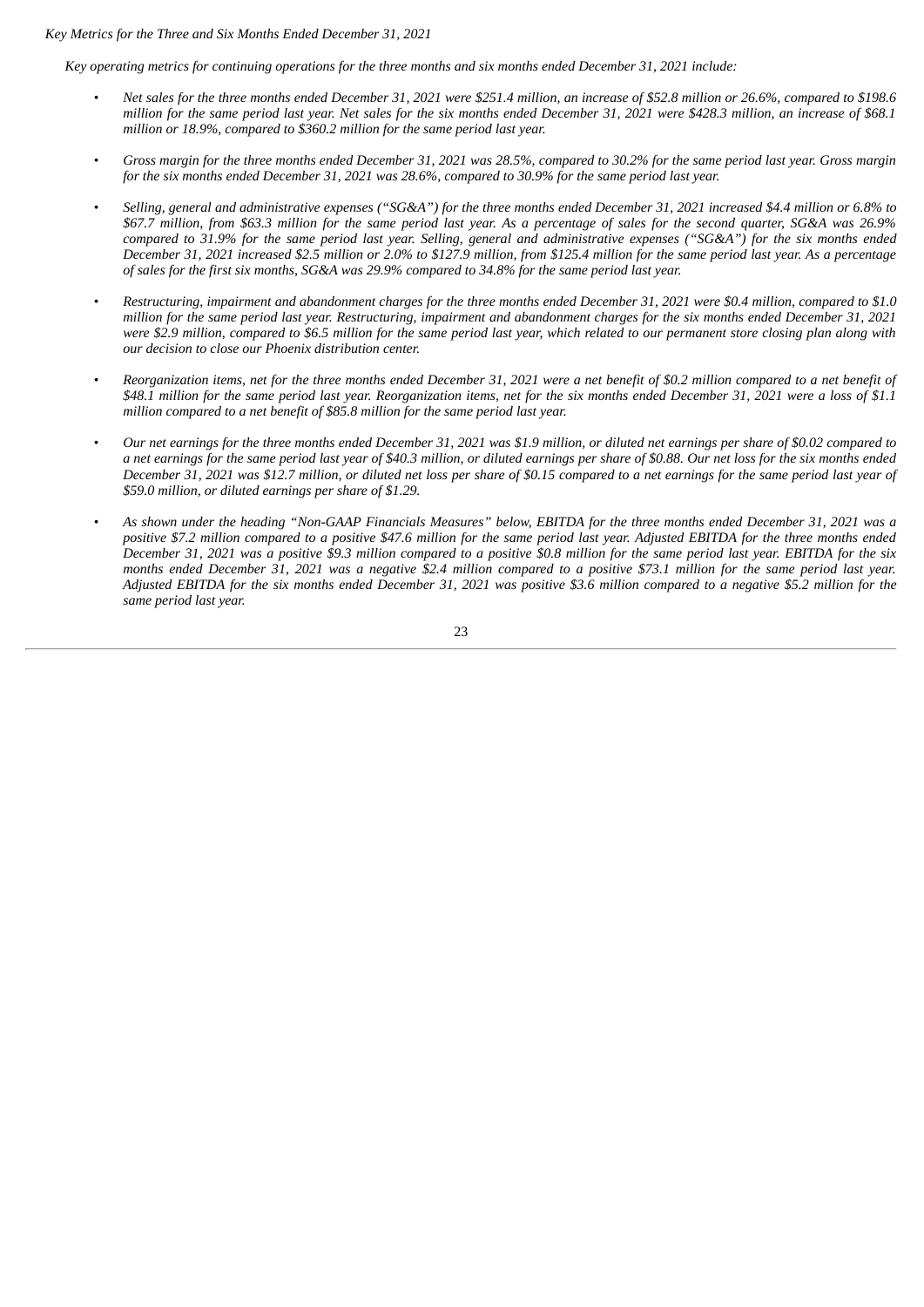*Key balance sheet and liquidity metrics for the six months ended December 31, 2021 include:*

- Cash, cash equivalents, and restricted cash decreased \$24.5 million from \$28.9 million to \$4.3 million at June 30, 2021 and December 31, 2021, respectively. The decrease in cash, cash equivalents and restricted cash were primarily driven by payments for bankruptcy court approved petition claims, legal and professional fees and payments to the Company's vendors for inventory. See Note 2 to our unaudited condensed consolidated financial statements herein for additional information.
- As of December 31, 2021, total liquidity, defined as cash and cash equivalents plus \$58.0 million availability for borrowing under our New ABL Facility, was \$62.3 million. In addition, we had \$17.9 million of borrowings outstanding under our New ABL Facility and \$14.7 million of letters of credit outstanding.
- Inventory levels increased \$12.0 million at December 31, 2021 to \$157.1 million from \$145.1 million at June 30, 2021. As of December 31, 2021, store inventory levels on a comparable store basis, increased approximately 8.3% when compared to December 31, 2020. Last year, store level inventory challenges were due in part to the closure of much of our merchant and supply chain operations during the height of the COVID outbreak as well as pandemic-related disruptions to the supply chain.

## *Store Data*

.

The following table presents information with respect to our stores in operation during each of the fiscal periods:

|                             | <b>Store Openings/Closings</b>                       |                                                             |                                                           |                                                           |                                              |  |  |  |  |
|-----------------------------|------------------------------------------------------|-------------------------------------------------------------|-----------------------------------------------------------|-----------------------------------------------------------|----------------------------------------------|--|--|--|--|
|                             | <b>Three Months</b><br>Ended<br>December 31,<br>2021 | <b>Three Months</b><br><b>Ended</b><br>December 31,<br>2020 | <b>Six Months</b><br><b>Ended</b><br>December 31,<br>2021 | <b>Six Months</b><br><b>Ended</b><br>December 31,<br>2020 | <b>Fiscal Year</b><br>Ended June 30,<br>2021 |  |  |  |  |
| Open at beginning of period | 489                                                  | 490                                                         | 490                                                       | 685                                                       | 685                                          |  |  |  |  |
| Opened                      |                                                      |                                                             |                                                           |                                                           |                                              |  |  |  |  |
| Closed                      |                                                      |                                                             |                                                           | (197                                                      | (197                                         |  |  |  |  |
| Open at end of period       | 492                                                  | 490                                                         | 492                                                       | 490                                                       | 490                                          |  |  |  |  |

New stores are included in the same store sales calculation starting with the sixteenth month following the date of the store opening. A store that relocates within the same geographic market or modifies its available retail space is generally considered the same store for purposes of this computation. Stores that are closed are included in the computation of comparable store sales until the month of closure.

## *Results of Operations*

Our business is highly seasonal, with a significant portion of our net sales and most of our operating income generated in the quarter ending December 31.

There can be no assurance that the trends in sales or operating results will continue in the future.

## *Three Months Ended December 31, 2021 Compared to the Three Months Ended December 31, 2020*

Net sales for the three months ended December 31, 2021 were \$251.4 million, an increase of 26.6%, compared to \$198.6 million for the same period last year, primarily driven by an increase in comparable store sales of 26.1%. The increase in comparable store sales was due to an 11.7% increase in average ticket and a 12.9% increase in customer transactions. Non-comparable store sales increased by a total of \$1.6 million primarily due to the effect of sales from new stores.

Gross margin for the three months ended December 31, 2021 was \$71.5 million, an increase of 19.1% compared to \$60.1 million for the same period last year. As a percentage of net sales, gross margin decreased to 28.5% in the second quarter fiscal 2022 compared with 30.2% in the second quarter of fiscal 2021. The decrease in gross margin as a percentage of net sales was primarily a result of higher supply chain and transportation costs recognized in the three months ended December 31, 2021.

SG&A increased \$4.4 million to \$67.7 million in the three months ended December 31, 2021, compared to \$63.3 million in the same period last year primarily due to higher store payroll costs and share-based compensation. As a percentage of net sales, SG&A decreased 500 basis points to 26.9% for the three months ended December 31, 2021, compared to 31.9% in the same period last year, leveraging from increased net sales.

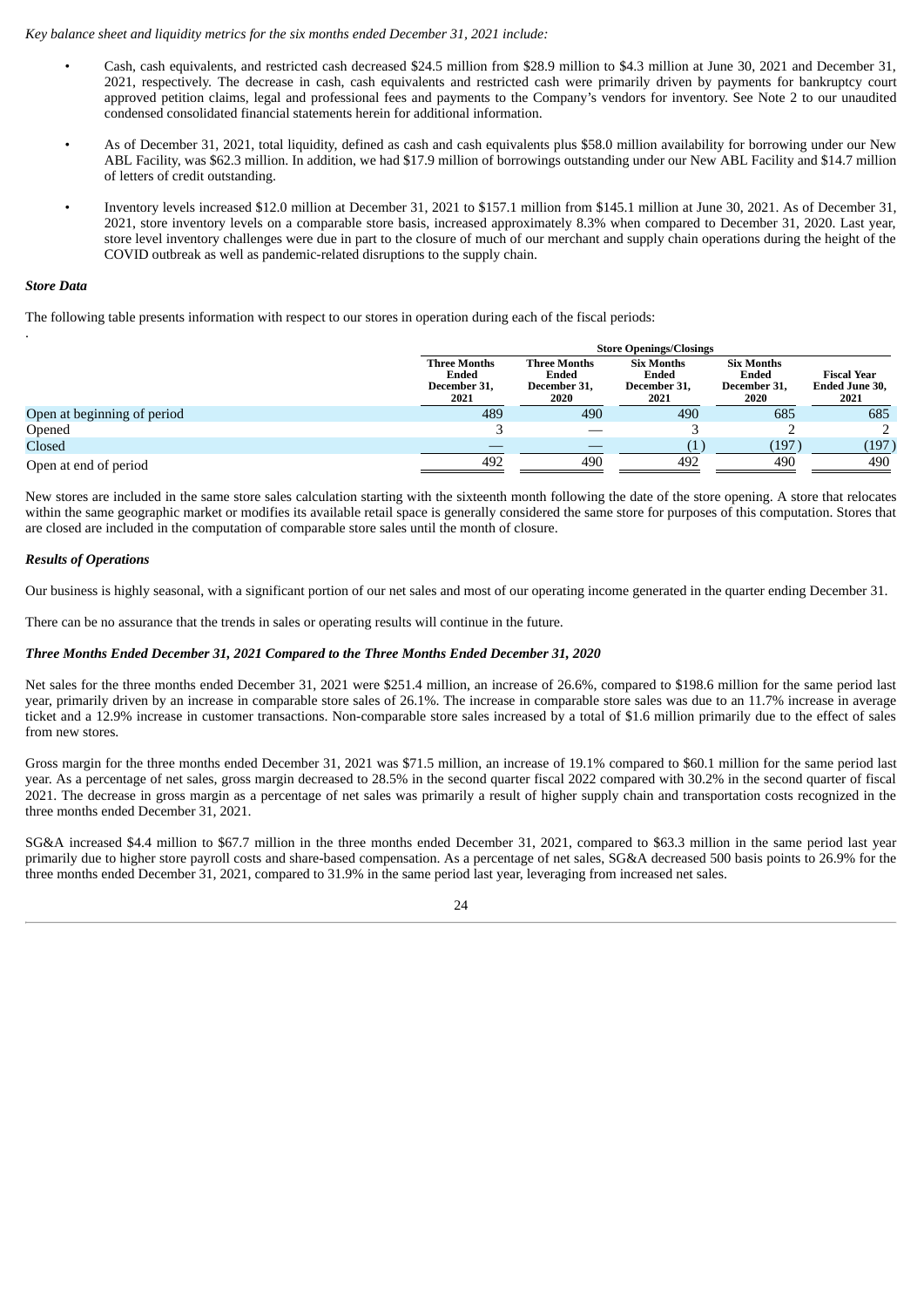Restructuring, impairment and abandonment charges were \$0.4 million during the three months ended December 31, 2021, compared to \$1.0 million during the three months ended December 31, 2020. During the three months ended December 31, 2021, adjustments include a \$0.4 million in employee retention cost. During the three months ended December 31, 2020, adjustments include restructuring, impairment and abandonment charges of \$1.0 million primarily related to in our permanent store and Phoenix distribution center closing plans as well as \$0.2 million in severance and employee retention cost. Decisions regarding store closures and the Phoenix distribution center were made in the fourth quarter of fiscal 2020, prior to filing the Chapter 11 Cases; however, the closure of the Phoenix distribution center was not completed until the second quarter of fiscal 2021.

Our operating income was \$3.4 million for the three months ended December 31, 2021 as compared to an operating loss of \$4.3 million for the three months ended December 31, 2020, an improvement of \$7.7 million. The operating income in the current year was primarily the result of higher sales and lower restructuring, impairment and abandonment charges as discussed above.

Interest expense decreased \$0.6 million to \$1.9 million for the three months ended December 31, 2021 compared to \$2.5 million in the same period last year. Interest expense for the three months ended December 31, 2021 was primarily due to the interest and amortization of financing fees incurred on our New ABL facility and accrued interest on our Term loan. Interest expense for the three months ended December 31, 2020 was due to amortization of financing fees incurred for the DIP financing. See Note 3 to our unaudited condensed consolidated financial statements herein for additional information.

Reorganization items, net were a net benefit of \$0.2 million for the three months ended December 31, 2021 compared to a net benefit of \$48.1 million in the three months ended December 31, 2020, related to \$0.3 million gain on claims related cost, offset by \$0.1 million of professional and legal fees related to our reorganization. The net benefit of \$48.1 million in the three months ended December 31, 2020, was due to an \$18.8 million net gain from store lease terminations and the termination of our Phoenix distribution center lease under our permanent closure plan and a \$49.6 million gain due from the saleleaseback transactions pursuant to the Plan of Reorganization, partially offset by \$20.3 million in professional and legal fees related to our reorganization.

Income tax benefit for the three months ended December 31, 2021 was \$9,000 compared to an income tax expense of \$0.8 million in the three months ended December 31, 2020. The effective tax rates for the three months ended December 31, 2021 and 2020 were (0.5%) and 1.9%, respectively. We currently believe the expected effects on future year effective tax rates to continue to be nominal until the cumulative losses and valuation allowance are fully utilized.

Our net earnings for the three months ended December 31, 2021 was \$1.9 million, or diluted net earnings per share of \$0.02 compared to a net earnings for the three months ended December 31, 2020 of \$40.3 million, or diluted net earnings per share of \$0.88.

## *Six Months Ended December 31, 2021 Compared to the Six Months Ended December 31, 2020*

Net sales for the six months ended December 31, 2021 were \$428.3 million, an increase of 18.9%, compared to \$360.2 million for the same period last year, primarily driven by an increase in comparable store sales of 26.3%, partially offset by the completion of our permanent store closing plans approved through bankruptcy proceedings of 197 stores during the six months ended December 31, 2020. The increase in comparable store sales was due to a 12.2% increase in average ticket and a 12.5% increase in customer transactions. Non-comparable store sales decreased by a total of \$20.5 million primarily due to the permanent closure of 197 stores since the first six months of fiscal 2021. Non-comparable store sales include the net effect of sales from new stores and sales from stores that have closed.

Gross margin for the six months ended December 31, 2021 was \$122.6 million, an increase of 10.3% compared to \$111.1 million for the same period last year. As a percentage of net sales, gross margin decreased to 28.6% in the six months ended December 31, 2021 compared with 30.9% in the six months ended December 31, 2020. The decrease in gross margin as a percentage of net sales was primarily a result of higher supply chain and transportation costs recognized in the six months ended December 31, 2021.

SG&A increased slightly by \$2.5 million to \$127.9 million in the six months ended December 31, 2021, compared to \$125.4 million in the same period last year. As a percentage of net sales, SG&A decreased 490 basis points to 29.9% for the six months ended December 31, 2021, compared to 34.8% for the same period last year. The decrease in SG&A, as a percentage of net sales, was primarily due to lower store expenses on a smaller store base, including a significant decrease in store rents from both closed stores and renegotiated rents for the ongoing store base. Subsequent to the filing of the Chapter 11 Cases, we commenced negotiations with our landlords on substantially all of our ongoing leases, resulting in significant modifications and reduced lease costs.

Restructuring, impairment and abandonment charges were \$2.9 million during the six months ended December 31, 2021, compared to \$6.5 million during the six months ended December 31, 2020. During the six months ended December 31, 2021, charges include a software impairment charge of \$2.1 million as well as \$0.8 million in severance and employee retention cost. During the six months ended December 31, 2020, charges include restructuring, impairment and abandonment charges of \$5.6 million primarily related to in our permanent store and Phoenix, Arizona distribution center closing plans as well as \$0.9 million in severance and employee retention cost. Decisions regarding store closures and the Phoenix distribution center were made in the fourth quarter of fiscal 2020, prior to filing the Chapter 11 Cases; however, the closure of the Phoenix distribution center was not completed until the second quarter of fiscal 2021.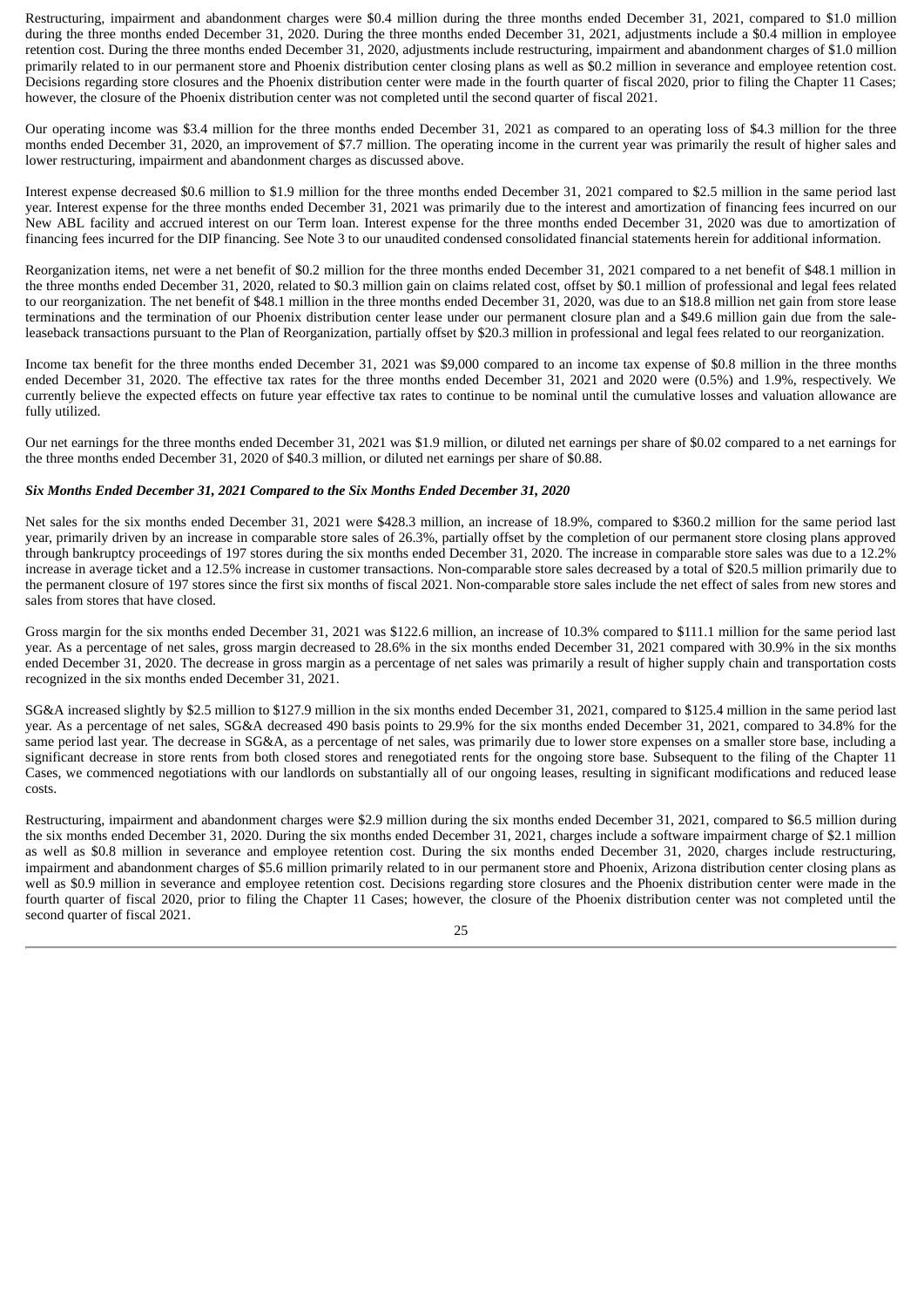Our operating loss was \$8.2 million for the six months ended December 31, 2021 as compared to an operating loss of \$20.8 million for the same period last year, an improvement of \$12.6 million. The operating loss in the current year was primarily the result of increased sales, lower restructuring, impairment and abandonment charges, offset by lower margins from higher supply chain and transportation costs as discussed above.

Interest expense decreased \$1.7 million to \$3.6 million for the six months ended December 31, 2021 compared to \$5.3 million in the same period last year. Interest expense for the six months ended December 31, 2021 was primarily due to the interest and amortization of financing fees incurred on our New ABL facility and accrued interest on our Term loan. Interest expense for the six months ended December 31, 2020 was due to amortization of financing fees incurred for the DIP financing. See Note 3 to our unaudited condensed consolidated financial statements herein for additional information.

Reorganization items, net were \$1.1 million for the six months ended December 31, 2021 compared to a net benefit of \$85.8 million in the same period last year, related to \$0.8 million loss of claims related cost and \$0.3 million of professional and legal fees related to our reorganization. The net benefit of \$85.8 million in the six months ended December 31, 2020, was due to a net gain of \$66.2 million resulting from store lease terminations and the termination of our Phoenix distribution center lease under our permanent closure plan and sale-leaseback transactions pursuant to the Plan of Reorganization, partially offset by \$30.1 million in professional and legal fees related to our reorganization.

Income tax benefit for the six months ended December 31, 2021 was \$0.1 million compared to an income tax expense of \$0.5 million in the quarter ended December 31, 2020. The effective tax rates for the six months ended December 31, 2021 and 2020 were 0.5% and 0.9%, respectively. We currently believe the expected effects on future year effective tax rates to continue to be nominal until the cumulative losses and valuation allowance are fully utilized.

Our net loss for the six months ended December 31, 2021 was \$12.7 million, or diluted net loss per share of \$0.15 compared to a net earnings for the six months ended December 31, 2020 of \$59.0 million, or diluted net earnings per share of \$1.29.

## *Non-GAAP Financial Measures*

We define EBITDA as net earnings or net loss before interest, income taxes, depreciation, and amortization. Adjusted EBITDA reflects further adjustments to EBITDA to eliminate the impact of certain items, including certain non-cash items and other items that we believe are not representative of our core operating performance. These measures are not presentations made in accordance with GAAP. EBITDA and Adjusted EBITDA should not be considered as alternatives to net earnings or loss as a measure of operating performance. In addition, EBITDA and Adjusted EBITDA are not presented as, and should not be considered as a measure of liquidity. EBITDA and Adjusted EBITDA should not be considered in isolation, or as substitutes for analysis of our results as reported under GAAP and Adjusted EBITDA should not be construed as an inference that our future results will be unaffected by such adjustments. We believe it is useful for investors to see these EBITDA and Adjusted EBITDA measures that management uses to evaluate our operating performance. These non-GAAP financial measures are included to supplement our financial information presented in accordance with GAAP and because we use these measures to monitor and evaluate the performance of our business as a supplement to GAAP measures and we believe the presentation of these non-GAAP measures enhances investors' ability to analyze trends in our business and evaluate our performance. EBITDA and Adjusted EBITDA are also frequently used by analysts, investors and other interested parties to evaluate companies in our industry. The non-GAAP measures presented may not be comparable to similarly titled measures used by other companies.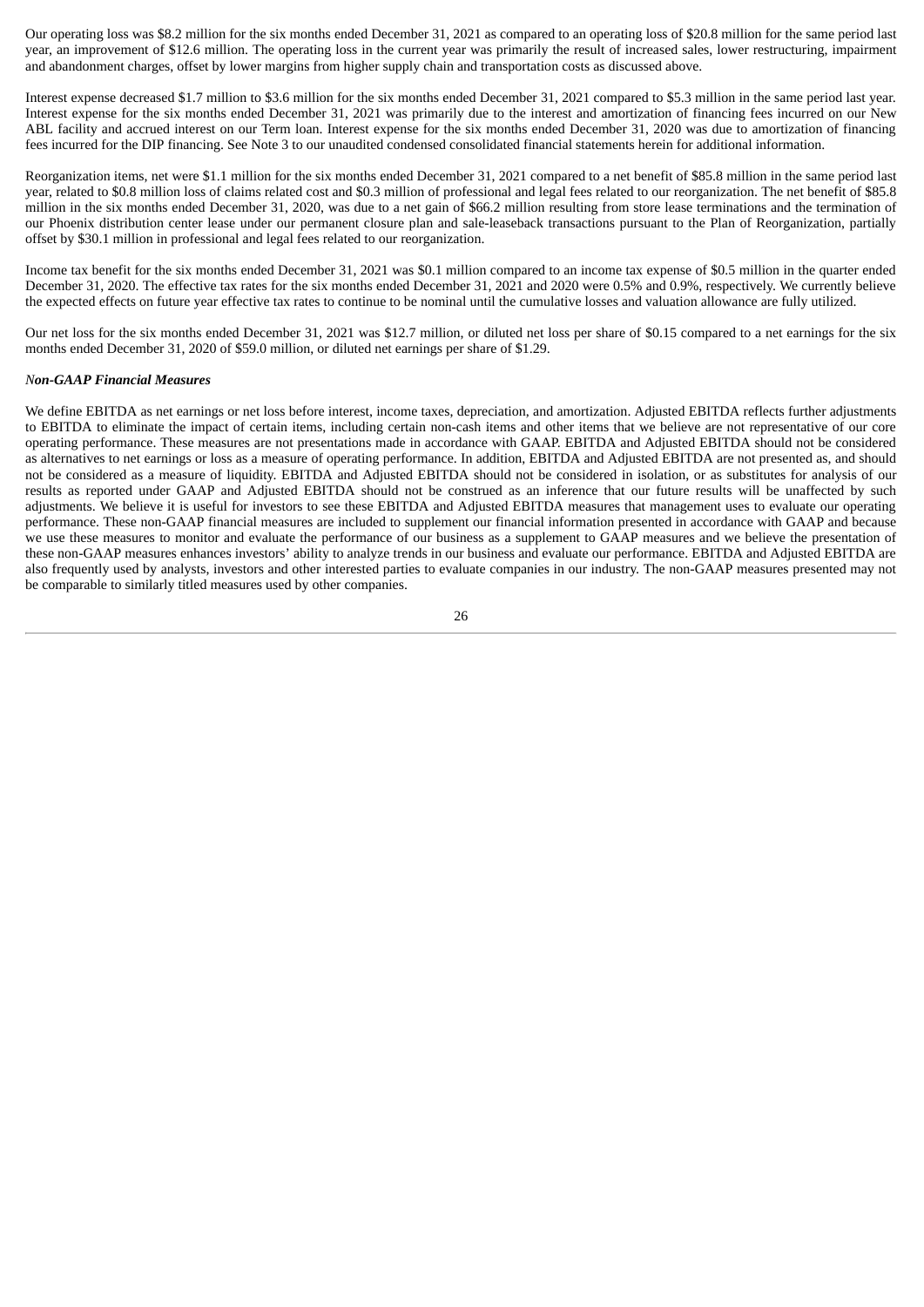The following table reconciles net earnings/(loss), the most directly comparable GAAP financial measure, to EBITDA and Adjusted EBITDA, each of which is a non-GAAP financial measure (in thousands):

|                                                       | <b>Three Months Ended</b><br>December 31. |       |     | <b>Six Months Ended</b><br>December 31. |               |  |          |
|-------------------------------------------------------|-------------------------------------------|-------|-----|-----------------------------------------|---------------|--|----------|
|                                                       |                                           | 2021  |     | 2020                                    | 2021          |  | 2020     |
| Net earnings/(loss) (GAAP)                            |                                           | 1.894 | \$. | 40,339                                  | $(12,709)$ \$ |  | 58,963   |
| Depreciation and amortization                         |                                           | 3.409 |     | 3,922                                   | 6,806         |  | 8,306    |
| Interest expense, net                                 |                                           | 1,885 |     | 2,514                                   | 3,601         |  | 5,267    |
| Income tax provision/(benefit)                        |                                           | (9)   |     | 779                                     | (58)          |  | 543      |
| EBITDA (non-GAAP)                                     |                                           | 7.179 | SS. | 47,554                                  | (2,360)       |  | 73,079   |
| Share based compensation expense (1)                  |                                           | 1,872 |     | 382                                     | 3,045         |  | 964      |
| Restructuring, impairment and abandonment charges (2) |                                           | 436   |     | 1.018                                   | 2,866         |  | 6,507    |
| Reorganization items, net (3)                         |                                           | (241) |     | (48, 142)                               | 1,051         |  | (85,766) |
| Other $(4)$                                           |                                           | 63    |     |                                         | (954)         |  |          |
| Adjusted EBITDA (non-GAAP)                            |                                           | 9,309 |     | 812                                     | 3,648         |  | (5,216)  |

(1) Adjustment includes charges related to share-based compensation programs, which vary from period to period depending on volume, timing and vesting of awards. We adjust for these charges to facilitate comparisons from period to period.

(2) For the three months ended December 31, 2021, adjustments included restructuring, impairment and abandonment charges related to employee retention cost. For the six months ended December 31, 2021, adjustments related to software impairment charges and employee retention cost. For the three and six months ended December 31, 2020, adjustments include restructuring,<br>impairment and abandonment charges Decisions regarding store closures and the Phoenix distribution center were made in the fourth quarter of fiscal 2020, prior to filing the Chapter 11 Cases; however, the closure of the Phoenix distribution center was not completed until the second quarter of fiscal 2021. See note 2 to our unaudited condensed consolidated financial statements herein for further discussion.

(3) For the three and six months ended December 31, 2021, adjustments included benefit from claims related cost as well as professional and legal fees related to our reorganization. For the three and six months ended December 31, 2020, adjustments included a gain resulting from store lease termination and Phoenix distribution center under our permanent closure plan, saleleaseback transactions pursuant to the Plan of Reorganization, offset by professional and legal fees related to our reorganization. See note 2 to our unaudited condensed consolidated financial statements herein for further discussion

(4) For the three and six months ended December 31, 2021, adjustments included non-cash expense (benefit) recognized related to cash settled awards in our long-term incentive plan.

#### *Liquidity and Capital Resources*

*Cash Flows for the Six Months Ended December 31, 2021*

#### *Cash Flows from Operating Activities*

In the six months ended December 31, 2021, net cash used in operating activities was \$27.2 million, compared to cash used in operating activities of \$10.6 million in the same period last year. Net cash used in operating activities in the six months ended December 31, 2021 was primarily driven by the inventory purchases and payments for bankruptcy court approved pre-petition claims, legal and professional fees. Net cash used in operating activities in the six months ended December 31, 2020 was primarily driven by cash paid on reorganization expenses and prepaid expenses.

#### *Cash Flows from Investing Activities*

Net cash used in investing activities for the six months ended December 31, 2021 of \$3.5 million related primarily to capital expenditures in enhancements to our store fleet and new stores, as well as investments in technology. Net cash provided by investing activities for the six months ended December 31, 2020 of \$69.1 million related primarily to \$68.6 million from sale-leaseback transactions, \$1.9 million of proceeds from the sale of property and equipment at the 197 stores that we permanently closed, and was partially offset by \$1.4 million of capital expenditures.

#### *Cash Flows from Financing Activities*

Net cash provided by financing activities of \$6.2 million for the six months ended December 31, 2021 related primarily to net borrowings under our New ABL Facility. Net cash provided by financing activities of \$21.6 million for the six months ended December 31, 2020 related primarily to \$25.0 million in proceeds from the term loan, offset by \$3.2 million from payments of financing fees.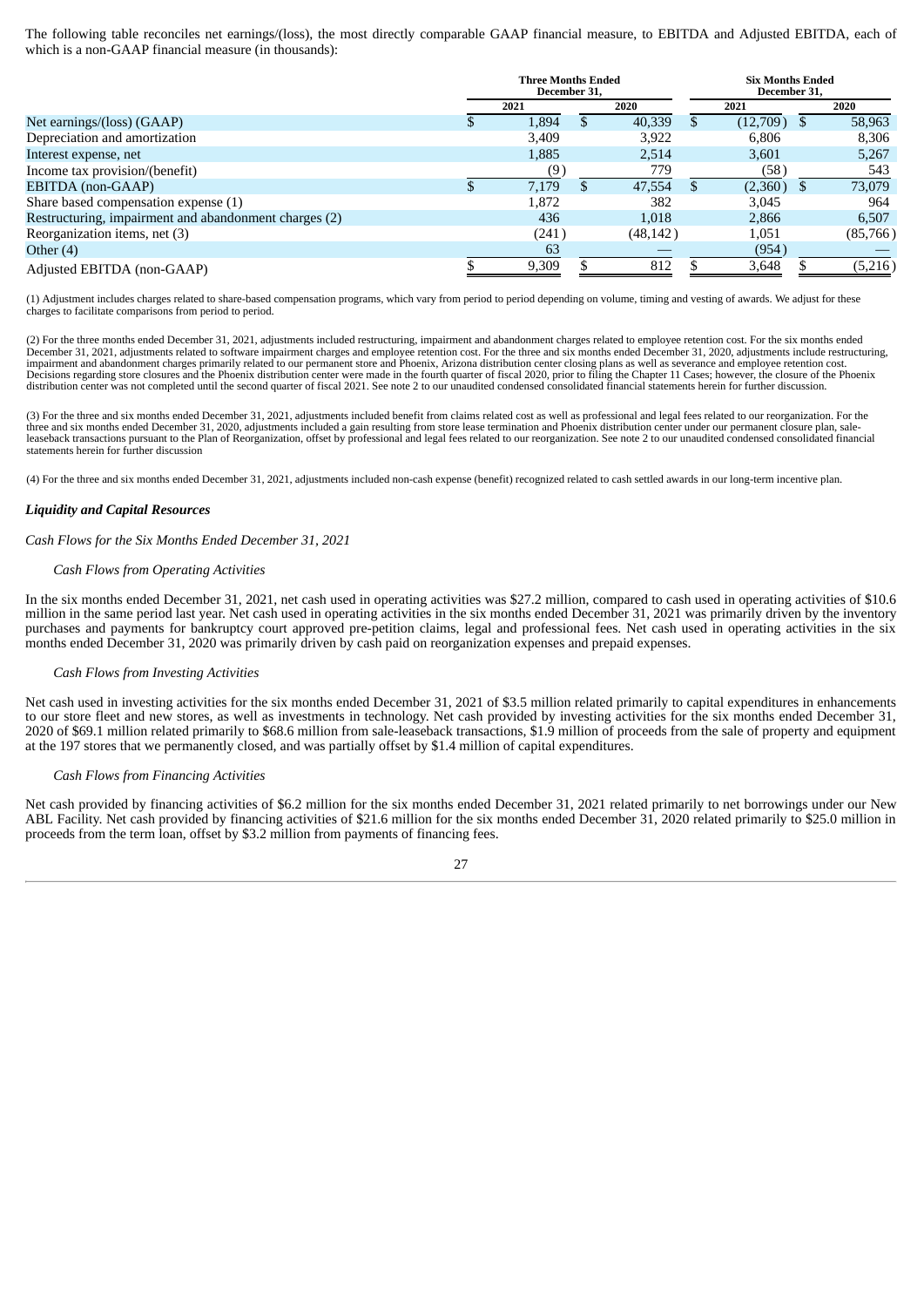## *Liquidity*

Historically, we have financed our operations with funds generated from operating activities, available cash and cash equivalents, and borrowings under an asset-based, senior secured revolving credit facility.

On December 31, 2020, as contemplated by our Plan of Reorganization, the Company and its subsidiaries entered into a Credit Agreement (the "New ABL Credit Agreement") with JPMorgan Chase Bank, N.A., Wells Fargo Bank, N.A. and Bank of America, N.A. that provides for a revolving credit facility in an aggregate amount of \$110.0 million (the "New ABL Facility"). The New ABL Credit Agreement includes conditions to borrowings, representations and warranties, affirmative and negative covenants, and events of default customary for financings of this type and size. The New ABL Credit Agreement requires the Company to maintain a minimum fixed charge coverage ratio if borrowing availability falls below certain minimum levels, after the first anniversary of the agreement. For additional information regarding the New ABL Facility, see Note 3 to our unaudited condensed consolidated financial statements herein.

Pursuant to the terms of the Term Loan Credit Agreement, the Term Loan has a maturity date of December 31, 2024 and bears interest at a rate of 14% per annum, with interest payable in-kind. Under the terms of the Term Loan Credit Agreement, the Term Loan is secured by a second lien on the collateral securing the New ABL Facility and a first lien on certain other assets of the Company as described in the Term Loan Credit Agreement. The Term Loan is subject to optional prepayment after the first anniversary of the date of issuance at prepayment price equal to the greater of (1) the original principal amount of the Term Loan plus accrued interest thereon, and (2) 125% of the original principal amount of the Term Loan. The Term Loan is subject to mandatory prepayment in connection with a change of control of the Company as described in the Term Loan Credit Agreement. The Term Loan Credit Agreement also includes customary covenants and events of default. As of December 31, 2021, the outstanding principal balance of the Term Loan was \$27.4 million, net of debt issuance costs. For additional information regarding the Term Loan, see Note 3 to our unaudited condensed consolidated financial statements herein.

At December 31, 2021 we are in compliance with covenants in the New ABL Facility and Term Loan.

Going forward, we expect to fund our operations with funds generated from operating activities, available cash and cash equivalents, and borrowings under the New ABL Facility.

As of December 31, 2021, we had \$17.9 million of borrowings outstanding under our New ABL Facility and, \$14.7 million of letters of credit outstanding. We currently have borrowing availability of \$58.0 million under our New ABL Facility, as of December 31, 2021.

Liquidity, defined as cash and cash equivalents plus the \$58.0 million availability for borrowing under our New ABL Facility, was \$62.3 million as of December 31, 2021.

We incurred capital expenditures, net of construction allowances received from landlords, of approximately \$3.1 million in the first six months of fiscal 2022. Capital expenditures are anticipated to be \$9.1 million total for fiscal year 2022. The amounts include the expected costs to open approximately eight stores, costs to enhance our store fleet, investment in technology as well as our Dallas distribution center.

We do not presently have any plans to pay dividends or repurchase shares of our common stock. Under the terms of the our New ABL Credit Agreement and the Term Loan, we are subject to restrictions on our ability to pay dividends or repurchase shares of our common stock. Under the terms of our New ABL Credit Agreement, we must maintain certain minimum levels of borrowing availability, and under the Term Loan any amounts paid for these purposes may not exceed \$2 million.

#### *Off-Balance Sheet Arrangements and Contractual Obligations*

We had no off-balance sheet arrangements as of December 31, 2021.

There have been no material changes to our contractual obligations as discussed in our Annual Report on Form 10-K for the fiscal year ended June 30, 2021.

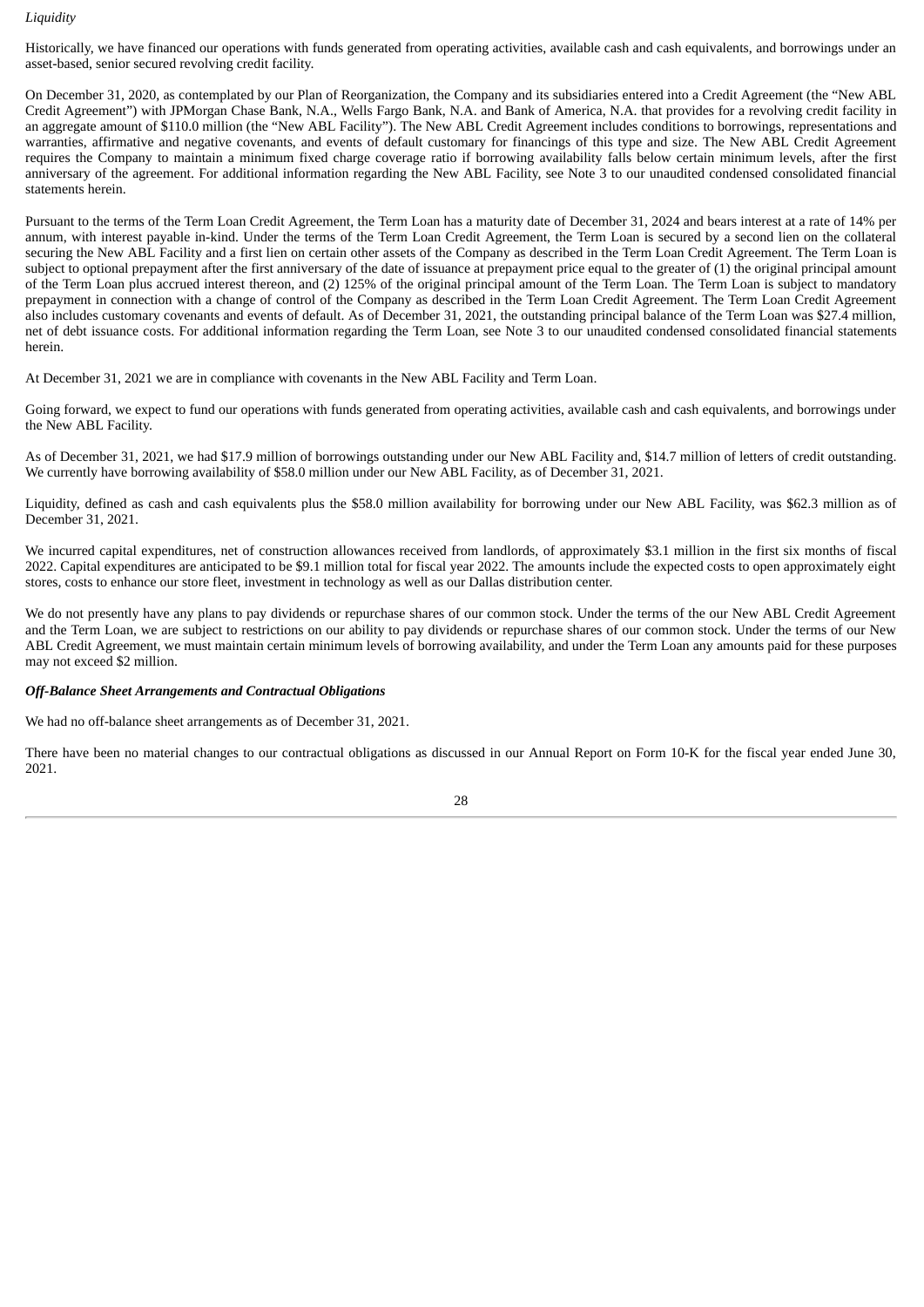#### *Critical Accounting Policies*

This Management's Discussion and Analysis of Financial Condition and Results of Operations is based upon our unaudited interim condensed consolidated financial statements, which have been prepared pursuant to the rules and regulations of the SEC. The preparation of these financial statements requires us to make estimates and judgments that affect the reported amounts of certain assets, liabilities, sales and expenses, and related disclosure of contingent assets and liabilities. On a recurring basis, we evaluate our significant estimates which are based on historical experience and on various other assumptions that we believe are reasonable under the circumstances. Actual results may differ materially from these estimates.

Other than as described in Note 1 of our unaudited condensed consolidated financial statements herein, as of December 31, 2021, there were no changes to our critical accounting policies from those listed in our Annual Report on Form 10-K for the fiscal year ended June 30, 2021.

Under the retail inventory method, permanent markdowns result in cost reductions in inventory at the time the markdowns are taken. We also utilize promotional markdowns for specific marketing efforts used to drive higher sales volume and customer transactions for a specified period of time. Promotional markdowns do not impact the value of unsold inventory and thus do not impact cost of sales until the merchandise is sold. Markdowns and damages during the second quarter of fiscal 2022 were 2.6% of sales compared to 3.6% of sales for the same period last year. Markdowns and damages during the first six months of fiscal 2022 were 3.3% of sales compared to 3.8% of sales for the same period last year. If our sales forecasts are not achieved, we may be required to record additional markdowns that could exceed historical levels. The effect of a 0.5% markdown in the value of our inventory at December 31, 2021 would result in a decline in gross margin and diluted earnings per share for the second quarter of fiscal 2022 of \$0.8 million and \$0.01, respectively.

For a further discussion of the judgments we make in applying our accounting policies, see Item 7, Management's Discussion and Analysis of Financial Condition and Results of Operations, in our Annual Report on Form 10-K for the fiscal year ended June 30, 2021.

## *Recent Accounting Pronouncements*

Please refer to Note 1 of our unaudited condensed consolidated financial statements herein for a summary of recent accounting pronouncements.

## <span id="page-28-0"></span>**Item 3. Quantitative and Qualitative Disclosures about Market Risk**

Not required.

## <span id="page-28-1"></span>**Item 4. Controls and Procedures**

## **Evaluation of Disclosure Controls and Procedures**

The Company's management, with the participation of the Company's principal executive officer ("CEO") and principal financial officer ("CFO"), evaluated the effectiveness of the Company's disclosure controls and procedures (as defined in Rules 13a-15(e) and 15d15(e) promulgated under the Securities Exchange Act of 1934, as amended (the "Exchange Act")) as of the end of the period covered by this report. Based on this evaluation, the CEO and CFO have concluded that, as of the end of such period, the Company's disclosure controls and procedures were effective to ensure information that is required to be disclosed by the Company in the reports it files or submits under the Exchange Act is (i) recorded, processed, summarized and reported, within the time periods specified in the SEC's rules and forms and (ii) accumulated and communicated to the Company's management, including the CEO and CFO, as appropriate, to allow timely decisions regarding required disclosure.

#### **Changes in Internal Control Over Financial Reporting**

There were no changes in our internal control over financial reporting that occurred during the quarter ended December 31, 2021 that have materially affected or are reasonably likely to materially affect our internal control over financial reporting.

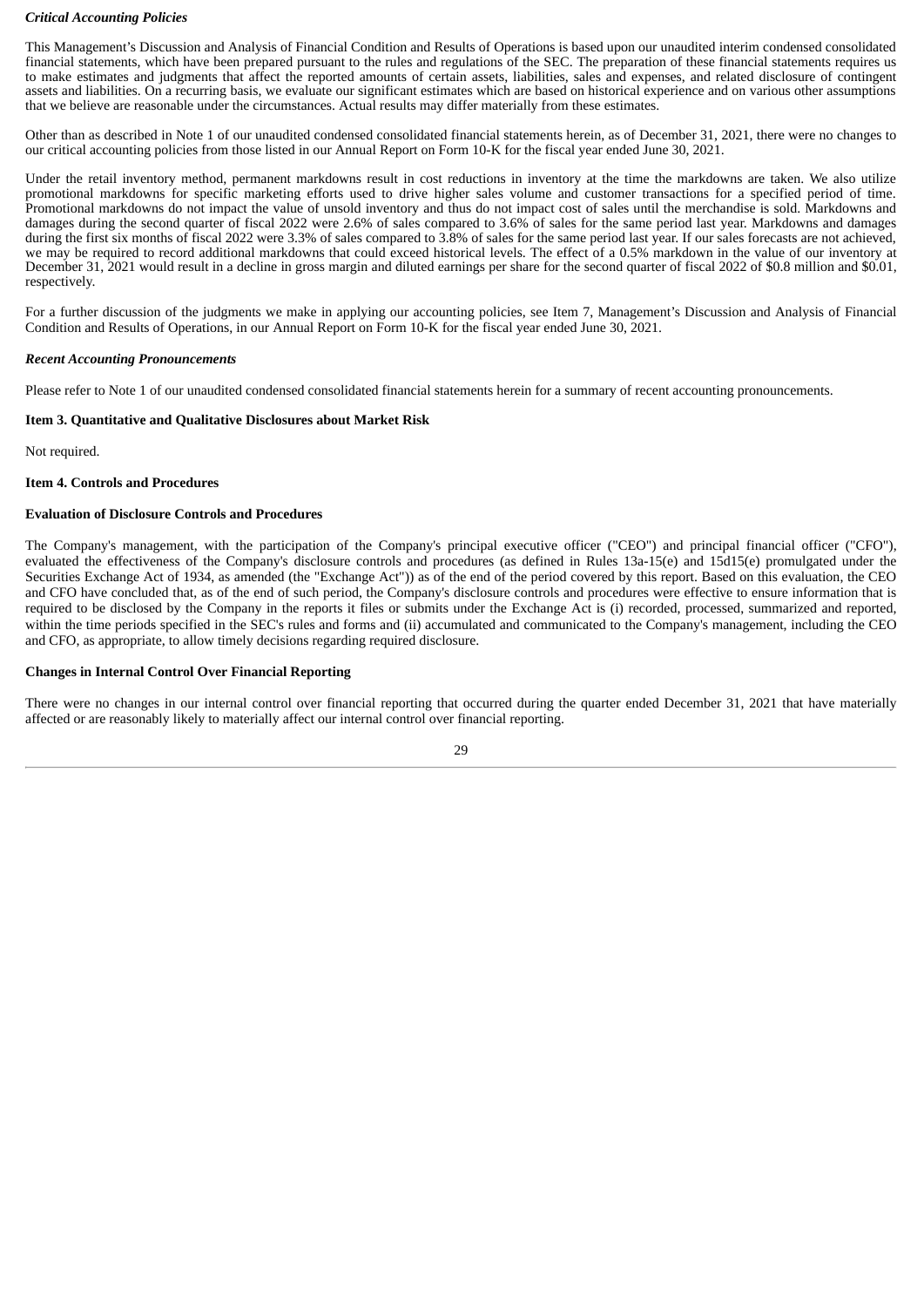## **PART II - OTHER INFORMATION**

# <span id="page-29-1"></span><span id="page-29-0"></span>**Item 1. Legal Proceedings**

Information related to the Chapter 11 Cases that were filed on May 27, 2020 is included in Note 1 and Note 2 to our unaudited condensed consolidated financial statements herein.

See Note 7 to our unaudited condensed consolidated financial statements herein for additional information.

#### <span id="page-29-2"></span>**Item 1A. Risk Factors**

We believe there have been no material changes from our risk factors previously disclosed in Part 1, Item 1A "Risk Factors" of our Annual Report on Form 10-K for the fiscal year ended June 30, 2021.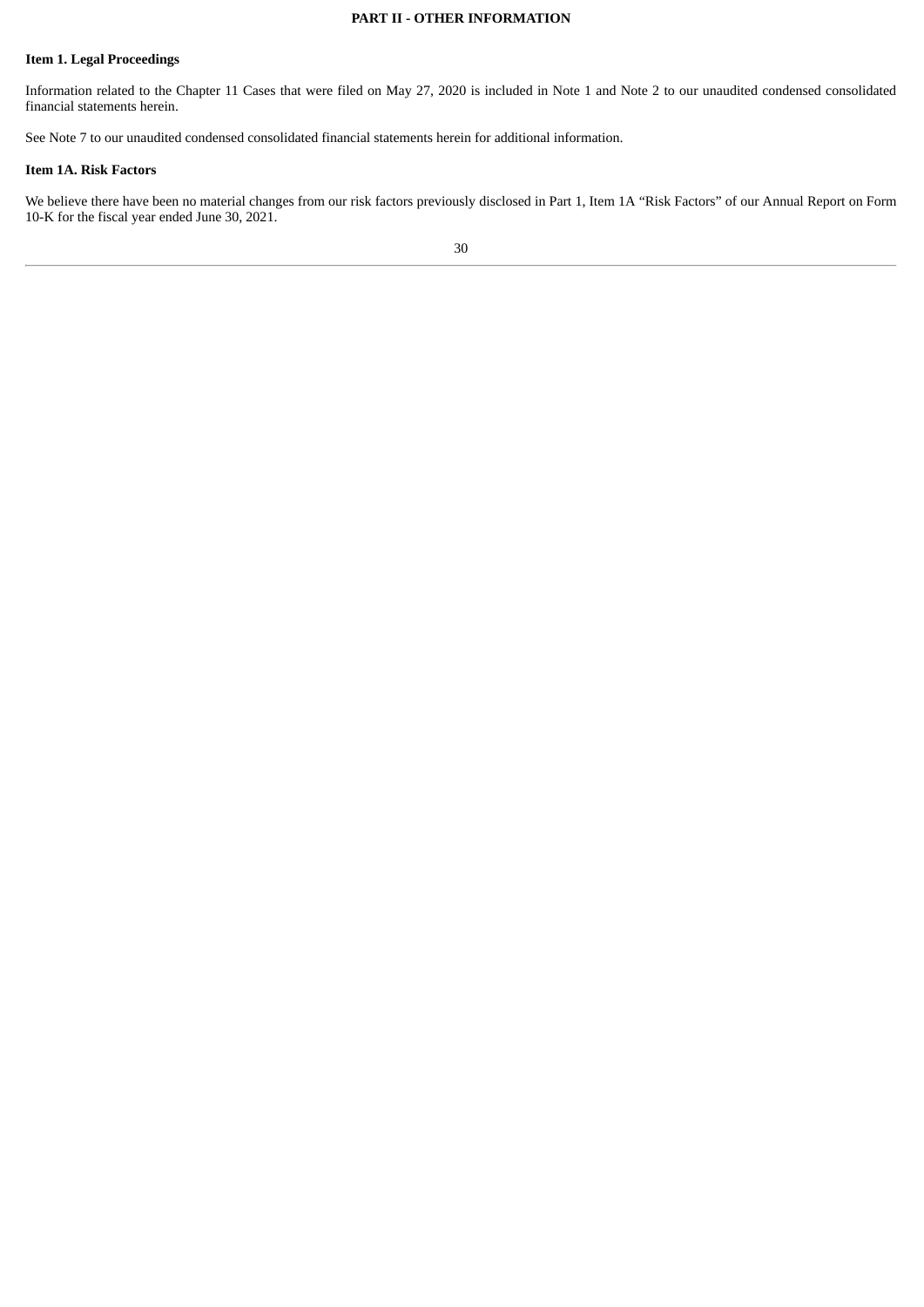# <span id="page-30-0"></span>**Item 6. Exhibits**

| <b>Exhibit</b><br><b>Number</b> | <b>Description</b>                                                                                                                                                    |
|---------------------------------|-----------------------------------------------------------------------------------------------------------------------------------------------------------------------|
| 31.1                            | Certification by the Chief Executive Officer of the Company pursuant to Section 302 of the Sarbanes-Oxley Act of 2002                                                 |
| 31.2                            | Certification by the Chief Financial Officer of the Company pursuant to Section 302 of the Sarbanes-Oxley Act of 2002                                                 |
| 32.1                            | Certification of the Chief Executive Officer of the Company pursuant to 18 U.S.C §1350, adopted pursuant to Section 906 of the<br>Sarbanes-Oxley Act of 2002 *        |
| 32.2                            | Certification of the Chief Financial Officer of the Company pursuant to 18 U.S.C §1350, adopted pursuant to Section 906 of the<br>Sarbanes-Oxley Act of 2002 *        |
| 101.INS                         | Inline XBRL Instance Document - the instance document does not appear in the Interactive Data File because XBRL tags are embedded<br>within the Inline XBRL document. |
| 101.SCH                         | Inline XBRL Taxonomy Extension Schema Document                                                                                                                        |
| 101.CAL                         | Inline XBRL Taxonomy Extension Calculation Linkbase Document                                                                                                          |
| 101.DEF                         | Inline XBRL Taxonomy Extension Definition Linkbase Document                                                                                                           |
| 101.LAB                         | Inline XBRL Taxonomy Extension Label Linkbase Document                                                                                                                |
| 101.PRE                         | Inline XBRL Taxonomy Extension Presentation Linkbase Document                                                                                                         |
| 104                             | Cover Page Interactive Data File (embedded within the Inline XBRL document)                                                                                           |

\* The certifications attached hereto as Exhibit 32.1 and Exhibit 32.2 are furnished with this Quarterly Report on Form 10-Q and shall not be deemed "filed" by the Company for purposes of Section 18 of the Securities Exchange Act of 1934, as amended.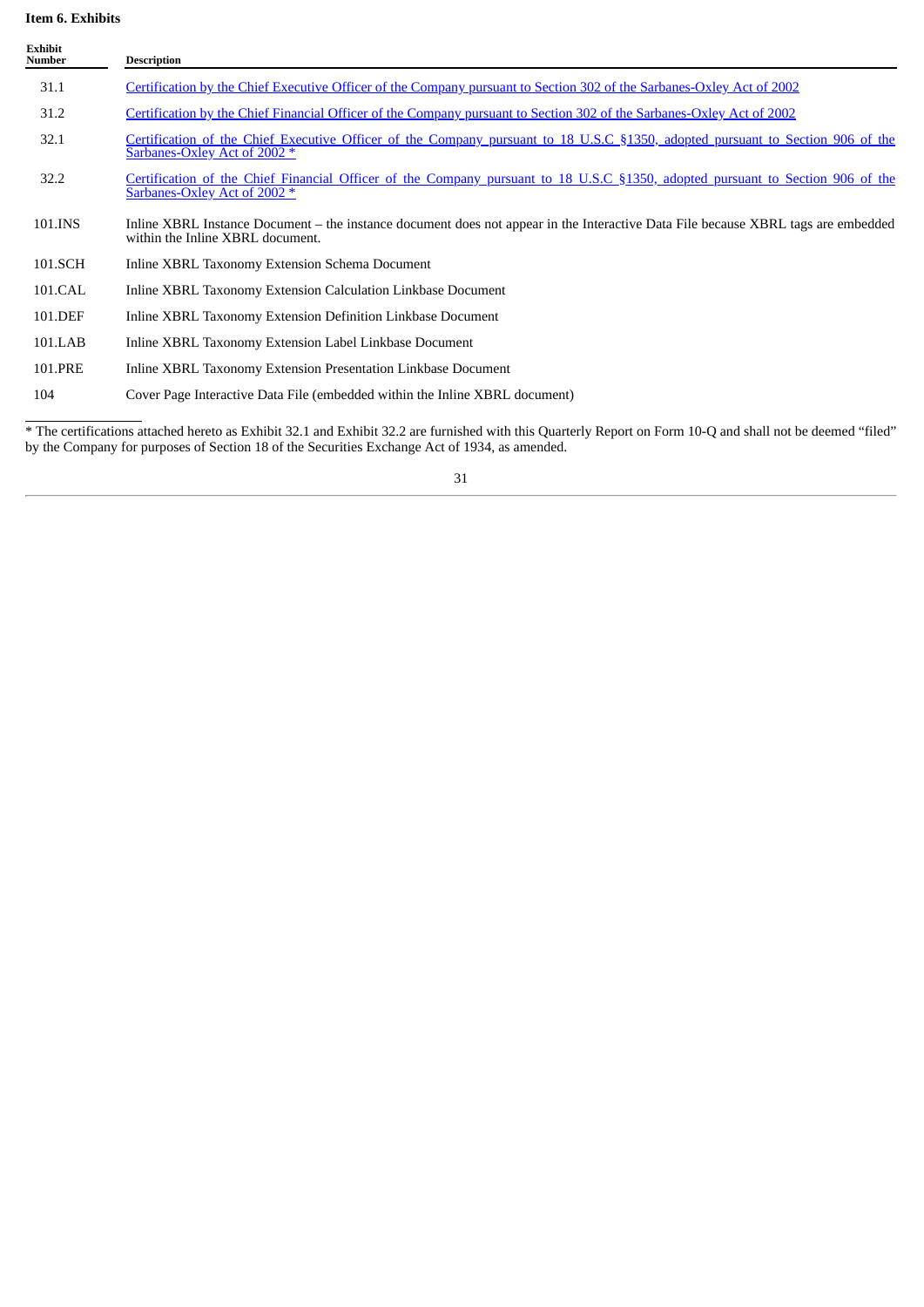<span id="page-31-0"></span>Pursuant to the requirements of the Securities Exchange Act of 1934, the registrant has duly caused this report to be signed on its behalf by the undersigned thereunto duly authorized.

# **TUESDAY MORNING CORPORATION** (Registrant)

DATE: February 3, 2022 By: /s/ Jennifer N. Robinson

Jennifer N. Robinson Executive Vice President and Chief Financial Officer (Principal Financial Officer)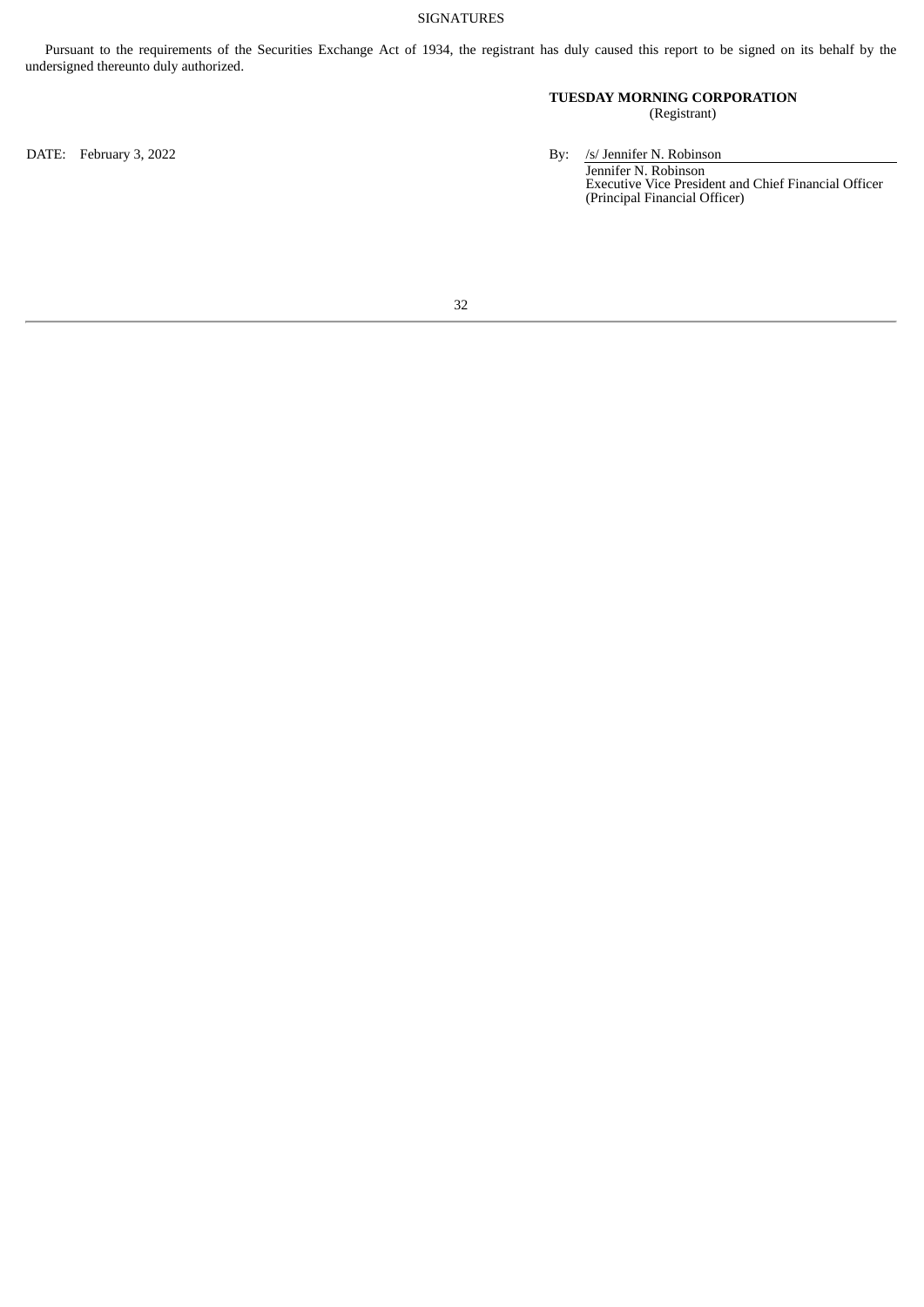## **CERTIFICATION**

<span id="page-32-0"></span>I, Fred Hand, certify that:

- 1. I have reviewed this quarterly report on Form 10-Q of Tuesday Morning Corporation;
- 2. Based on my knowledge, this report does not contain any untrue statement of a material fact or omit to state a material fact necessary to make the statements made, in light of the circumstances under which such statements were made, not misleading with respect to the period covered by this report;
- 3. Based on my knowledge, the financial statements, and other financial information included in this report, fairly present in all material respects the financial condition, results of operations and cash flows of the registrant as of, and for, the periods presented in this report;
- 4. The registrant's other certifying officer(s) and I are responsible for establishing and maintaining disclosure controls and procedures (as defined in Exchange Act Rules 13a-15(e) and 15d-15(e)) and internal control over financial reporting (as defined in Exchange Act Rules 13a-15(f) and 15d-15(f)) for the registrant and have:
	- a) Designed such disclosure controls and procedures, or caused such disclosure controls and procedures to be designed under our supervision, to ensure that material information relating to the registrant, including its consolidated subsidiaries, is made known to us by others within those entities, particularly during the period in which this report is being prepared;
	- b) Designed such internal control over financial reporting, or caused such internal control over financial reporting to be designed under our supervision, to provide reasonable assurance regarding the reliability of financial reporting and the preparation of financial statements for external purposes in accordance with generally accepted accounting principles;
	- c) Evaluated the effectiveness of the registrant's disclosure controls and procedures and presented in this report our conclusions about the effectiveness of the disclosure controls and procedures, as of the end of the period covered by this report based on such evaluation; and
	- d) Disclosed in this report any change in the registrant's internal control over financial reporting that occurred during the registrant's most recent fiscal quarter (the registrant's fourth fiscal quarter in the case of an annual report) that has materially affected, or is reasonably likely to materially affect, the registrant's internal control over financial reporting; and
- 5. The registrant's other certifying officer(s) and I have disclosed, based on our most recent evaluation of internal control over financial reporting, to the registrant's auditors and the audit committee of the registrant's board of directors (or persons performing the equivalent functions):
	- a) All significant deficiencies and material weaknesses in the design or operation of internal control over financial reporting which are reasonably likely to adversely affect the registrant's ability to record, process, summarize and report financial information; and
	- b) Any fraud, whether or not material, that involves management or other employees who have a significant role in the registrant's internal control over financial reporting.

Date: February 3, 2022 **By:** /s/ Fred Hand

Fred Hand Chief Executive Officer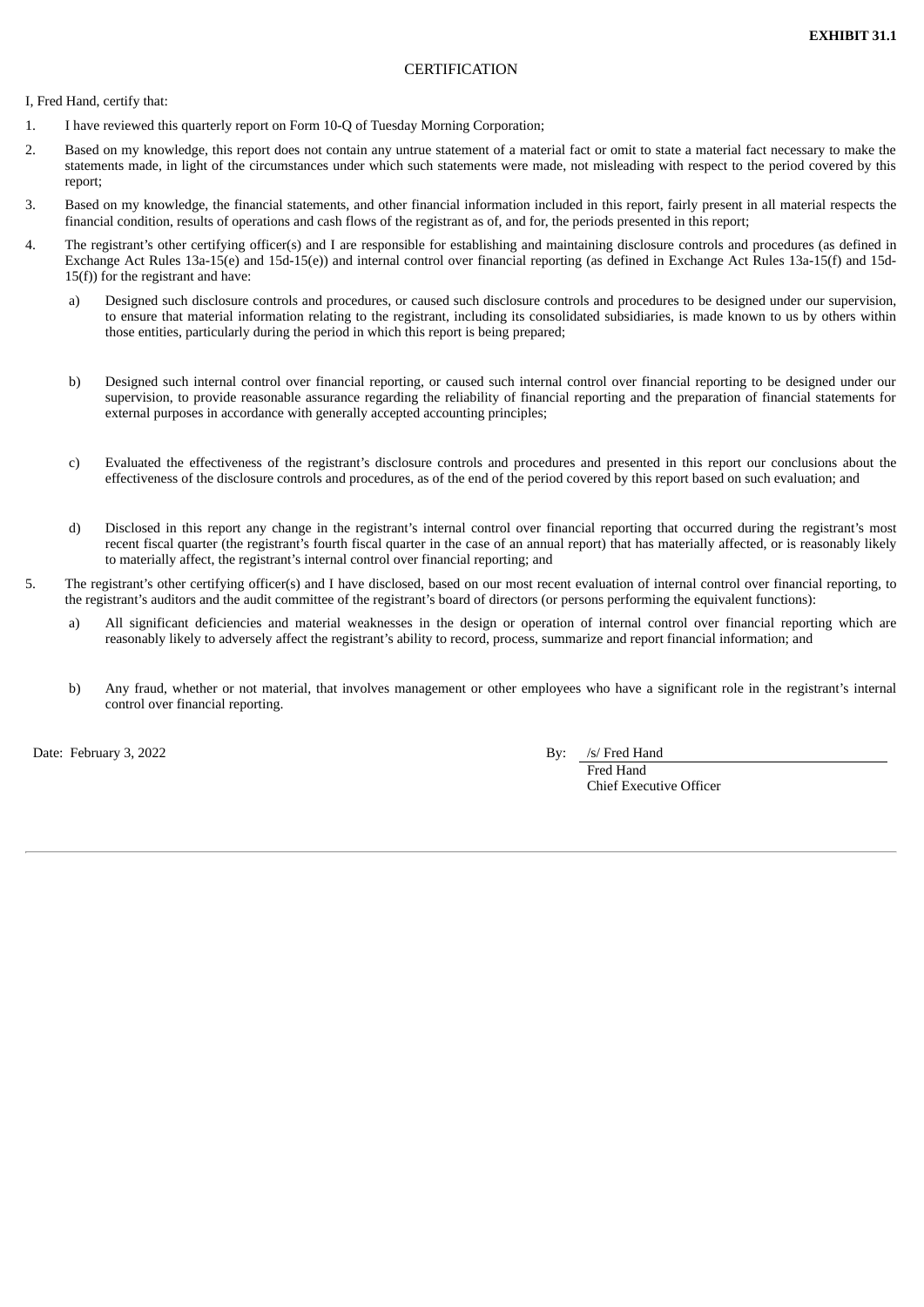#### **CERTIFICATION**

<span id="page-33-0"></span>I, Jennifer N. Robinson, certify that:

- 1. I have reviewed this quarterly report on Form 10-Q of Tuesday Morning Corporation;
- 2. Based on my knowledge, this report does not contain any untrue statement of a material fact or omit to state a material fact necessary to make the statements made, in light of the circumstances under which such statements were made, not misleading with respect to the period covered by this report;
- 3. Based on my knowledge, the financial statements, and other financial information included in this report, fairly present in all material respects the financial condition, results of operations and cash flows of the registrant as of, and for, the periods presented in this report;
- 4. The registrant's other certifying officer(s) and I are responsible for establishing and maintaining disclosure controls and procedures (as defined in Exchange Act Rules 13a-15(e) and 15d-15(e)) and internal control over financial reporting (as defined in Exchange Act Rules 13a-15(f) and 15d- $15(f)$ ) for the registrant and have:
	- a) Designed such disclosure controls and procedures, or caused such disclosure controls and procedures to be designed under our supervision, to ensure that material information relating to the registrant, including its consolidated subsidiaries, is made known to us by others within those entities, particularly during the period in which this report is being prepared;
	- b) Designed such internal control over financial reporting, or caused such internal control over financial reporting to be designed under our supervision, to provide reasonable assurance regarding the reliability of financial reporting and the preparation of financial statements for external purposes in accordance with generally accepted accounting principles;
	- c) Evaluated the effectiveness of the registrant's disclosure controls and procedures and presented in this report our conclusions about the effectiveness of the disclosure controls and procedures, as of the end of the period covered by this report based on such evaluation; and
	- d) Disclosed in this report any change in the registrant's internal control over financial reporting that occurred during the registrant's most recent fiscal quarter (the registrant's fourth fiscal quarter in the case of an annual report) that has materially affected, or is reasonably likely to materially affect, the registrant's internal control over financial reporting; and
- 5. The registrant's other certifying officer(s) and I have disclosed, based on our most recent evaluation of internal control over financial reporting, to the registrant's auditors and the audit committee of the registrant's board of directors (or persons performing the equivalent functions):
	- a) All significant deficiencies and material weaknesses in the design or operation of internal control over financial reporting which are reasonably likely to adversely affect the registrant's ability to record, process, summarize and report financial information; and
	- b) Any fraud, whether or not material, that involves management or other employees who have a significant role in the registrant's internal control over financial reporting.

Date: February 3, 2022 **By:** /s/ Jennifer N. Robinson Jennifer N. Robinson Executive Vice President and Chief Financial Officer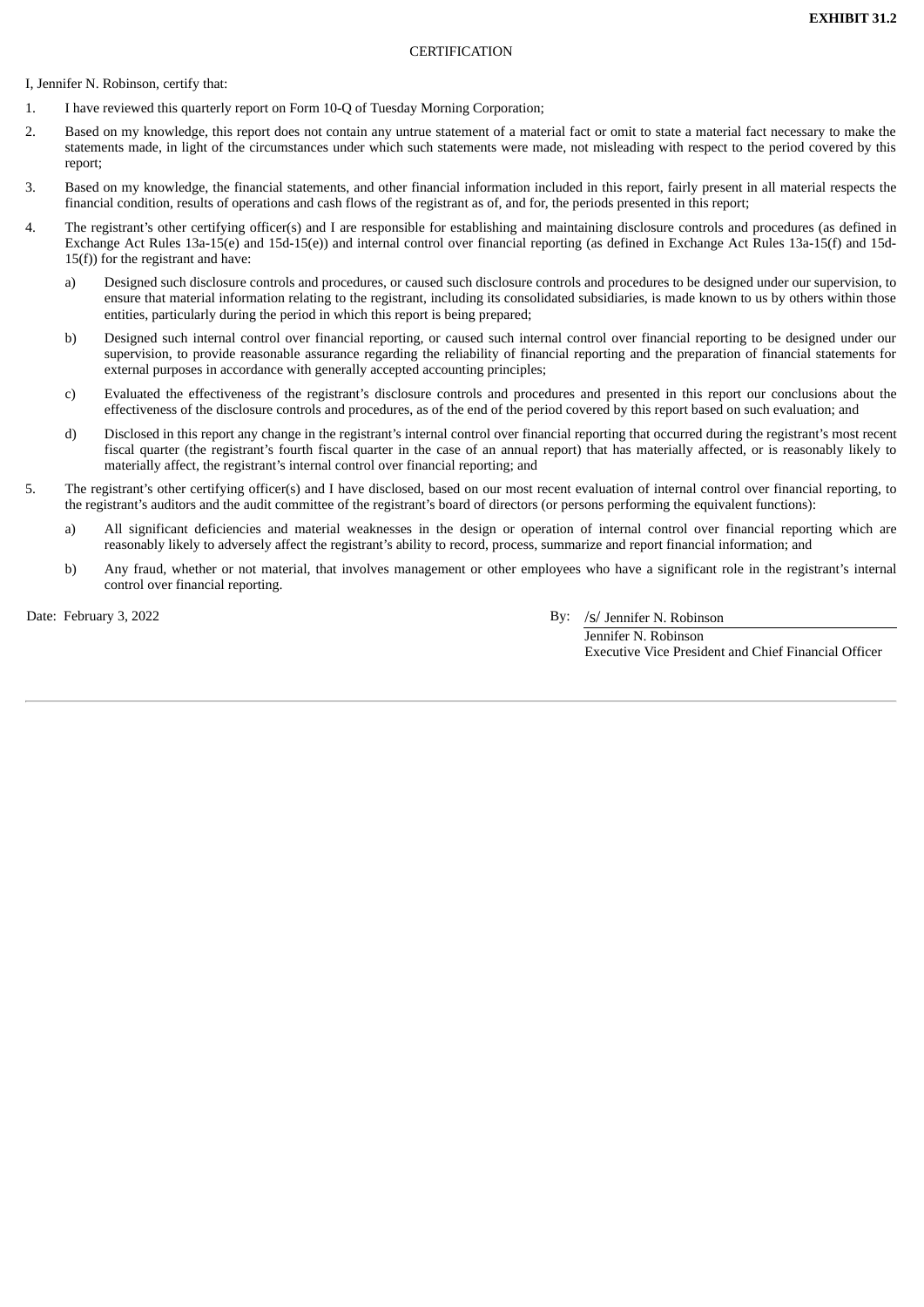## CERTIFICATION OF THE CHIEF EXECUTIVE OFFICER OF TUESDAY MORNING CORPORATION PURSUANT TO 18 U.S.C. §1350

<span id="page-34-0"></span>I, Fred Hand, the Chief Executive Officer of Tuesday Morning Corporation, hereby certify that to the best of my knowledge and belief:

- 1. The quarterly report on Form 10-Q of Tuesday Morning Corporation for the period ended December 31, 2021 fully complies with the requirements of Section 13(a) or 15(d) of the Securities Exchange Act of 1934; and
- 2. The information contained in the above-mentioned report fairly presents, in all material respects, the financial condition and results of operations of Tuesday Morning Corporation.

Date: February 3, 2022 By: /s/ Fred Hand

Fred Hand Chief Executive Officer